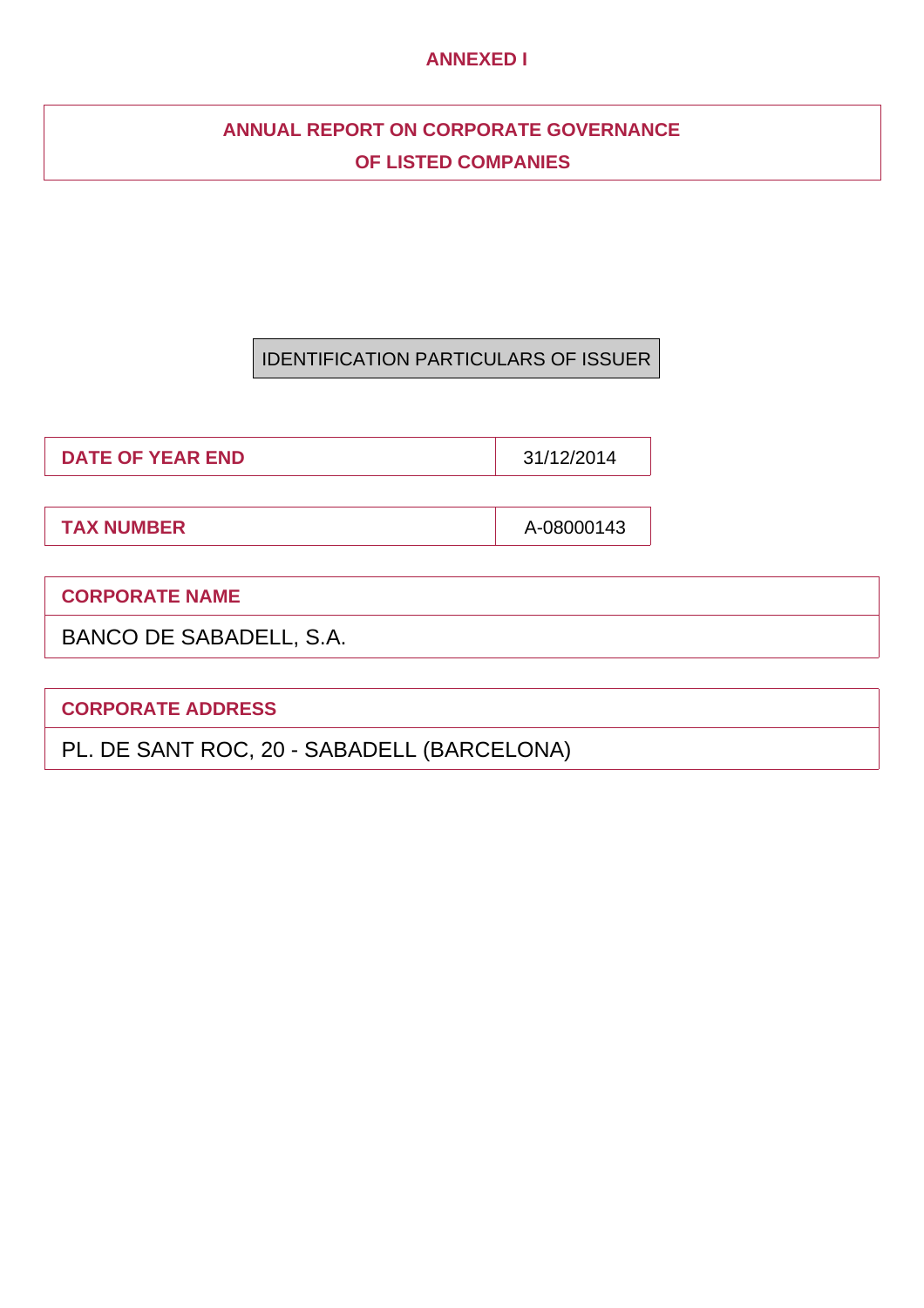## **ANNUAL REPORT ON CORPORATE GOVERNANCE OF LISTED COMPANIES**

## **OWNERSHIP STRUCTURE**

## A.1 Complete the following table showing the share capital of the company:

| Last change on<br>(date) | Share capital $(\bigoplus$ | <b>Number of shares</b> | Number of voting<br>riahts |  |
|--------------------------|----------------------------|-------------------------|----------------------------|--|
| 28/11/2014               | 503,057,576.75             | 4,024,460,614           | 5,030,575                  |  |

State whether there are different classes of shares with different rights attached to them:

| Yes | No X |
|-----|------|
|-----|------|

## A.2 List the direct and indirect holders, other than Directors, of significant interests in the company at the end of the year:

| Name or corporate name of shareholder | Number of<br>direct voting<br>riahts | Number of<br>indirect voting<br>riahts | % of total<br>voting rights |
|---------------------------------------|--------------------------------------|----------------------------------------|-----------------------------|
| MR JAIME GILINSKI BACAL               |                                      | 376.951                                | 7.49% l                     |
| WINTHROP SECURITIES LTD               |                                      | 246.951                                | 4.91% l                     |

| Name or corporate name<br>of direct indirect shareholder | Via: Name or corporate name<br>of direct shareholder | Number of<br>voting rights |
|----------------------------------------------------------|------------------------------------------------------|----------------------------|
| MR JAIME GILINSKI BACAL                                  | ITOS HOLDING S.A.R.L.                                | 376,951                    |
| WINTHROP SECURITIES LTD                                  | FINTECH INVESTMENTS LTD                              | 246,951                    |

List the most significant changes in the share ownership structure during the financial year:

| Name or corporate name of shareholder | Date of<br>Description of the operation<br>operation |                                |
|---------------------------------------|------------------------------------------------------|--------------------------------|
| BLACKROCK INC.                        | 20/11/2014                                           | Less than 3% of share capital. |

A.3 Complete the following tables showing members of the Board of Directors of the company, who possess voting rights attached to shares in the company:

| Name or corporate name of director   | Number of<br>direct voting<br>rights | Number of<br>indirect voting<br>rights | % of total<br>voting rights |
|--------------------------------------|--------------------------------------|----------------------------------------|-----------------------------|
| MR JOSÉ OLIU CREUS                   | 4,683                                | 0                                      | $0.09\%$                    |
| MR JOSÉ MANUEL LARA BOSCH            | 170                                  | 2,026                                  | 0.04%                       |
| MR JOSÉ JAVIER ECHENIQUE LANDIRIBAR  | 99                                   | 0                                      | $0.00\%$                    |
| MR JAIME GUARDIOLA ROMOJARO          | 277                                  | 154                                    | 0.01%                       |
| MR HÉCTOR MARÍA COLONQUES MORENO     | 97                                   | 2.709                                  | $0.06\%$                    |
| MR. JOAN LLONCH ANDREU               | 1.787                                | 0                                      | 0.04%                       |
| MR. JOSÉ MANUEL MARTÍNEZ MARTÍNEZ    | 43                                   | 0                                      | $0.00\%$                    |
| MR JOAQUÍN FOLCH-RUSIÑOL CORACHÁN    | 20,666                               | 0                                      | 0.41%                       |
| MS MARIA TERESA GARCIA-MILÀ LLOVERAS | 64                                   | 0                                      | $0.00\%$                    |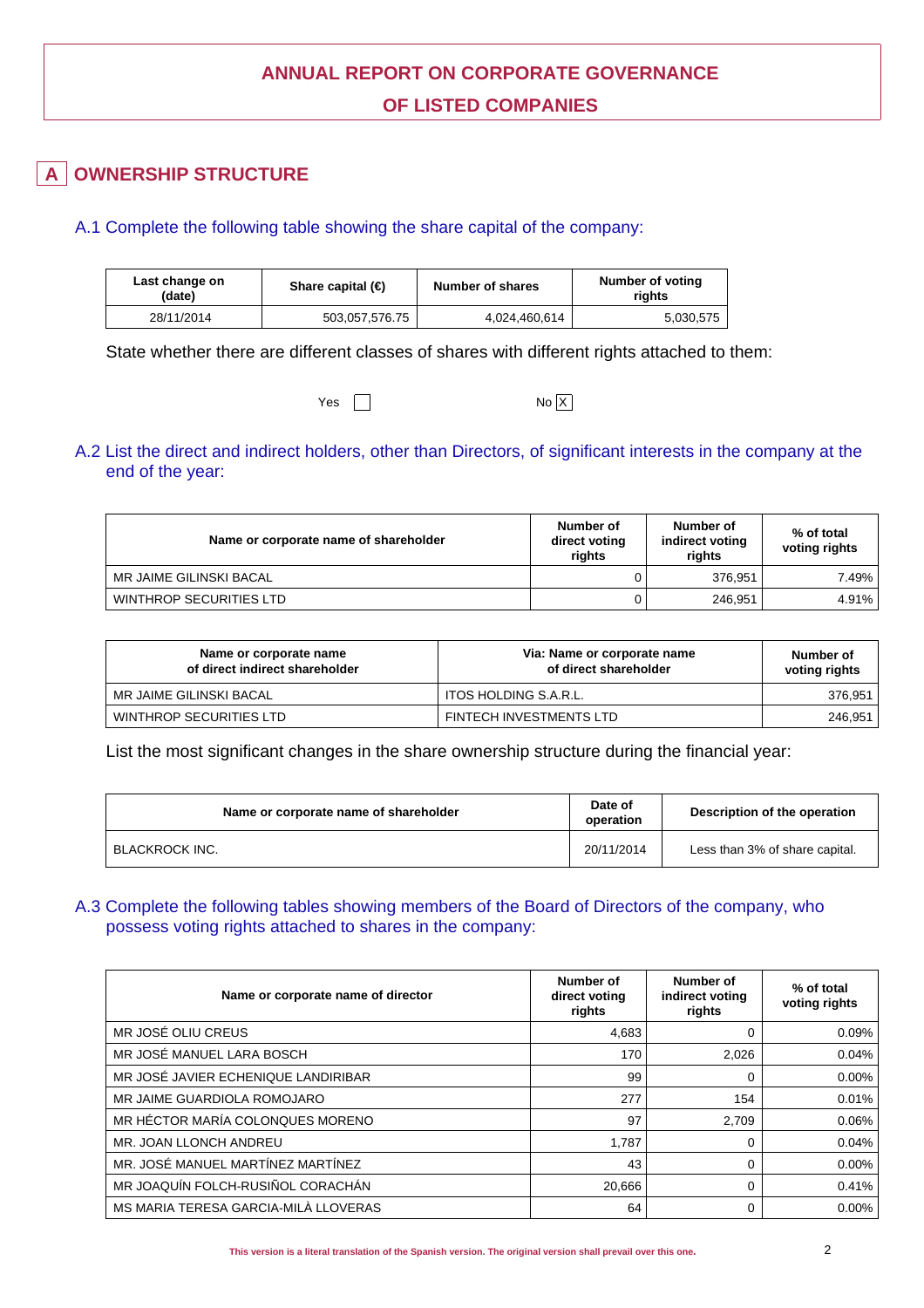| Name or corporate name of director | Number of<br>direct voting<br>rights | Number of<br>indirect voting<br>rights | % of total<br>voting rights |
|------------------------------------|--------------------------------------|----------------------------------------|-----------------------------|
| MR DAVID MARTÍNEZ GUZMÁN           | 10                                   |                                        | $0.00\%$                    |
| MR JOSÉ RAMÓN MARTÍNEZ SUFRATEGUI  | 1.078                                | 436                                    | 0.03%                       |
| MR ANTÓNIO VÍTOR MARTINS MONTEIRO  | 11                                   |                                        | $0.00\%$                    |
| MR. JOSÉ LUIS NEGRO RODRÍGUEZ      | 2,418                                |                                        | 0.05%                       |
| MR. JOSÉ PERMANYER CUNILLERA       | 1,509                                | 1.269                                  | 0.06%                       |

| Name or corporate name<br>of direct indirect shareholder | Via: Name or corporate name<br>of direct shareholder | Number of<br>voting rights |
|----------------------------------------------------------|------------------------------------------------------|----------------------------|
| MR JOSÉ MANUEL LARA BOSCH                                | OTHER SHAREHOLDERS                                   | 2,026                      |
| MR JAIME GUARDIOLA ROMOJARO                              | OTHER SHAREHOLDERS                                   | 154                        |
| MR HÉCTOR MARÍA COLONQUES MORENO                         | OTHER SHAREHOLDERS                                   | 2,709                      |
| MR JOSÉ RAMÓN MARTÍNEZ SUFRATEGUI                        | OTHER SHAREHOLDERS                                   | 436                        |
| MR. JOSÉ PERMANYER CUNILLERA                             | OTHER SHAREHOLDERS                                   | 1.269                      |

| Total percentage of voting rights held by members of the Board of Directors | $0.78\%$ |
|-----------------------------------------------------------------------------|----------|
|-----------------------------------------------------------------------------|----------|

Complete the following tables showing members of the Board of Directors of the company, who possess voting rights attached to shares in the company

- A.4 Indicate, where applicable, any connections of a family, business, contractual or corporate nature existing between any holders of significant interests, where known to the company, other than those of minor importance or arising in the normal course of business
- A.5 Indicate, where applicable, any connections of a business, contractual or corporate nature existing between any holders of significant interests and the company and/or its group, other than those of minor importance or arising in the normal course of business
- A.6 State whether the company has been notified of any shareholder agreements affecting it pursuant to the provisions of Articles 530 and 531 of the Public Limited Companies Act. If applicable, briefly describe them and list the shareholders bound by the agreement

 $Yes \overline{X}$  No  $\Box$ 

| Parties to the shareholders' agreement |
|----------------------------------------|
| BANCO DE SABADELL, S.A.                |
| LLOYDS TSB BANK PLC                    |

**Percentage of share capital affected:** 1.62%

### **Brief description of agreement:**

Undertaking by Lloyds TSB Bank not to transfer Banco Sabadell shares until 30 April 2015. Significant Event number 190278 dated 8/7/2013

| Parties to the shareholders' agreement |
|----------------------------------------|
| MR HÉCTOR MARÍA COLONQUES MORENO       |
| MR MIGUEL BÓSSER ROVIRA                |
| MR JOSÉ OLIU CREUS                     |
|                                        |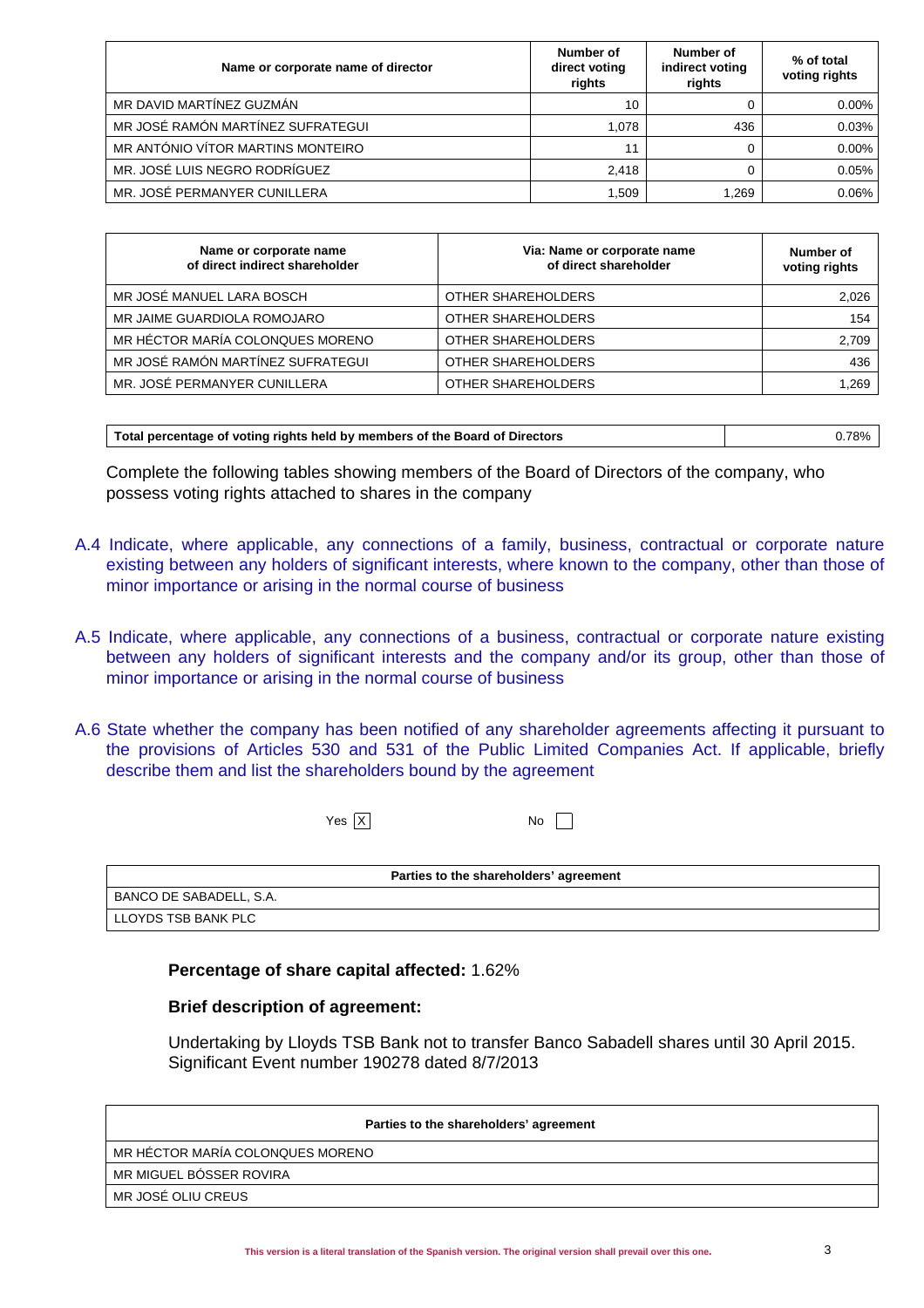| Parties to the shareholders' agreement |
|----------------------------------------|
| MR ISAK ANDIC ERMAY                    |
| MR JOSÉ MANUEL LARA BOSCH              |
| MR JOAQUÍN FOLCH-RUSIÑOL CORACHÁN      |

### **Percentage of share capital affected:** 2.93%

### **Brief description of agreement:**

Signed on 27/07/06 to establish restrictions on the free transfer of their shares in the company Significant Event number 69323 dated 2/8/2006

State whether the company is aware of the existence of concerted actions between its shareholders. If applicable, give a brief description of them:

| Yes $\sqrt{ }$ | No X |  |
|----------------|------|--|
|----------------|------|--|

If, during the financial year, there has been any change in, or cessation of, any such shareholders' agreements or concerted actions, expressly indicate this:

A.7 State whether there is any individual or corporate entity that is exercising or is able to exercise control over the company pursuant to Article 4 of the Stock Market Act. If applicable, give names:

| Yes |                     | ΙX<br>No |  |
|-----|---------------------|----------|--|
|     |                     |          |  |
|     | <b>Observations</b> |          |  |

A.8 Complete the following tables to show the company's holdings of its own shares:

### **At the financial year-end:**

| Number of directly held shares | Number of indirectly held shares (*) | Total % of company capital |
|--------------------------------|--------------------------------------|----------------------------|
| 40,830,340                     |                                      | .01%                       |

### **(\*) Via:**

-

Give details of any significant changes during the financial year, pursuant to the provisions of Royal Decree 1362/2007:

| Date of notification | <b>Total direct shares</b><br>acquired | <b>Total indirect</b><br>shares acquired | Total % of company capital |
|----------------------|----------------------------------------|------------------------------------------|----------------------------|
| 19/02/2014           | 55,842,033                             |                                          | 1.39%                      |
| 08/04/2014           | 26,232,141                             |                                          | 0.65%                      |
| 11/06/2014           | 25,000,000                             |                                          | 0.62%                      |
| 07/08/2014           | 33,135,465                             |                                          | 0.83%                      |
| 20/10/2014           | 41,837,920                             |                                          | 1.04%                      |
| 18/11/2014           | 56,329,614                             |                                          | 1.40%                      |
| 04/12/2014           | 48,144,815                             |                                          | 1.20%                      |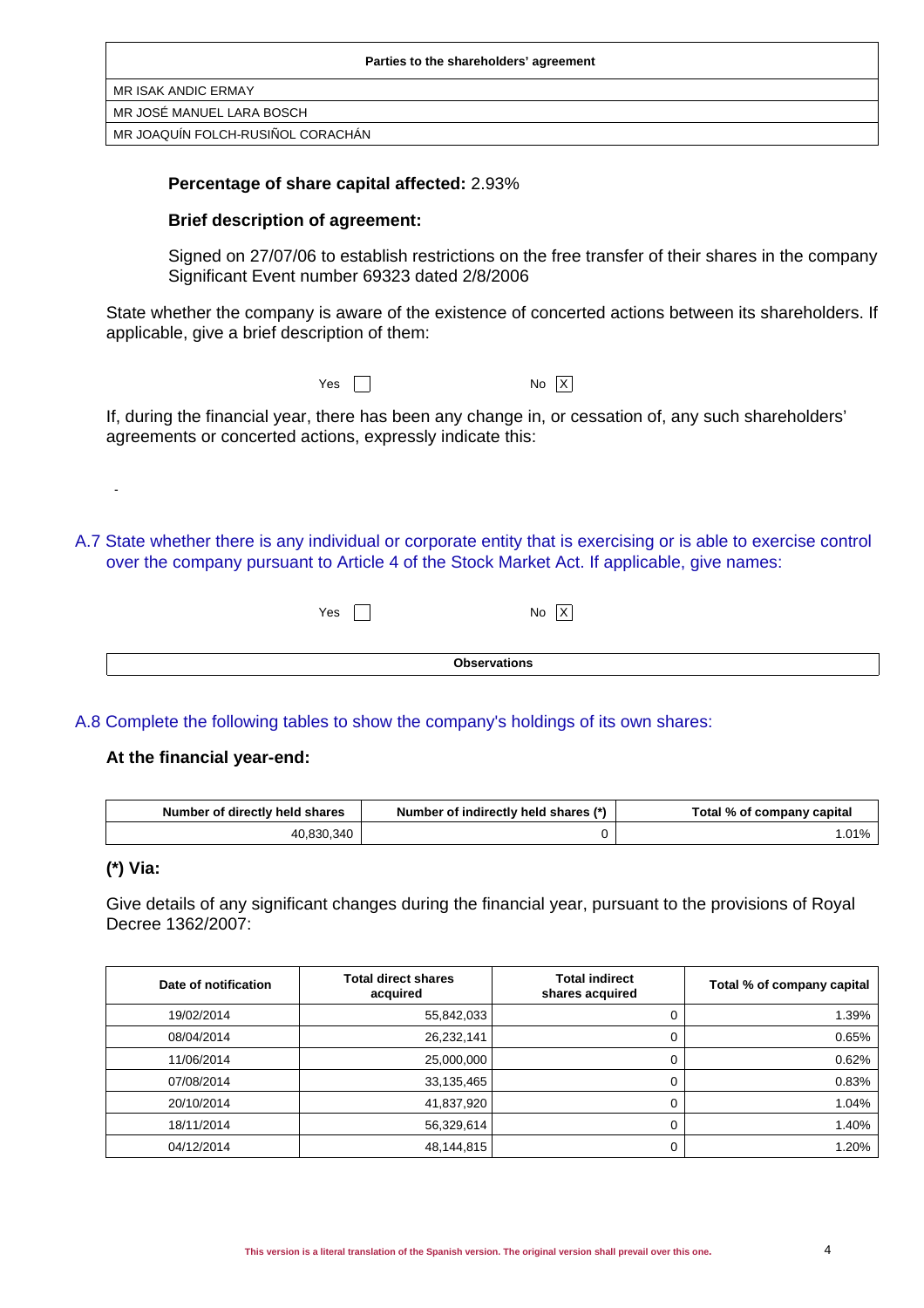### A.9 State the terms and deadline of any authorisation given by the General Shareholders' Meeting to the Board of Directors to issue, repurchase or transfer the company's own shares.

The current mandate corresponds to the resolution adopted by the Ordinary General Meeting of Shareholders of Banco de Sabadell, S.A. held on 27 March 2014, item ten on the Agenda, in the following terms:

"Revoke the resolution adopted at the General Meeting on 26 March 2013 in the part not executed, and authorise Banco de Sabadell, S.A. so that, either directly or through any of its subsidiaries, and within a maximum period of five years as from the date of this General Meeting, it may acquire, at any time and as often as it sees fit, shares of Banco de Sabadell, S.A. by any of the means admitted by law, including against profit for the year and/or unrestricted reserves, and in order that it may subsequently sell or cancel any shares thus acquired or, where appropriate, deliver them to employees or directors of the Company as part of their remuneration or as a result of the exercise of stock options which they hold, all in accordance with the provisions of articles 146, 509 and matching articles of the Capital Companies Act.

Approve the limits or conditions of these acquisitions, as follows:

- The par value of the shares thus acquired, directly or indirectly, in addition to any shares already held by the Bank and its subsidiaries, shall not exceed, at any time, the legal limit established at any time by the legislation in force (currently ten per cent of share capital), complying in all cases with all the limits for acquisition of treasury shares established by the stock market regulators in the markets on which Banco de Sabadell, S.A. shares are listed.

- The acquisition, including any shares previously acquired by the Bank (or a person acting in his own name but on the bank's behalf) and held by it, does not lead to equity being less than the amount of capital plus legal reserves and reserves required by the Articles of Association.

- The shares acquired must have been fully paid.

- The acquisition price must be no less than par value and no higher than 20 per cent above the stock market price or any other price whereby the shares may be valued as of the date of their acquisition. All acquisitions of treasury shares shall be made in accordance with general stock market rules and regulations."

- A.10 State whether there are any restrictions on the transfer of shares and/or any restrictions on voting rights. Specifically, give details on the existence of any type of restrictions that may hinder the taking of control of the company through the acquisition of its shares on the market.
	- $Yes \frown$
- A.11 State whether the General Meeting has resolved to adopt measures to neutralise a takeover bid under the provisions of Act 6/2007.

 $Yes \n\begin{array}{ccc}\n\hline\n\end{array}$  No  $X$ 

If so, describe the measures adopted and the terms under which the restrictions will be ineffective:

### A.12 State whether the company has issued securities that are not traded on an EC regulated market.

 $Yes \frown$ 

If applicable, state the different categories of shares, and for each category of shares, the rights and obligations conferred.

## **B** GENERAL SHAREHOLDERS' MEETING

B.1 State whether there are any differences in the quorum for the General Meeting with respect to the minimums laid down in the Public Limited Companies Act (LSC).

 $Yes \frown$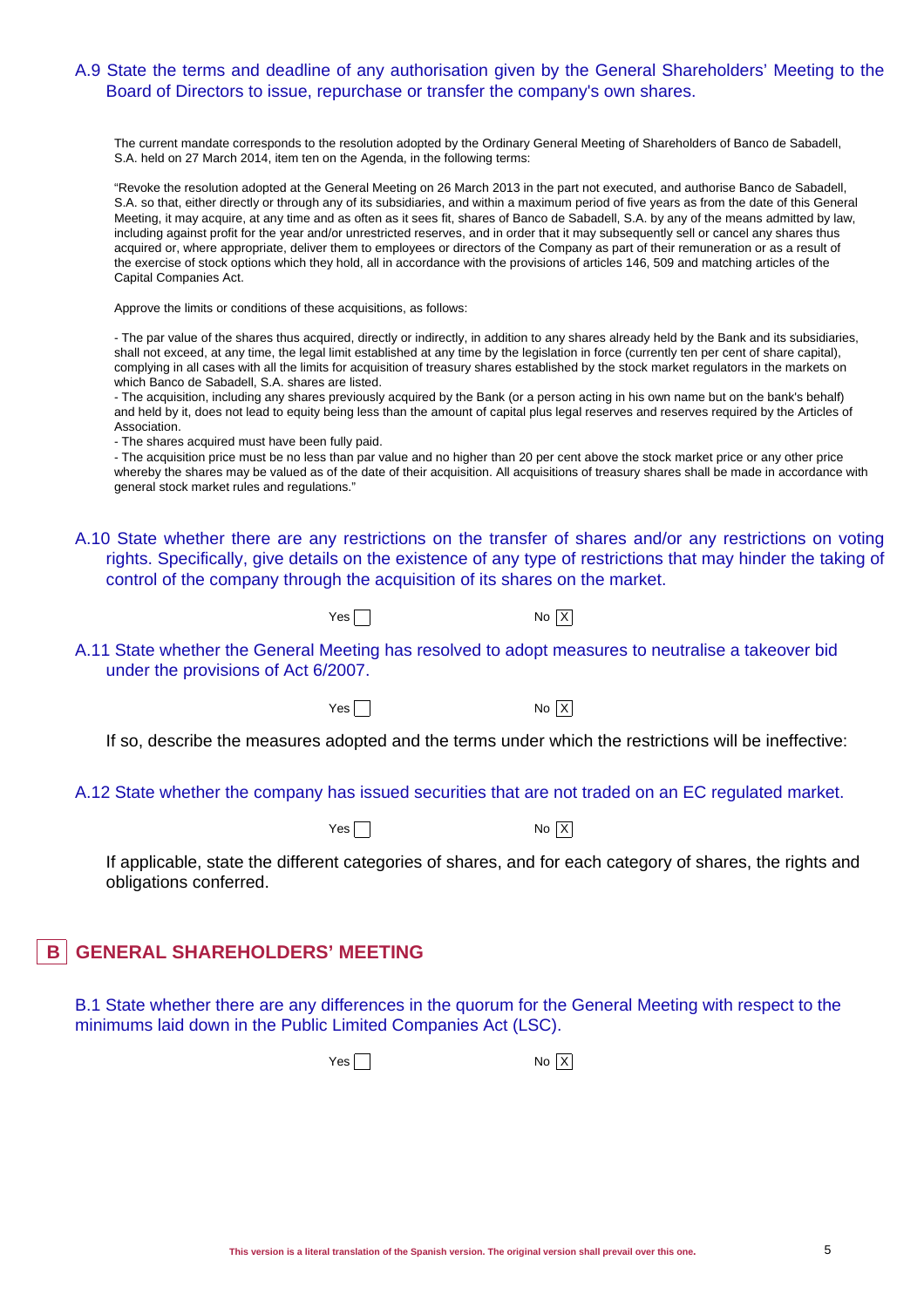B.2 State whether there are any differences with the rules established in the Public Limited Companies Act (LSC) for the adoption of company resolutions.

 $Yes \frown$ 

Describe the differences with the rules established by the Public Limited Companies Act.

B.3 State the rules applicable to amendment of the company's articles of association. Specifically, detail the majorities envisaged for the amendment of the articles of association, as well as, where applicable, the rules envisaged for the implementation of the rights of shareholders in the amendment of the articles of association.

Modification to the Bank's articles of association is governed by the provisions of the Capital Companies Law and in the Bank's Articles of association, and where applicable may require authorisation from the Bank of Spain.

In those cases in which the law provides that amendments be adopted by the General Meeting, the following requisites must be met:

- Administrators, or, where applicable, shareholders who are authors of the proposal should formulate a written report with the justification of the same.
- The points that it is proposed to amend should be expressed at the meeting with due clarity.
- The text announcing the meeting should include mention of the right of all shareholders to examine, at the company headquarters, the entire text of the proposed amendment and the associated report, and to request the delivery or sending of such documents without charge.
- The resolution should be adopted by the Meeting in accordance with the provisions of Article 44 of the articles of association:

#### Article 44.

In order for an Ordinary or Extraordinary Shareholders' Meeting to validly adopt a resolution to issue bonds, reduce or increase the share capital, change the legal form of the Company, merge or de-merge the Company or, generally, make any amendment to the Articles of Association, the Meeting, if at first call, must be attended by shareholders holding not less than 50 per cent of the subscribed voting shares, in person or by proxy.

If at second call, 25 per cent of capital shall suffice.

Where those present represent less than 50 per cent of the subscribed voting shares, any of the resolutions referred to in the preceding paragraph shall require a majority of two-thirds of the votes validly cast at the Meeting. The Shareholders' Meeting may grant authorisation to the Board of Directors, for a period of not more than three years, to issue non-convertible bonds, to be denominated as such, treasury bonds, or similar securities, on one or more occasions, provided that the volume of bonds outstanding at any time does not exceed the limits specified by law.

If adopted by the special majorities provided in this article, such a resolution may empower the Board to freely determine the total amount, the interest rates and any other terms of each issue.

Any amendment to the Articles of Association imposing further obligations on the shareholders shall require the acquiescence of all those concerned.

## B.4 Give details of attendances at General Meetings held during the year to which this report refers and those of the preceding year:

|                 | <b>Attendance</b>               |               |                        |          |        |
|-----------------|---------------------------------|---------------|------------------------|----------|--------|
| Date of General | % distance vote<br>% present in |               | <b>Total</b>           |          |        |
| Meeting         | person                          | % represented | <b>Electronic vote</b> | Other    |        |
| 26/03/2013      | .86%                            | 65.20%        | $0.00\%$               | $0.00\%$ | 67.06% |
| 27/03/2014      | .62%                            | 66.61%        | $0.00\%$               | $0.00\%$ | 68.23% |

### B.5 State whether the Articles of Association require ownership of a minimum number of shares for attending General Meetings:

| Yes                                                     | ⌒ | No |     |
|---------------------------------------------------------|---|----|-----|
| Number of shares required to attend the General Meeting |   |    | 800 |

B.6 Indicate whether, although not expressly required by company legislation, it has been agreed that certain decisions involving any structural modification of the company ("subsidiarisation", acquisition or disposal of essential operating assets, operations having an effect equivalent to that of winding up the company, etc.) must be submitted for the approval of the general shareholders' meeting.

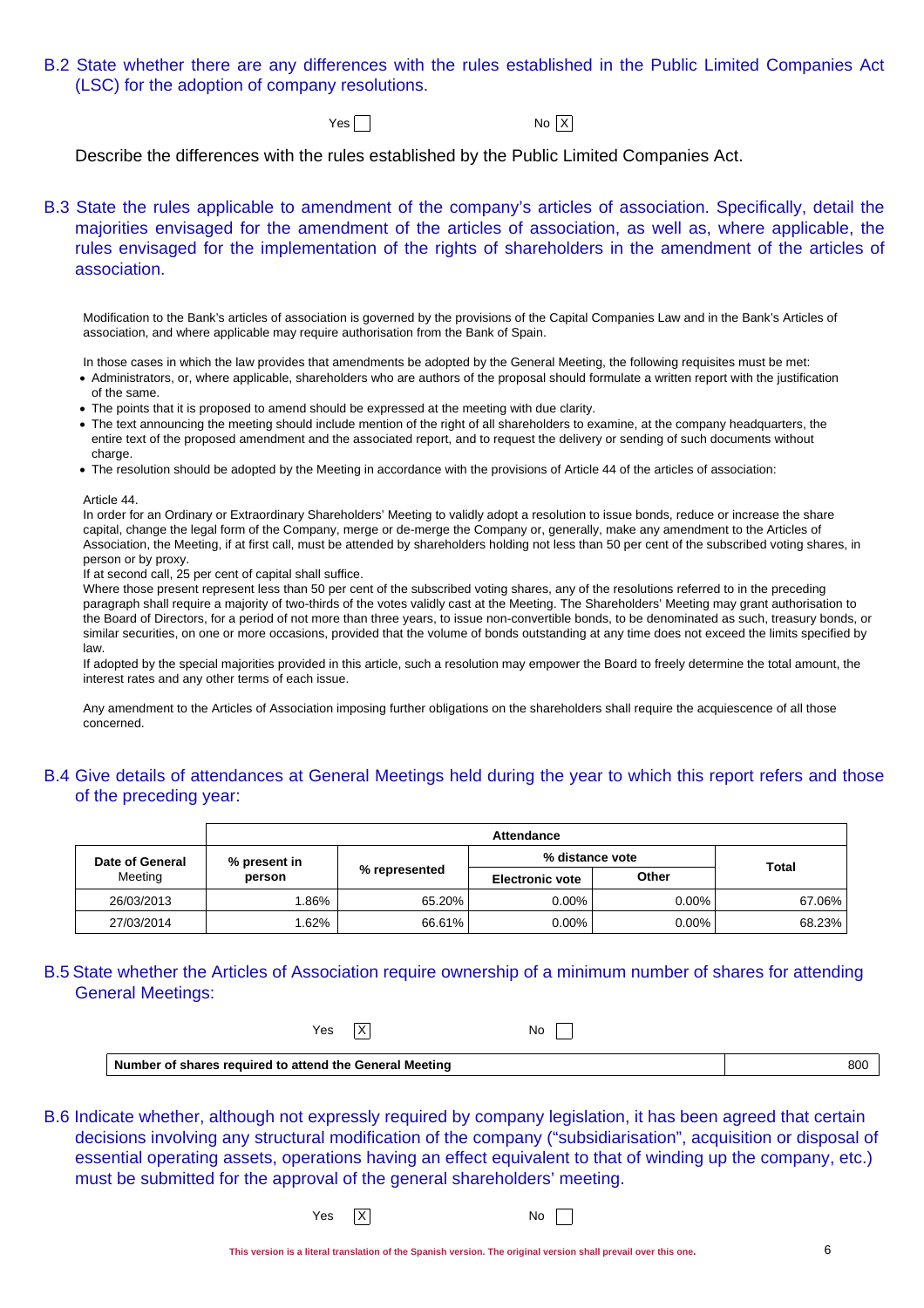B.7 Give the address and explain how access may be had to corporate governance information and other information on the general meetings that must be made available to shareholders via the company's website.

The information is available on the Group's corporate website (www.grupobancosabadell.com.), and can be accessed directly via the tab "Shareholder and Investor Information" that is listed on its homepage.

## **C** ORGANISATIONAL STRUCTURE OF THE COMPANY

### C.1 Board of Directors

C.1.1 Maximum and minimum number of Directors envisaged in the Articles of Association:

| <b>Maximum number of Directors</b> |  |
|------------------------------------|--|
| Minimum number of Directors        |  |

C.1.2 Complete the following table of members of the Board:

| Name or corporate name<br>of director                           | Representative | Post on the Board                  | Date of first<br>appointment | Date of most recent<br>appointment | <b>Method of election</b>                               |
|-----------------------------------------------------------------|----------------|------------------------------------|------------------------------|------------------------------------|---------------------------------------------------------|
| MR JOSÉ OLIU CREUS                                              |                | <b>CHAIRMAN</b>                    | 29/03/1990                   | 25/03/2010                         | <b>RESOLUTION OF</b><br>SHAREHOLDER'S<br><b>MEETING</b> |
| MR JOSÉ MANUEL<br><b>LARA BOSCH</b>                             |                | <b>DEPUTY</b><br>CHAIRMAN 1º       | 24/04/2003                   | 26/03/2013                         | <b>RESOLUTION OF</b><br>SHAREHOLDER'S<br><b>MEETING</b> |
| MR JOSÉ JAVIER<br><b>ECHENIQUE</b><br><b>LANDIRIBAR</b>         |                | <b>DEPUTY</b><br>CHAIRMAN 2º       | 18/09/2010                   | 18/09/2010                         | <b>RESOLUTION OF</b><br>SHAREHOLDER'S<br><b>MEETING</b> |
| <b>MR JAIME GUARDIOLA</b><br><b>ROMOJARO</b>                    |                | <b>MANAGING</b><br><b>DIRECTOR</b> | 27/09/2007                   | 26/03/2013                         | <b>RESOLUTION OF</b><br>SHAREHOLDER'S<br><b>MEETING</b> |
| MR HÉCTOR MARÍA<br><b>COLONQUES</b><br><b>MORENO</b>            |                | <b>DIRECTOR</b>                    | 31/10/2001                   | 31/05/2012                         | <b>RESOLUTION OF</b><br>SHAREHOLDER'S<br><b>MEETING</b> |
| MR. JOAN<br><b>LLONCH ANDREU</b>                                |                | <b>DIRECTOR</b>                    | 28/11/1996                   | 31/05/2012                         | <b>RESOLUTION OF</b><br>SHAREHOLDER'S<br><b>MEETING</b> |
| MR. JOSÉ MANUEL<br><b>MARTÍNEZ</b><br><b>MARTÍNEZ</b>           |                | <b>DIRECTOR</b>                    | 26/03/2013                   | 26/03/2013                         | <b>RESOLUTION OF</b><br>SHAREHOLDER'S<br><b>MEETING</b> |
| <b>MR JOAQUÍN FOLCH-</b><br>RUSIÑOL<br><b>CORACHÁN</b>          |                | <b>DIRECTOR</b>                    | 16/03/2000                   | 25/03/2010                         | <b>RESOLUTION OF</b><br>SHAREHOLDER'S<br><b>MEETING</b> |
| <b>MS MARIA TERESA</b><br><b>GARCIA-MILÀ</b><br><b>LLOVERAS</b> |                | <b>DIRECTOR</b>                    | 29/03/2007                   | 31/05/2012                         | <b>RESOLUTION OF</b><br>SHAREHOLDER'S<br><b>MEETING</b> |
| MR DAVID MARTÍNEZ<br><b>GUZMÁN</b>                              |                | <b>DIRECTOR</b>                    | 27/03/2014                   | 27/03/2014                         | <b>RESOLUTION OF</b><br>SHAREHOLDER'S<br><b>MEETING</b> |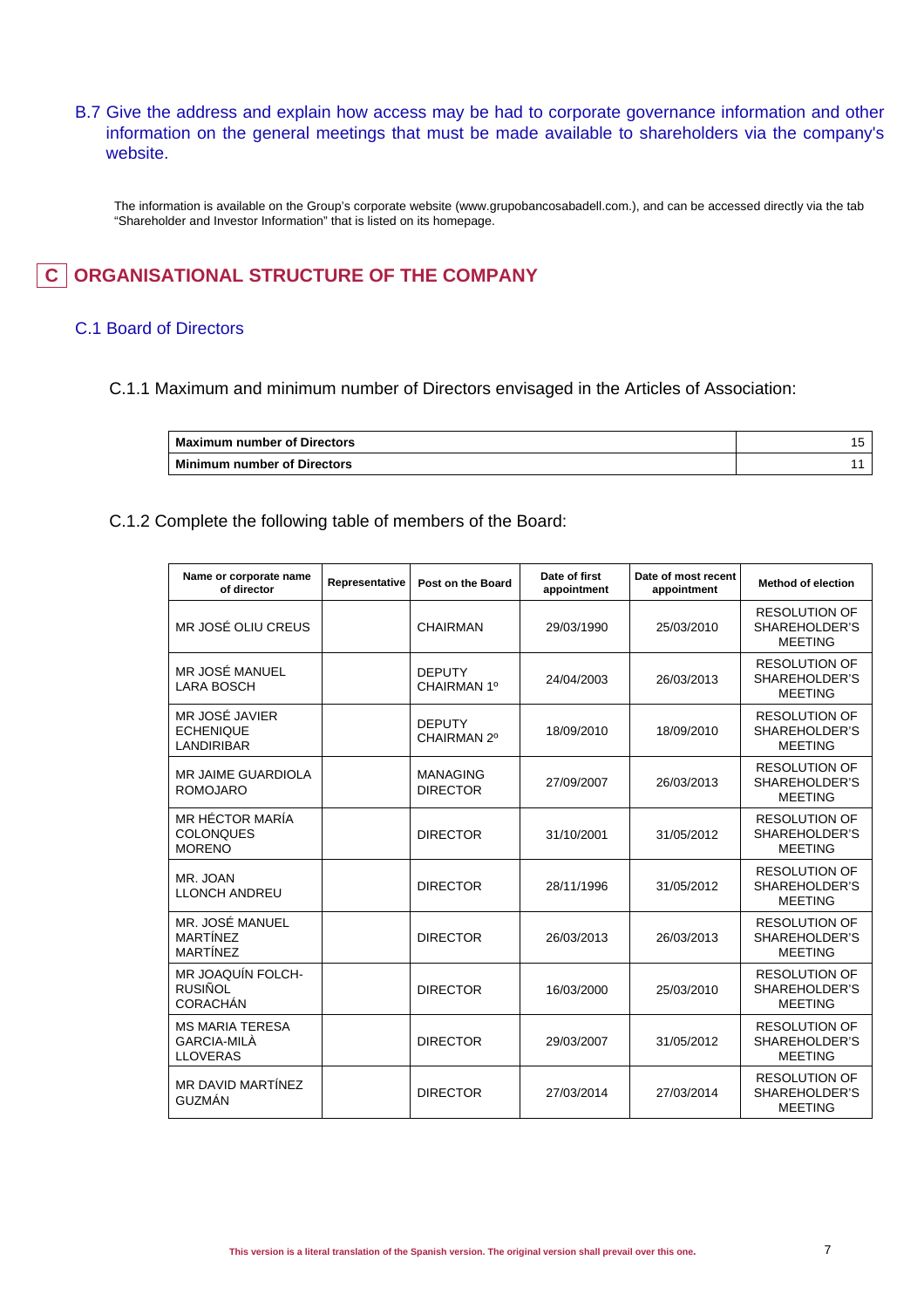| Name or corporate name<br>of director                 | Representative | Post on the Board | Date of first<br>appointment | Date of most recent<br>appointment | <b>Method of election</b>                               |
|-------------------------------------------------------|----------------|-------------------|------------------------------|------------------------------------|---------------------------------------------------------|
| MR ANTÓNIO VÍTOR<br><b>MARTINS</b><br><b>MONTEIRO</b> |                | <b>DIRECTOR</b>   | 20/09/2012                   | 26/03/2013                         | <b>RESOLUTION OF</b><br>SHAREHOLDER'S<br><b>MEETING</b> |
| MR JOSÉ RAMÓN<br><b>MARTÍNEZ</b><br><b>SUFRATEGUI</b> |                | <b>DIRECTOR</b>   | 18/09/2010                   | 18/09/2010                         | <b>RESOLUTION OF</b><br>SHAREHOLDER'S<br><b>MEETING</b> |
| MR. JOSÉ LUIS<br>NEGRO RODRÍGUEZ                      |                | <b>DIRECTOR</b>   | 31/05/2012                   | 31/05/2012                         | <b>RESOLUTION OF</b><br>SHAREHOLDER'S<br><b>MEETING</b> |
| MR. JOSÉ<br><b>PERMANYER</b><br><b>CUNILLERA</b>      |                | <b>DIRECTOR</b>   | 21/03/2002                   | 31/05/2012                         | <b>RESOLUTION OF</b><br>SHAREHOLDER'S<br><b>MEETING</b> |

| Total number of executive directors |  |
|-------------------------------------|--|
|                                     |  |

Give the names of all Members of the Board who ceased to act in that capacity during the period:

| Name or corporate name of director | Office held<br>at time of<br>cessation | Date ceased |
|------------------------------------|----------------------------------------|-------------|
| MS. SOL DAURELLA COMADRAN          | Independent                            | 20/11/2014  |

C.1.3 Complete the following tables relating to the status of members of the Board:

## **EXECUTIVE DIRECTORS**

| Name or corporate name of director | <b>Committee proposing appointment</b>     | Office or position held<br>in the company |
|------------------------------------|--------------------------------------------|-------------------------------------------|
| MR JOSÉ OLIU CREUS                 | Appointments and Remuneration<br>Committee | Chairman                                  |
| MR JAIME GUARDIOLA ROMOJARO        | Appointments and Remuneration<br>Committee | <b>Managing Director</b>                  |
| MR. JOSÉ LUIS NEGRO RODRÍGUEZ      | Appointments and Remuneration<br>Committee | Director General Manager                  |

| <b>Total number of Executive Directors</b> |            |
|--------------------------------------------|------------|
| % of total Board members                   | 43%<br>າ 1 |

## **PROPRIETARY NON-EXECUTIVE DIRECTORS**

| Name or corporate name of director          | Committee proposing appointment            | Name of significant shareholder<br>nominating or represented<br>by the Non-executive Director |
|---------------------------------------------|--------------------------------------------|-----------------------------------------------------------------------------------------------|
| MR ANTÓNIO VÍTOR MARTINS<br><b>MONTEIRO</b> | Appointments and Remuneration<br>Committee | <b>BANCO COMERCIAL PORTUGUES.</b><br>S.A.                                                     |
| MR DAVID MARTÍNEZ GUZMÁN                    | Appointments and Remuneration<br>Committee | FINTECH INVESTMENTS LTD                                                                       |

| <b>Total number of Proprietary Non-Executive Directors</b> |        |
|------------------------------------------------------------|--------|
| % of total Board members                                   | 14.29% |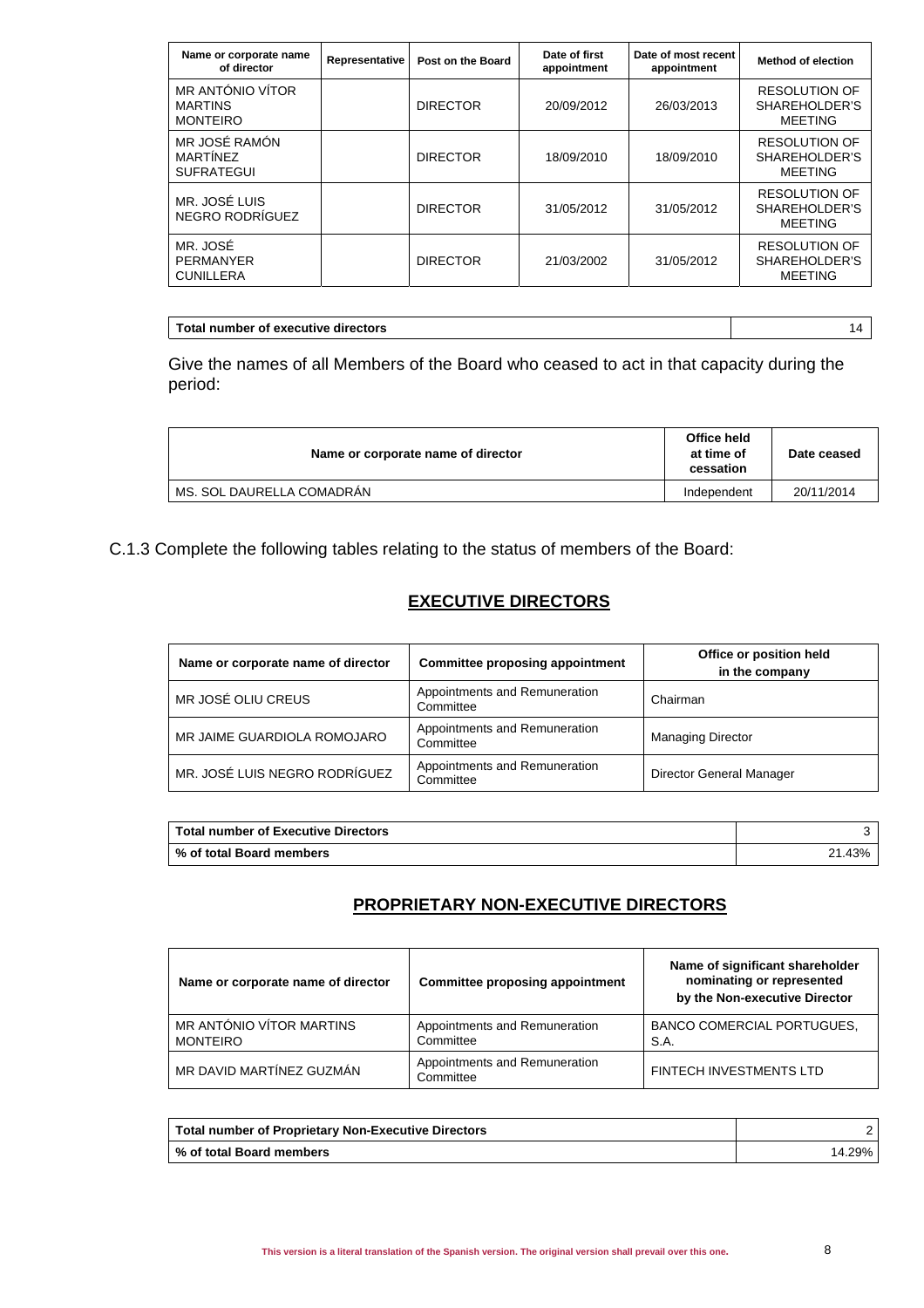## **INDEPENDENT NON-EXECUTIVE DIRECTORS**

### **Name of Director:**

MR JOSÉ MANUEL LARA BOSCH

**Profile:**

BUSINESS

### **Name of Director:**

MR JOSÉ JAVIER ECHENIQUE LANDIRIBAR

**Profile:**

**BUSINESS** 

## **Name of Director:**

MR HÉCTOR MARÍA COLONQUES MORENO

**Profile:**

BUSINESS

### **Name of Director:**

MR. JOAN LLONCH ANDREU

**Profile:**

BUSINESS / ACADEMIC

## **Name of Director:**

MR. JOSÉ MANUEL MARTÍNEZ MARTÍNEZ

**Profile:**

BUSINESS

### **Name of Director:**

MR JOAQUÍN FOLCH-RUSIÑOL CORACHÁN

**Profile:**

BUSINESS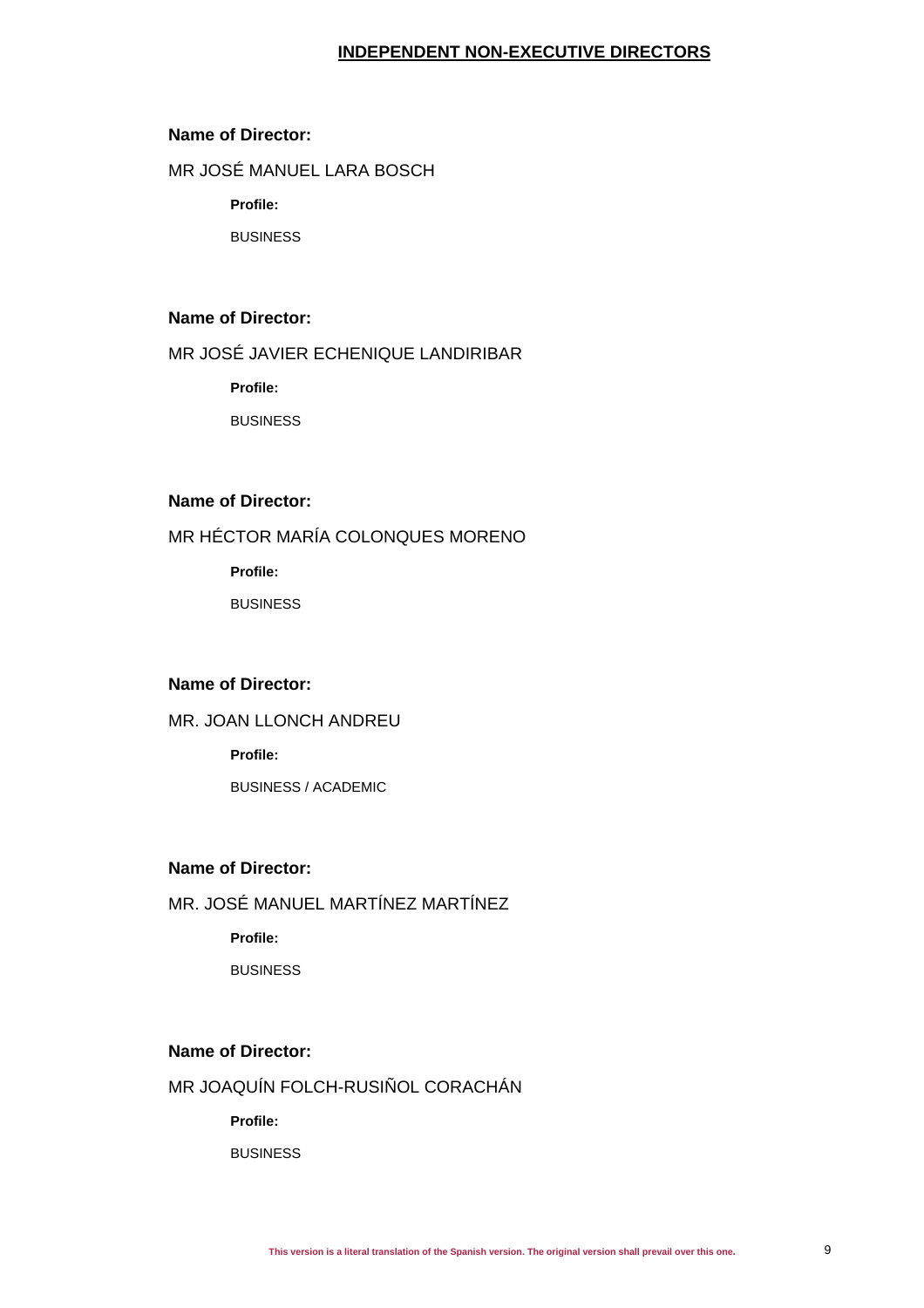### **Name of Director:**

## MS MARIA TERESA GARCIA-MILÀ LLOVERAS

**Profile:**

ACADEMIC

### **Name of Director:**

-

## MR JOSÉ RAMÓN MARTÍNEZ SUFRATEGUI

**Profile:**

**BUSINESS** 

| Total number of Independent Directors |        |
|---------------------------------------|--------|
| % of total Board members              | 57.14% |

State whether any director classed as independent receives from the company, or from the group, any amount or benefit for any item other than director's remuneration, or maintains or has maintained, during the last year, a business relationship with the company or with any company in the group, whether in their own name or as a significant shareholder, director or senior executive of any organisation that maintains or has maintained such a relationship.

Where applicable, include a reasoned statement from the Board regarding the reasons for which it considers that said director is able to perform functions as an independent director.

## **OTHER NON-EXECUTIVE DIRECTORS**

| Name or corporate name of Director | Committee proposing appointment         |
|------------------------------------|-----------------------------------------|
| MR. JOSÉ PERMANYER CUNILLERA       | Appointments and Remuneration Committee |

| Total number of other Non-Executive Directors |       |  |
|-----------------------------------------------|-------|--|
| Ⅰ % of total Board members                    | 7.14% |  |

Give the reasons why they cannot be considered as Proprietary Directors or Independent Directors, and their relationship with the company or its executives or with its shareholders.

### **Name or corporate name of director:**

## MR. JOSÉ PERMANYER CUNILLERA

### **Company, executive or shareholder with whom related:**

BANCO DE SABADELL, S.A.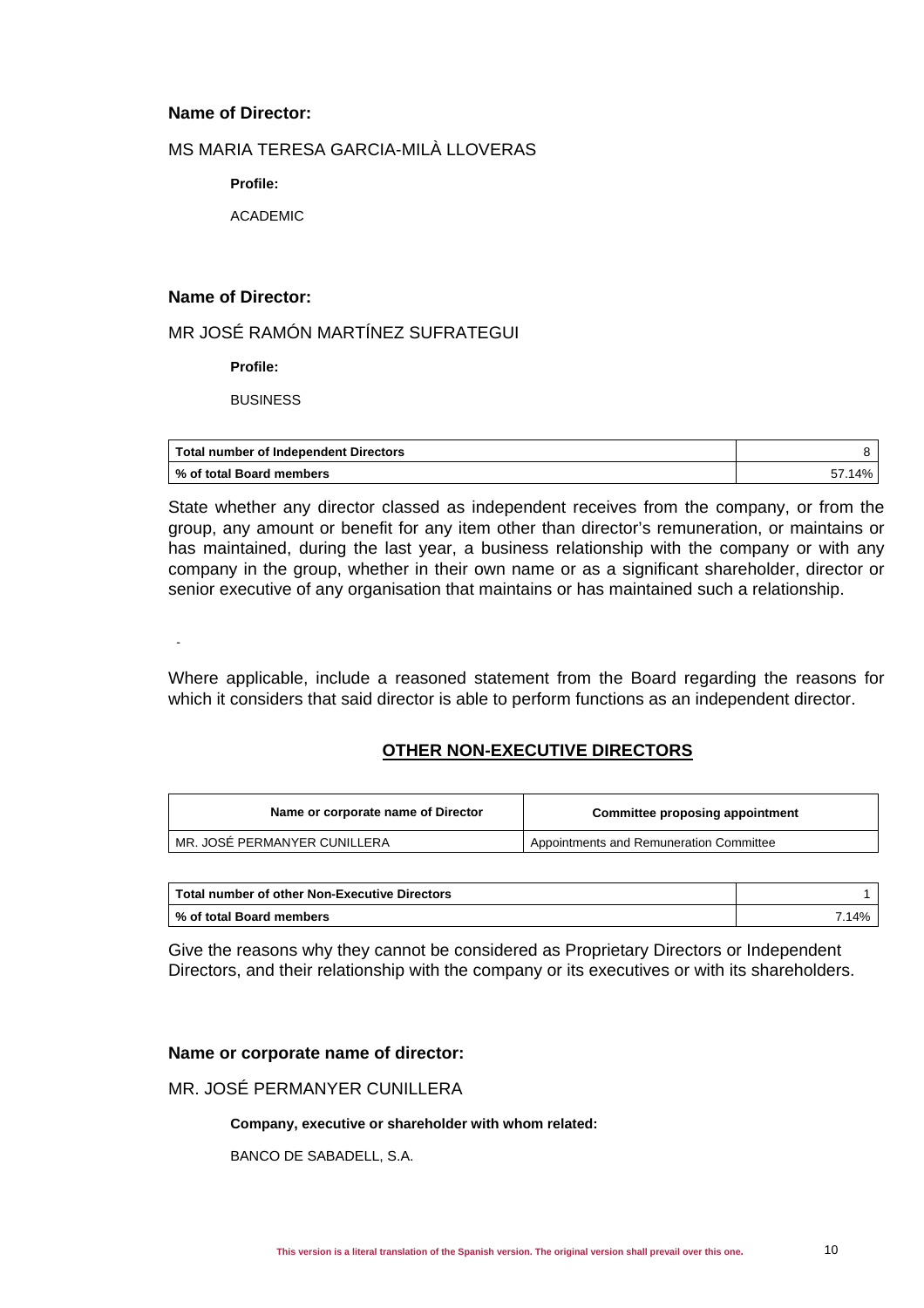### **Reasons:**

-

-

By application of Article 8.4.a of Ministerial Order ECC/461/2013, of 20 March.

Indicate, where applicable, any changes in the status of any Director during the period:

C.1.4 Complete the following table with information relating to the number of female directors during the last 4 years, as well as the nature of these directors:

|                     | Number of female directors |              |              | % of total directors of each type |              |              |              |              |
|---------------------|----------------------------|--------------|--------------|-----------------------------------|--------------|--------------|--------------|--------------|
|                     | Year<br>2014               | Year<br>2013 | Year<br>2012 | Year<br>2011                      | Year<br>2014 | Year<br>2013 | Year<br>2012 | Year<br>2011 |
| <b>Executive</b>    | 0                          |              |              |                                   | $0.00\%$     | $0.00\%$     | $0.00\%$     | $0.00\%$     |
| Proprietary         | 0                          |              | <sup>0</sup> |                                   | $0.00\%$     | $0.00\%$     | $0.00\%$     | $0.00\%$     |
| Independent         | 2                          |              | ົ            |                                   | 25.00%       | 22.22%       | 25.00%       | 22.22%       |
| Other non-executive | 0                          | 0            |              |                                   | $0.00\%$     | $0.00\%$     | $0.00\%$     | $0.00\%$     |
| Total:              | 2                          | ◠            | ⌒            |                                   | 14.29%       | 14.29%       | 13.33%       | 13.33%       |

- C.1.5 Explain, where applicable, any measures taken to try to include in the Board of Directors a sufficient number of women to allow a balanced presence between men and women to be achieved.
	- **Explanation of the measures** The Board of Directors has adopted active policies that allow, as far as possible, the promotion of gender diversity within the organisation.

Over recent years 3 female directors have joined the Board of Directors and plans to continue these policies to fill vacancies occurring in same.

C.1.6 Explain any measures agreed by the Appointments and Remuneration Committee to establish procedures to ensure that the selection processes are not implicitly biased against the appointment of female Directors and that the company deliberately seeks and includes among potential candidates, women who meet the required professional profile:

### **Explanation of the measures**

The Appointments and Remuneration Committee has, among its functions, that of ensuring that in the selection process for directors no kind of gender discrimination arises, fostering the incorporation of women in all cases.

When, despite the measures that, if applicable, have been adopted, there are few or no female directors, explain the reasons why.

**Explanation of the measures**

C.1.7 Explain how shareholders with significant holdings are represented on the board.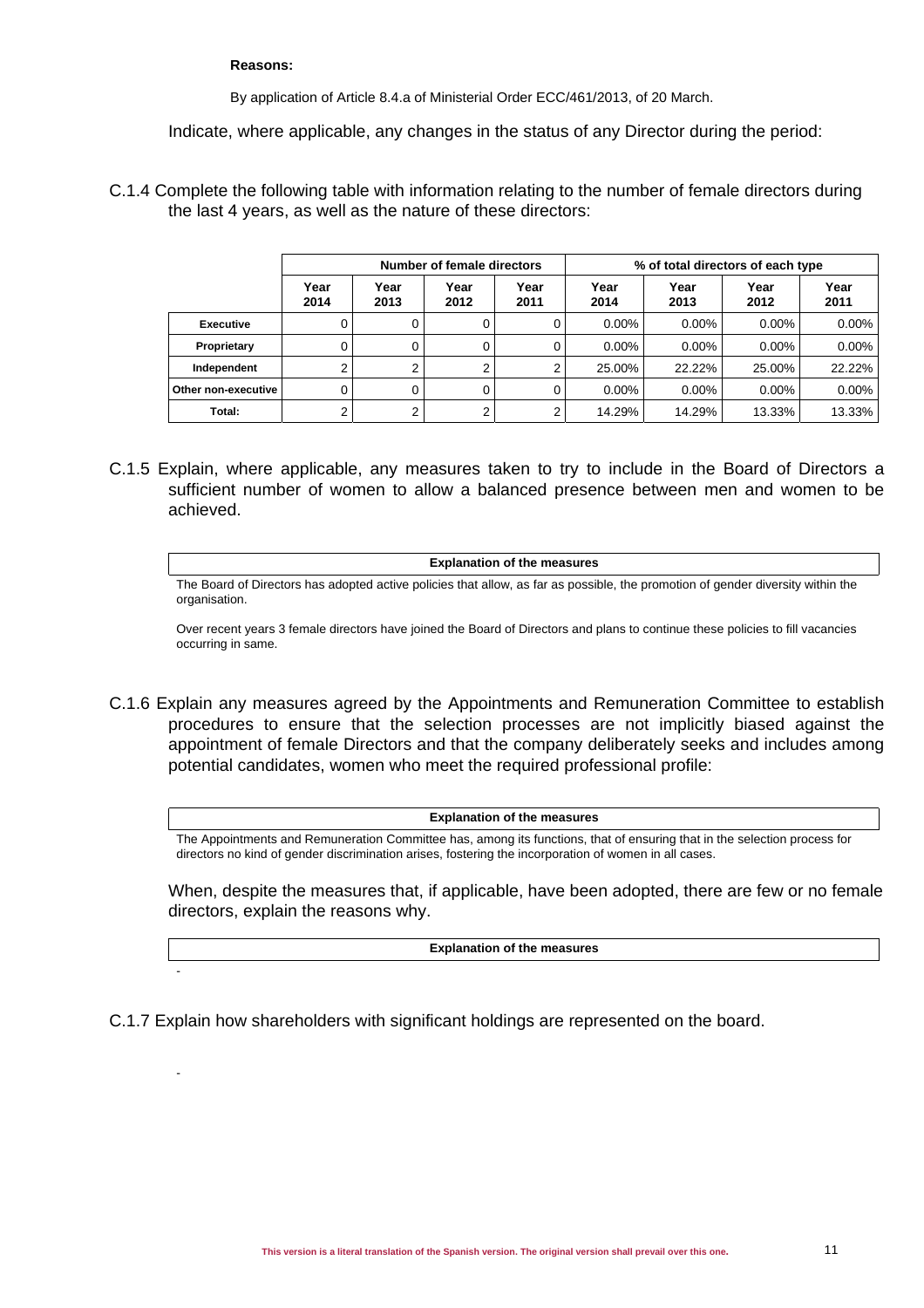C.1.8 Give the reasons, if any, why Proprietary Directors have been appointed by shareholders with a holding of less than 5% of the capital:

### **Name or corporate name of shareholder:**

BANCO COMERCIAL PORTUGUES, S.A.

### **Reasons:**

Mr. Antonio Vítor Martins Monteiro is Chairman of Banco Comercial Portugués

### **Name or corporate name of shareholder:**

### FINTECH INVESTMENTS LTD

#### **Reasons:**

Mr. David Manuel Martínez Guzmán is the sole shareholder of the of the management company of Fintech Investments Ltd.

State whether the company has refused any formal requests for a presence on the Board from shareholders with holdings that are the same as or larger than those of other shareholders at whose request proprietary directors have been appointed. If so, give the reasons for the refusal:

Yes No X

C.1.9 State whether any Directors resigned before the end of their term of office, whether they explained to the Board their reasons for doing so, and in what form, and, if the whole Board was informed in writing, indicate below, as a minimum, the reasons they gave:

### **Name of director:**

### MS. SOL DAURELLA COMADRÁN

#### **Reason for cessation:**

On 20 November 2014 she announced she would stand down in a letter addressed to each member of the Board, indicating that "the professional and business context I am in is very different to when I joined the Board. These changes, some of which are now consolidated and others that are planned requires me to devote all my efforts. It is for this reason that I will no longer be able to discharge my duties in the Bank as before."

C.1.10 Indicate the powers delegated to the Managing Director(s), if any:

### **Name or corporate name of director:**

### MR JAIME GUARDIOLA ROMOJARO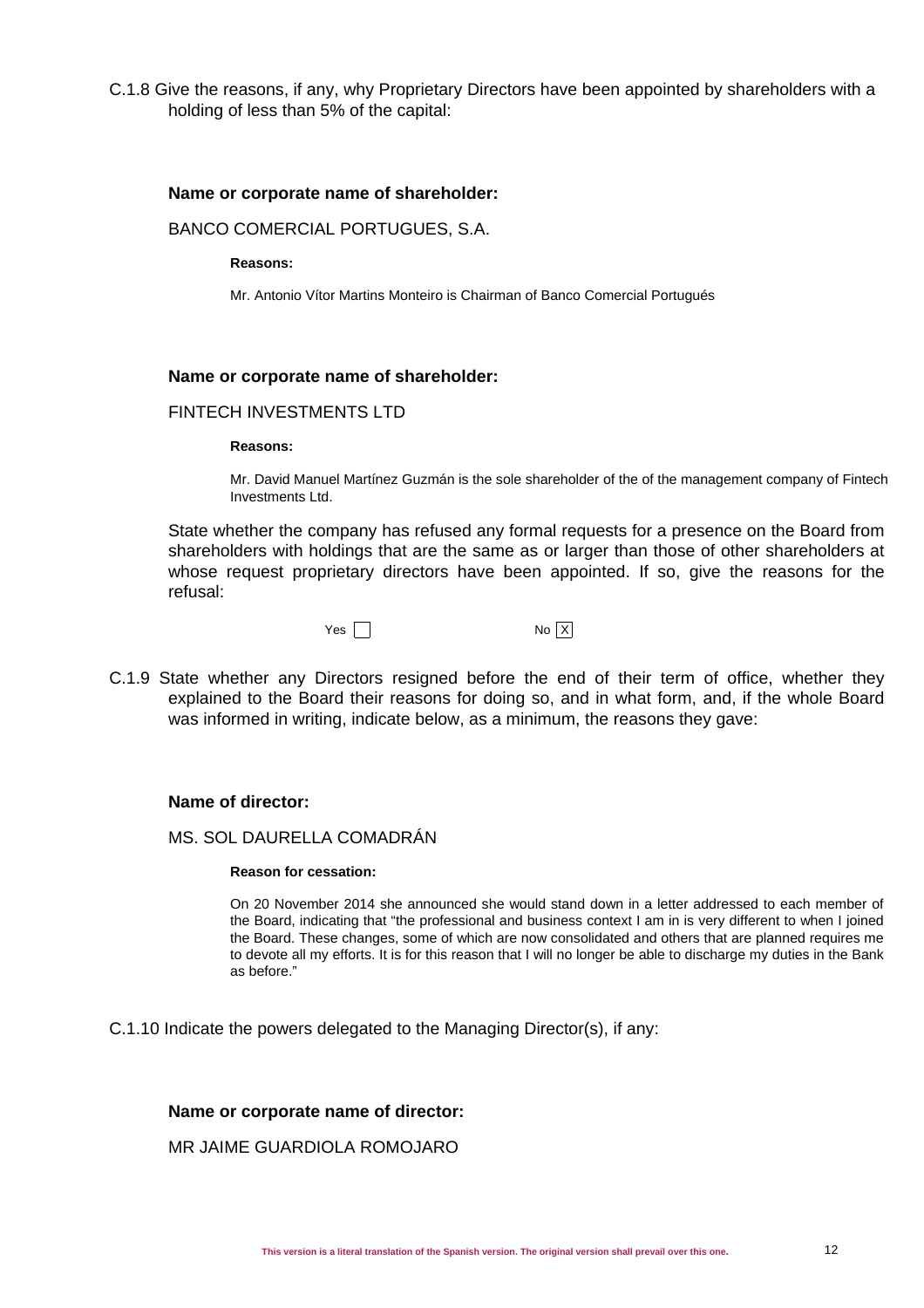### **Brief Description:**

The powers of the Managing Director are set out in the section "H. OTHER RELEVANT INFORMATION".

C.1.11 Name any members of the Board holding office as administrators or senior executives of other companies in the same group as the listed company:

| Name or corporate name of director | Name of the company in the group                            | Office held            |
|------------------------------------|-------------------------------------------------------------|------------------------|
| MR JOSÉ OLIU CREUS                 | AURICA XXI, S.C.R. DE RÉGIMEN<br>SIMPLIFICADO, S.A.         | <b>CHAIRMAN</b>        |
| MR JOSÉ OLIU CREUS                 | BANSABADELL HOLDING, S.L.<br>SOCIEDAD UNIPERSONAL           | CHAIRMAN               |
| MR JOSÉ OLIU CREUS                 | BANSABADELL INVERSIÓ<br>DESENVOLUPAMENT, S.A.U.             | <b>CHAIRMAN</b>        |
| MR JOSÉ OLIU CREUS                 | SÍNIA RENOVABLES, S.C.R. DE<br>RÉGIMEN SIMPLIFICADO, S.A.U. | CHAIRMAN               |
| MR JOSÉ MANUEL LARA BOSCH          | AURICA XXI, S.C.R. DE RÉGIMEN<br>SIMPLIFICADO, S.A.         | DEPUTY CHAIRMAN        |
| MR JOSÉ MANUEL LARA BOSCH          | BANSABADELL INVERSIÓ<br>DESENVOLUPAMENT, S.A.U.             | DEPUTY CHAIRMAN        |
| MR JOSÉ MANUEL LARA BOSCH          | SÍNIA RENOVABLES, S.C.R. DE<br>RÉGIMEN SIMPLIFICADO, S.A.U. | <b>DEPUTY CHAIRMAN</b> |
| MR JAIME GUARDIOLA ROMOJARO        | AURICA XXI, S.C.R. DE RÉGIMEN<br>SIMPLIFICADO, S.A.         | <b>DIRECTOR</b>        |
| MR JAIME GUARDIOLA ROMOJARO        | BANSABADELL INVERSIÓ<br>DESENVOLUPAMENT, S.A.U.             | <b>DIRECTOR</b>        |
| MR JAIME GUARDIOLA ROMOJARO        | SÍNIA RENOVABLES, S.C.R. DE<br>RÉGIMEN SIMPLIFICADO, S.A.U. | <b>DIRECTOR</b>        |
| MR. JOAN LLONCH ANDREU             | BANCSABADELL D'ANDORRA, S.A.                                | <b>DIRECTOR</b>        |
| MR. JOAN LLONCH ANDREU             | BANSABADELL HOLDING, S.L.<br>SOCIEDAD UNIPERSONAL           | <b>DIRECTOR</b>        |
| MR. JOSÉ LUIS NEGRO RODRÍGUEZ      | BANSABADELL FINANCIACIÓN, E.F.C.<br>S.A.                    | <b>CHAIRMAN</b>        |
| MR. JOSÉ LUIS NEGRO RODRÍGUEZ      | BANSABADELL HOLDING, S.L.<br>SOCIEDAD UNIPERSONAL           | <b>DIRECTOR</b>        |
| MR. JOSÉ PERMANYER CUNILLERA       | AURICA XXI, S.C.R. DE RÉGIMEN<br>SIMPLIFICADO, S.A.         | <b>DIRECTOR</b>        |
| MR. JOSÉ PERMANYER CUNILLERA       | BANCSABADELL D'ANDORRA, S.A.                                | <b>DIRECTOR</b>        |
| MR. JOSÉ PERMANYER CUNILLERA       | BANSABADELL INVERSIÓ<br>DESENVOLUPAMENT, S.A.U.             | DIRECTOR               |
| MR. JOSÉ PERMANYER CUNILLERA       | SÍNIA RENOVABLES, S.C.R. DE<br>RÉGIMEN SIMPLIFICADO, S.A.U. | <b>DIRECTOR</b>        |
| MR. JOSE PERMANYER CUNILLERA       | SOLVIA HOTELS, S.L. UNIPERSONAL.                            | CHAIRMAN               |
| MR. JOSÉ PERMANYER CUNILLERA       | SOLVIA HOUSING, S.L.<br>UNIPERSONAL.                        | CHAIRMAN               |
| MR. JOSÉ PERMANYER CUNILLERA       | SOLVIA DEVELOPMENT, S.L.<br>UNIPERSONAL.                    | CHAIRMAN               |
| MR. JOSÉ PERMANYER CUNILLERA       | SOLVIA SERVICIOS INMOBILIARIOS,<br>S.L.                     | CHAIRMAN               |
| MR. JOSÉ PERMANYER CUNILLERA       | TENEDORA DE INVERSIONES Y<br>PARTICIPACIONES, S.L.          | CHAIRMAN               |

C.1.12 List, where applicable, any Directors of the company reported to the company to be members of the Board of Directors of other companies quoted on official stock markets, other than companies in the same group: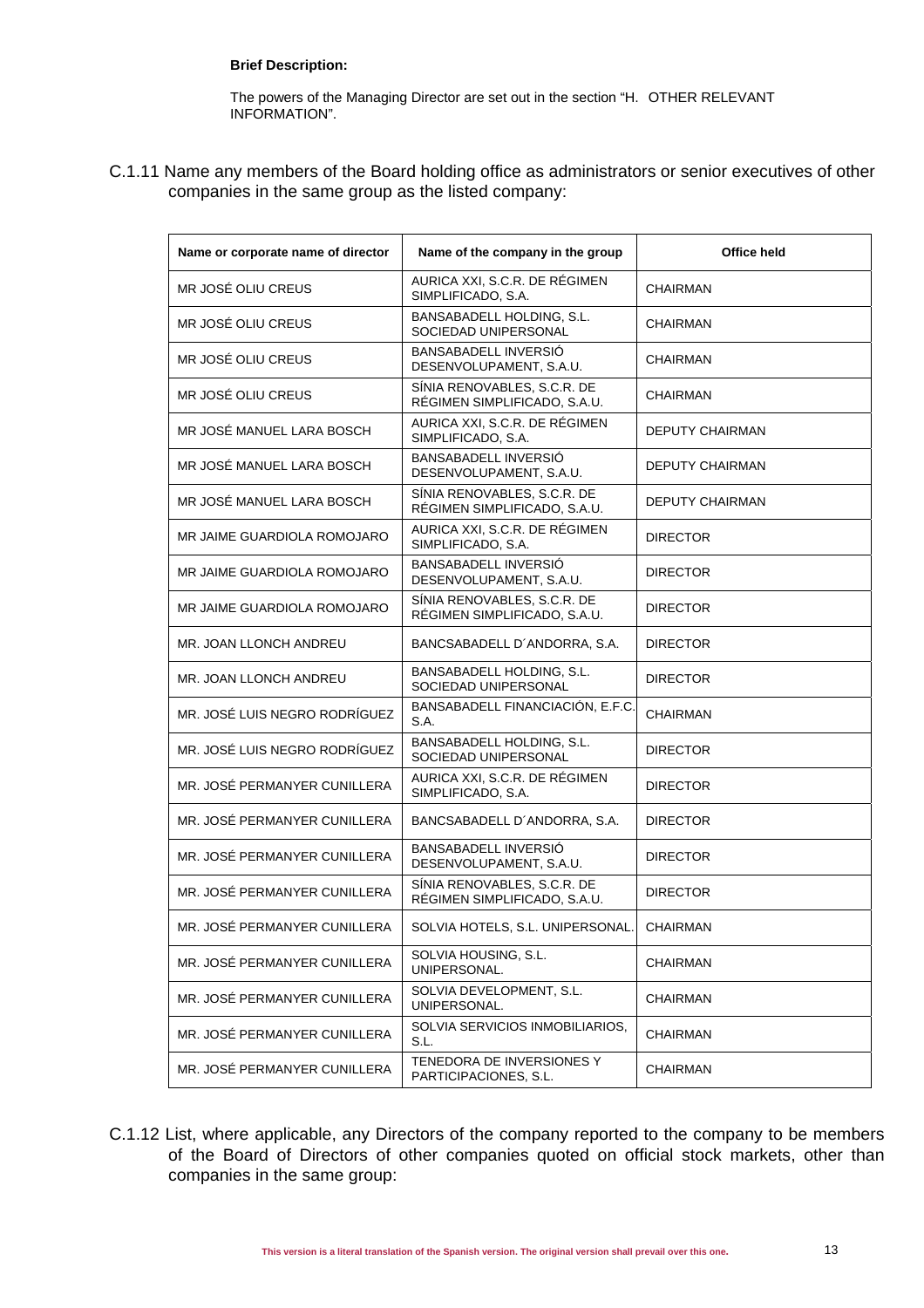| Name or corporate name of director            | Name of the company in the group                          | Office held     |
|-----------------------------------------------|-----------------------------------------------------------|-----------------|
| MR JOSÉ MANUEL LARA BOSCH                     | ATRESMEDIA CORPORACIÓN DE<br>MEDIOS DE COMUNICACIÓN, S.A. | <b>CHAIRMAN</b> |
| MR JOSÉ JAVIER ECHENIQUE<br><b>LANDIRIBAR</b> | ACS ACTIVIDADES DE LA<br>CONSTRUCCIÓN Y SERVICIOS, S.A.   | <b>DIRECTOR</b> |
| MR JOSÉ JAVIER ECHENIQUE<br>LANDIRIBAR        | ENCE ENERGÍA Y CELULOSA, S.A.                             | <b>DIRECTOR</b> |
| MR JOSÉ JAVIER ECHENIQUE<br><b>LANDIRIBAR</b> | REPSOL, S.A.                                              | <b>DIRECTOR</b> |
| MR DAVID MARTÍNEZ GUZMÁN                      | ALFA, S.A.B. DE C.V.                                      | <b>DIRECTOR</b> |
| MR DAVID MARTÍNEZ GUZMÁN                      | VITRO, S.A.B. DE C.V.                                     | <b>DIRECTOR</b> |
| MR ANTÓNIO VÍTOR MARTINS<br><b>MONTEIRO</b>   | <b>BANCO COMERCIAL PORTUGUES,</b><br>S.A.                 | <b>CHAIRMAN</b> |
| MR ANTÓNIO VÍTOR MARTINS<br><b>MONTEIRO</b>   | SOCO INTERNACIONAL PLC                                    | <b>DIRECTOR</b> |

### C.1.13 State, and where applicable explain, whether the company has any rules on the number of boards to which its Directors may belong:

| Yes X                                                                                                                    | No I |  |  |
|--------------------------------------------------------------------------------------------------------------------------|------|--|--|
| <b>Explanation of the rules</b>                                                                                          |      |  |  |
| The applicable law is 10/2014, dated 27 June, on the regulation, supervision and solvency of credit entities, that fixed |      |  |  |
| the maximum number of posts on boards of directors that the directors of financial entities may hold.                    |      |  |  |

C.1.14 Indicate the company's general policies and strategies reserved for approval by the full Board:

|                                                                                                       | Yes | No |
|-------------------------------------------------------------------------------------------------------|-----|----|
| Investment and financing policy                                                                       | X   |    |
| Definition of the structure of the group of companies                                                 | X   |    |
| <b>Corporate Governance policy</b>                                                                    | X   |    |
| <b>Corporate Social Responsibility policy</b>                                                         | X   |    |
| Strategic or business plan, as well as management targets and annual budget                           | X   |    |
| Policy on remuneration and assessment of the performance of senior executives                         | x   |    |
| Risk control and management policy and regular monitoring of internal information and control systems | x   |    |
| Policy on dividends and purchases of own shares, especially the limits thereon                        | х   |    |

C.1.15 Indicate the global remuneration of the Board of Directors:

| Remuneration of the Board of Directors (thousands of euros)                                                                           | 7.674  |
|---------------------------------------------------------------------------------------------------------------------------------------|--------|
| Amount of the global remuneration that corresponds to the consolidated<br>rights of directors in pension matters (thousands of euros) | 3.362  |
| Global remuneration of the Board of Directors (thousands of euros)                                                                    | 11.036 |

C.1.16 Name any senior executives who are not also Executive Directors, and state the total remuneration earned during the year: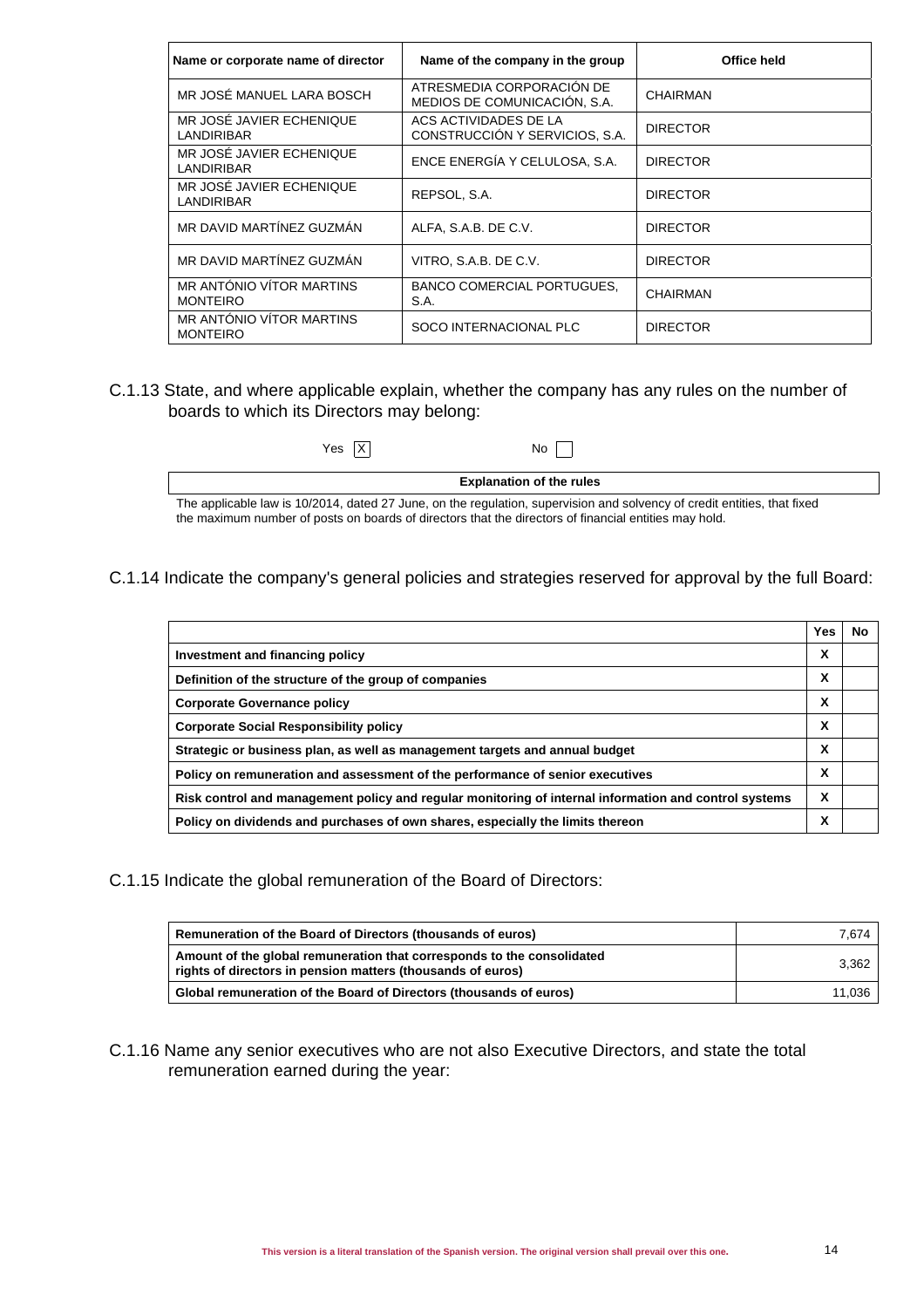| Name or corporate name      | Office held                                                                 |
|-----------------------------|-----------------------------------------------------------------------------|
| MS MARÍA JOSÉ GARCÍA BEATO  | DEPUTY SECRETARY OF THE BOARD -<br><b>GENERAL SECRETARY</b>                 |
| MR TOMÁS VARELA MUIÑA       | <b>GENERAL MANAGER</b>                                                      |
| MR. MIQUEL MONTES GÜELL     | <b>GENERAL MANAGER</b>                                                      |
| MR RAMON DE LA RIVA REINA   | DEPUTY GENERAL MANAGER                                                      |
| MR CARLOS VENTURA SANTAMANS | DEPUTY GENERAL MANAGER                                                      |
| MS NURIA LÁZARO RUBIO       | <b>GENERAL ASSISTANT DIRECTOR - DIRECTOR OF</b><br><b>INTERNAL AUDITING</b> |

| Total remuneration of senior management (in thousands of euros) | 5.005 |
|-----------------------------------------------------------------|-------|
|-----------------------------------------------------------------|-------|

C.1.17 Identify, if applicable, any members of the Board who are also Board members of companies of significant shareholders and/or in companies in the group:

Identify, if applicable, relevant relationships apart from those contemplated in the previous section, of members of the Board that connect them with significant shareholders and/or in companies in the group:

C.1.18 State whether there have been any changes in the Regulations of the Board of Directors during the year:



C.1.19 Describe the procedures for recruitment, appointment, re-appointment, evaluation and removal of Directors. Specify the responsible person or body, the procedures to be followed and the criteria to be employed in each case.

Under Articles 51, 54 and 56 of the Articles of Association and Articles 14, 19 and 20 of the Regulations of the Board of Directors and the Procedure for assessing the suitability of members of the Board and holders of key offices at Banco Sabadell, the procedures for the appointment, re-election, assessment, and removal of Directors are as follows:

### 1.- Selection

It is one of the basic responsibilities of the Appointments and Remuneration Committee, in accordance with the provisions of Article 14 of the Regulations of the Board of Directors, to formulate and review the criteria that should be followed for the composition of the Board of Directors and the selection of candidates. Specifically, it is also responsible for submitting proposals to the Board regarding the appointment of Independent Directors and informing of the appointment of all other Directors.

2.- Appointment

Members of the Board of Directors are appointed by the General Meeting. Equally, any vacancies on the Board shall be filled by the General Meeting, unless the Board, in the interests of the company, decides to co-opt directors in the terms of Article 244 of the Public Limited Companies Act. Directors who are co-opted on to the Board shall hold office until the date of the next General Meeting.

#### 3.- Re-election

Directors shall hold office for a maximum term of five years, after which they may be re-elected.

#### 4.- Assessment

The Appointments and Remuneration Committee is responsible, inter alia, for submitting proposals to the Board regarding the appointment of Directors, in which case the Board may either make the appointments directly (co-opting) or accept the recommendations and submit them to the General Meeting. The Committee is responsible for the selection and continuous assessment of suitability of members of the Board of Directors, for which it analyses the reports and proposals submitted to it by the Secretary, produced by the Bank's General Secretary's Office, regarding commercial and professional standing, knowledge and experience, and willingness to observe good governance, in application of the requirements defined in sections 2, 3 and 4 of Article 2 of Royal Decree 1245/1995, of 14 July (as per text of Royal Decree 256/2013, of 12 April) and Act 10/2014 dated 27 June on the regulation, supervision and solvency of credit entities. Furthermore, it will evaluate the profile of the most suitable people to form part of the different committees and will submit the corresponding proposals to the Board. Specifically, it will take measures to ensure compliance with the required qualitative composition of the Board of Directors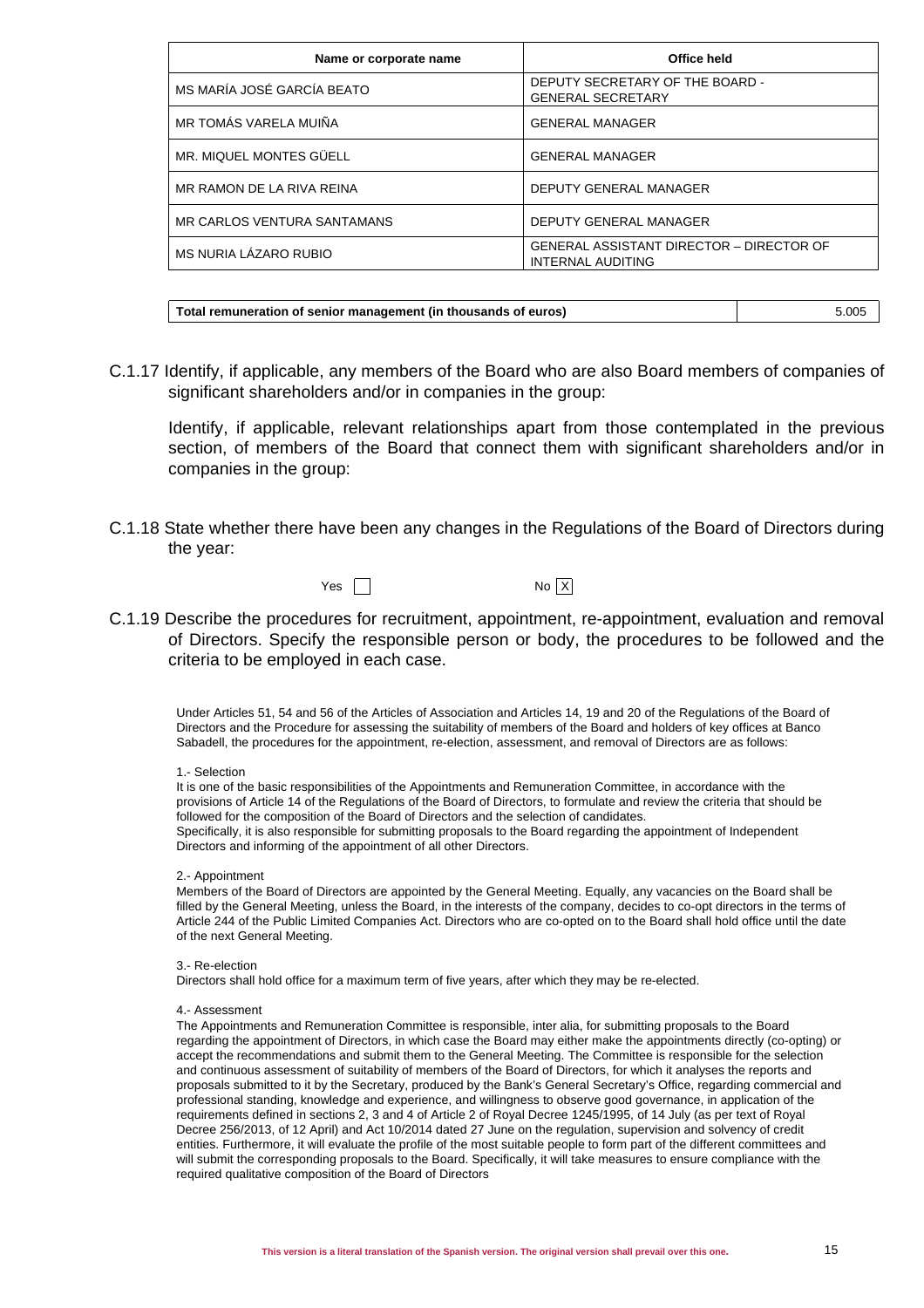#### 5.- Removal

Directors will cease in office at the end of the period for which they were appointed or as decided by the General Meeting or the Board of Directors under the authority vested in them by the law or the Articles of Association. At present, the Board has no such authority. Article 51 of the Articles of Association states that the General Meeting may resolve upon the removal of a Director at any time.

6.- Restrictions

The following persons may not be members of the Board of Directors:

a) Shareholders who are minors.

b) Shareholders who are barred by law, are insolvent or are undischarged bankrupts, or have been convicted of crimes that prohibit them from holding public office or who have been found guilty of serious infringements or the law or of the Articles of Association, and those who by reason of their office may not carry on business.

c) Government officials whose duties are related to, or have a bearing on, the business of the Bank.

d) Shareholders who are overdrawn with the Bank due to defaults on overdue obligations.

C.1.20 State whether the Board of Directors has proceeded to carry out an assessment of its activity during the course of the year:

 $Yes \quad |X|$  No.

If so, explain to what extent this self-assessment has given rise to important changes in its internal organisation and regarding the procedures applicable to its activities:

**Description of modifications**

Introduction of a documentary support tool to enhance and anticipate the dissemination of information among members of the Board.

C.1.21 Describe the circumstances in which Directors are required to resign.

In accordance with the provisions of Article 20 of the Regulations of the Board of Directors, directors shall be required to resign:

a) When they fall under a situation of incompatibility or disqualification as established in the law or the Articles of Association.

b) If they are arraigned for alleged criminal acts or are subject to a disciplinary procedure by the supervisory authorities for a serious or very serious violation.

c) When their continuance on the Board might jeopardise the company's interests.

C.1.22 State whether the office of Chief Executive of the company is held by the Chairman of the Board of Directors. If so, state what measures, if any, have been taken to limit the accumulation of powers in a single person:

 $Yes \overline{X}$  No

**Measures to limit such risks**

The Chairman of the Board of Directors is the executive Chairman of the Bank, possessing the general powers to discharge the functions expressly provided in the articles of association and in particular those provided in article 55 that states "executing the resolutions of the Board of Directors and the Shareholders' Meetings". He also represents the Bank and is responsible for the corporate signature.

There are also two Deputy Chairpersons with specific functions who assume the post of Chairman should for any reason the latter ne unable to discharge his duties.

The Managing Director, pursuant to article 61 of the Articles of Association applies the policies adopted by the board and via analysis and consulting specifies and quantifies the most suitable aims to achieve this. For this purpose he will direct all the Bank's operations, applying them to the achievement of the objectives, will monitor the results and adopt all and any measures necessary to correct deviations and enhance the management efficiency.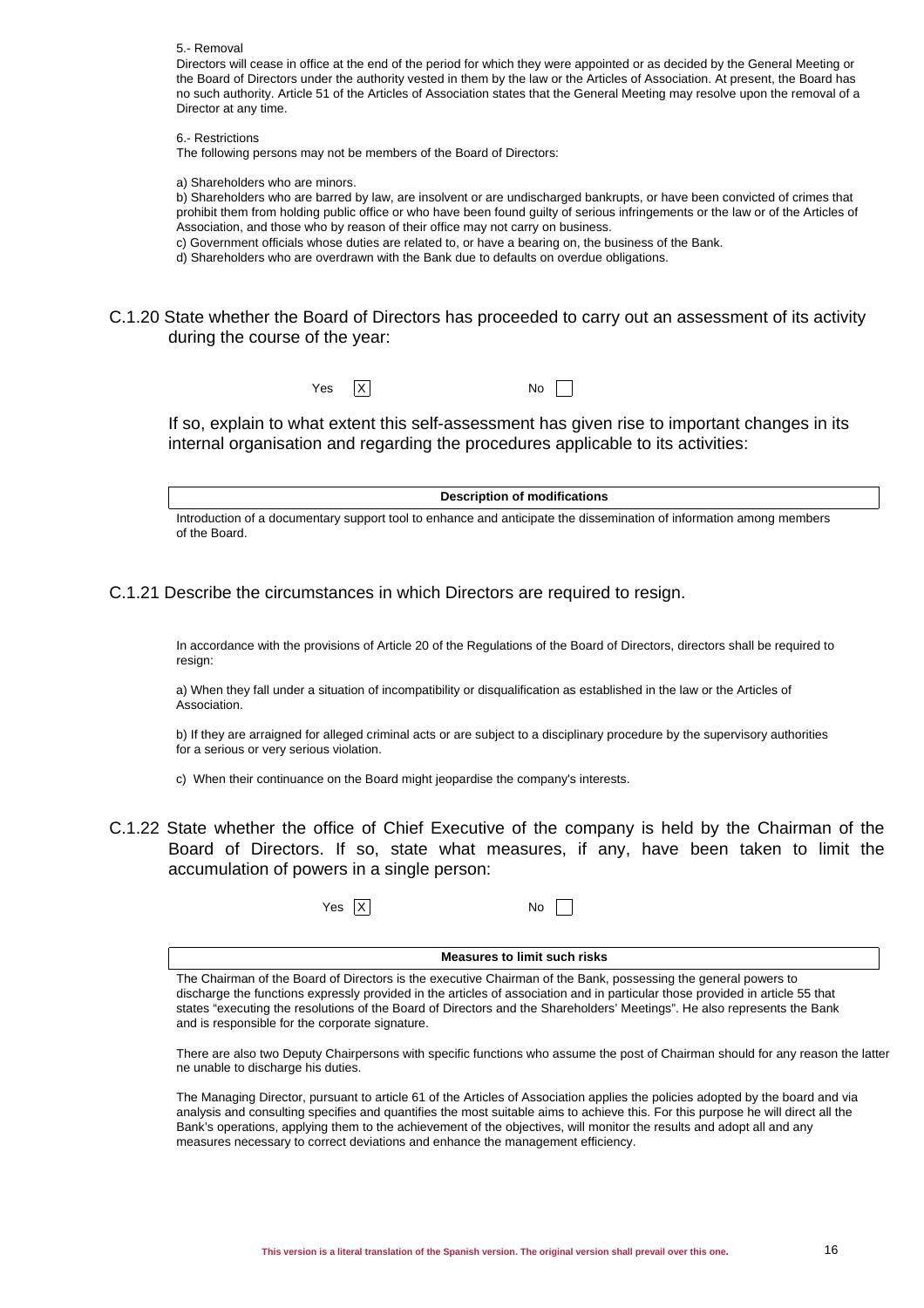In parallel, there exists a structure of associated bodies and Board and management committees and in particular the Executive Committee which make the chief decisions to ensure a balanced activity among them, including the Chairman and Managing Director, thus avoiding any risk of one person accumulating powers.

Lastly, it should be noted that a technical improvement will be submitted to the General Shareholders' Meeting in 2015 to define the role of Independent Coordinating Director and explaining the general rule provided in Directive CRD IV under which the Chairman may not simultaneously hold the post of Managing Director.

State, and where applicable explain, whether rules have been established that allow one of the Independent Directors to request a Board meeting or the inclusion of further items on the agenda, in order to coordinate and reflect the concerns of the Non-executive Directors, and to direct the evaluation by the Board of Directors:

 $Yes \ X$  No  $\Box$ 

| <b>Explanation of the rules</b> |  |
|---------------------------------|--|
|---------------------------------|--|

Article 17 (sections 1, 2 and 4) of the Regulations of the Board of Directors states as follows:

1.- The Board of Directors shall meet once per month and, upon the initiative of the Chairman, as many times as he sees fit for the proper operation of the Company. The notice of meeting shall always contain the Agenda, which must set out, among other points, the issues relating to reports from subsidiaries and the sub-Committees as well as any proposals and suggestions made by the Chairman and the other members of the Board and the General Manager(s) of the Bank, which must be presented at least five working days in advance of the date of the Board meeting; such proposals must be accompanied by the pertinent material for distribution to the Board Members. The Board itself shall approve the minutes and set the date of the next meeting.

2.- The Chairman may convene extraordinary meetings and set their agenda in the notice. He must also convene a meeting at the request of any member of the Board, as provided in the Articles of Association. If the Chairman fails to give notice of a meeting in the five business days following receipt of a request in this connection from any director, the latter may ask the First Deputy-Chairman to give notice of a meeting subject to the same advance notice.

Furthermore, Article 23.2 (e) of the aforementioned Regulations of the Board of Directors states that Directors are obliged in particular to request persons with the authority to do so to call an extraordinary meeting of the Board or to include on the agenda for the next meeting such items as they consider appropriate.

The appointment of the Independent Coordinating Director is planned for 2015 together with the relevant amendment of the articles of association to explain his functions in greater detail.

C.1.23 Are qualified rather than legal majorities required for some types of resolution?:

| Yes |  | No X |  |  |
|-----|--|------|--|--|
|-----|--|------|--|--|

If so, describe the differences.

C.1.24 State whether there are any special requirements for holding office as Chairman of the Board, other than those applicable to Directors.

| Yes | No X |
|-----|------|
|-----|------|

C.1.25 State whether the Chairman has a casting vote:

| Yes | X | No |
|-----|---|----|
|-----|---|----|

**Matters on which there is a casting vote**

The casting vote applies to all resolutions of the Board of Directors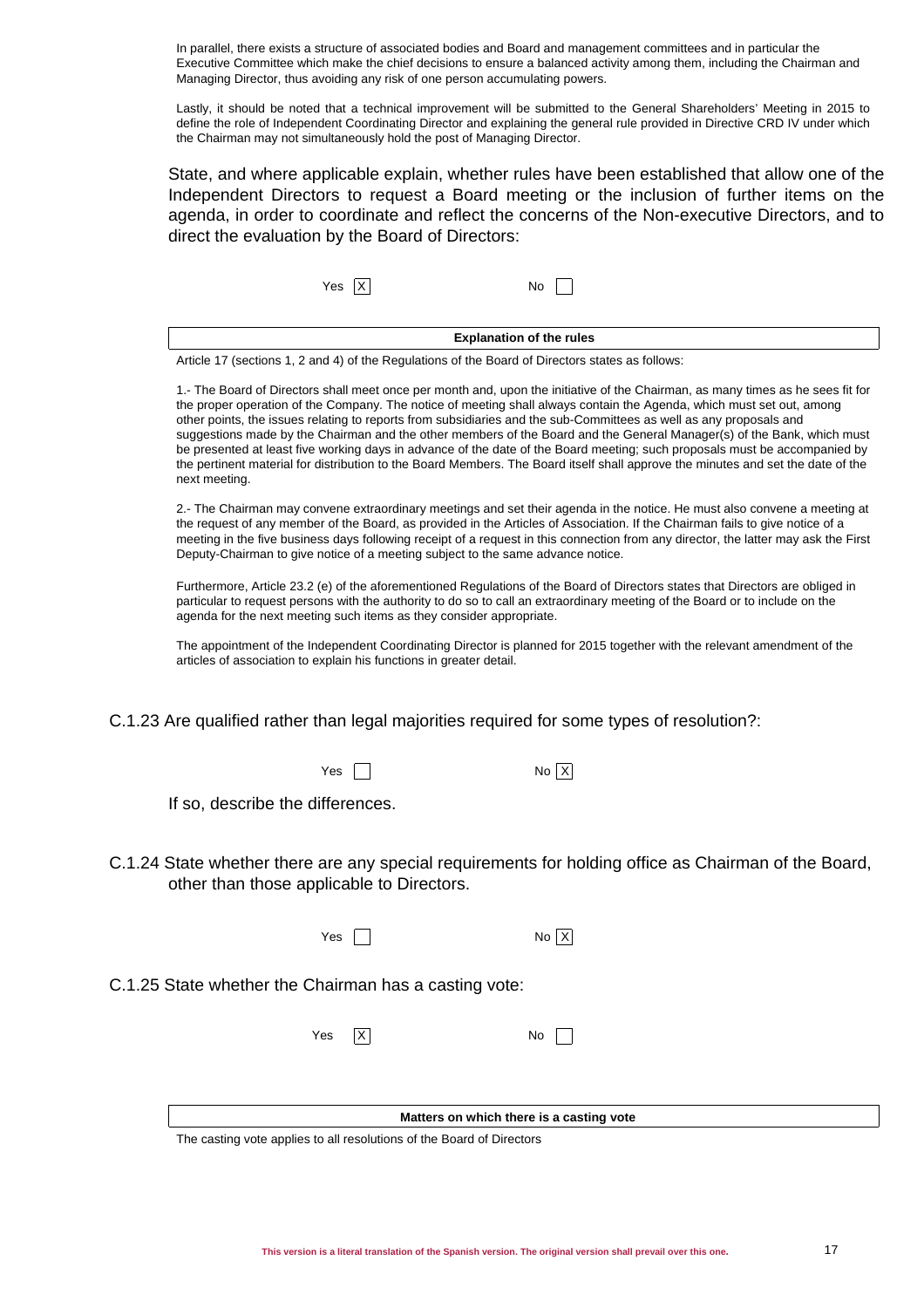C.1.26 State whether the Articles of Association or the Regulations of the Board of Directors establish any age limit for Directors:

 $Yes \t N<sub>o</sub> \t No \t X$ 

- C.1.27 Indicate whether any limits exist in the Articles of Association or Board Regulations, different to those legally established, on length of term of office for independent Directors:
	- $Yes \t Nos X$
- C.1.28 State whether the Articles of Association or Regulations of the Board of Directors establish specific guidelines for voting by proxy on the Board of Directors, how this is done, and, particularly, the maximum number of proxy votes a director may have, as well as whether it is obligatory to delegate votes to a director of the same type. If so, give brief details of such guidelines.

The Public Limited Companies Act is applicable, which sets forth that non-executive Directors may only delegate to another non-executive director.

C.1.29 State the number of meetings of the Board of Directors held during the year. Also indicate, if applicable, the number meetings of the Board from which the Chairman was absent. For the calculation, representations made with specific instructions will be considered as attendances.

| Number of meetings of the Board of Directors                                |  |
|-----------------------------------------------------------------------------|--|
| Number of meetings of Board of Directors from which the Chairman was absent |  |

State the number of meetings of the various Committees of the Board of Directors held during the year:

| Committee                               | <b>No. of Meetings</b> |  |
|-----------------------------------------|------------------------|--|
| <b>Executive Committee</b>              | 33                     |  |
| Audit and Control Committee             |                        |  |
| Appointments and Remuneration Committee |                        |  |
| <b>Risk Control Committee</b>           |                        |  |
| <b>Strategy Committee</b>               |                        |  |

C.1.30 State the number of meetings of the Board of Directors held during the year with the attendance of all its members. For the calculation, representations made with specific instructions will be considered as attendances.

| Director attendances                                                               |        |
|------------------------------------------------------------------------------------|--------|
| Number of attendances as a percentage of the total number of votes during the year | 92.55% |

- C.1.31 State whether the individual and consolidated annual accounts submitted to the Board of Directors for formal approval have been certified in advance:
	- $Yes \overline{X}$  No  $N$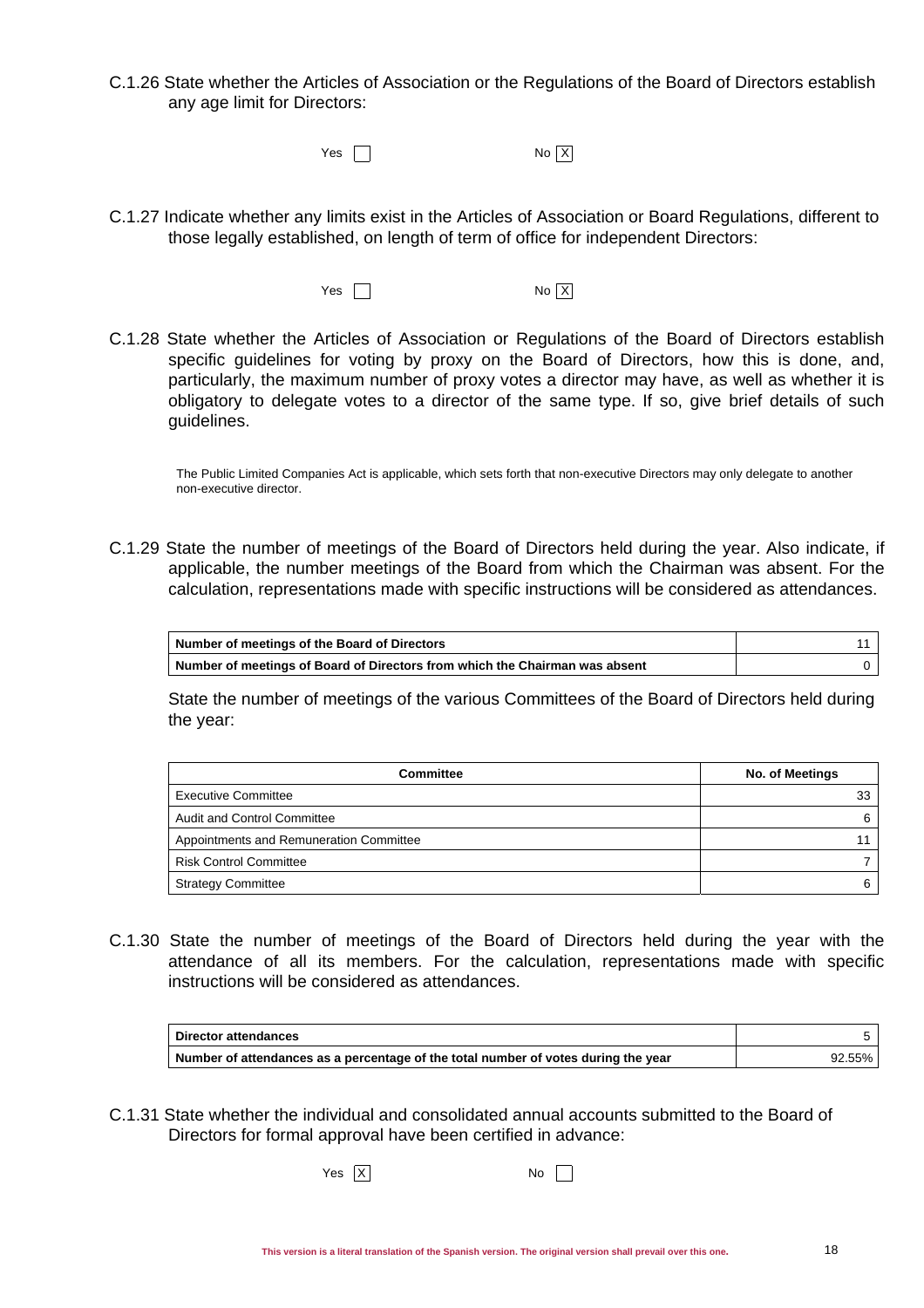If so, specify which person/persons certified the individual and consolidated annual accounts of the company, for formulation by the Board:

| Name                        | Office held                                |  |
|-----------------------------|--------------------------------------------|--|
| MR JOSÉ OLIU CREUS          | CHAIRMAN                                   |  |
| MR JAIME GUARDIOLA ROMOJARO | <b>MANAGING DIRECTOR</b>                   |  |
| MR TOMÁS VARELA MUIÑA       | <b>GENERAL MANAGER - FINANCIAL MANAGER</b> |  |

C.1.32 Explain, if applicable, any procedures established by the Board of Directors to prevent the individual and consolidated annual accounts being submitted to the General Meeting with qualifying statements in the Auditor's Report.

The Bank's internal departments will draw up the annual accounts clearly and in a way that gives a true and fair picture of the company's net worth, financial situation and results, and shall correctly apply generally accepted accounting principles to all the relevant financial and accounts information.

The Audit and Control Committee will review the individual and consolidated annual Accounts of company, for their submission to the Board of Directors, ensuring their compliance with legal requirements and the correct application of generally accepted accounting principles. If any exceptions are noted, the Committee should work to ensure they are resolved

Should the annual accounts ultimately include qualified exceptions, the annual report of the Audit and Control Committee will contain a section in which the relevant discrepancies that have arisen are clearly indicated.

- C.1.33 Is the Secretary to the Board of Directors a Director?
	- $Yes \t No X$

C.1.34 Describe the procedures for the appointment and removal of the Secretary to the Board of Directors, stating whether his appointment and removal were recommended by the Appointments Committee and approved by the full Board.

#### **Appointment and removal procedure**

The Board of Directors shall appoint a Secretary, and if appropriate a Deputy Secretary, who may or may not be Directors. If they are not Directors, they shall not have the right to vote. The Secretary and the Deputy Secretary shall be appointed and removed by the full Board of Directors, in both cases on the basis of a report by the Appointments and Remuneration Committee. The Secretary is Mr. Miquel Roca i Junyent, appointed on 13 April 2000.

The Deputy Secretary is Ms. María José García Beato, appointed on 1 June 2012.

|                                                            | Yes       | <b>N</b> c |
|------------------------------------------------------------|-----------|------------|
| Does the Appointments Committee recommend the appointment? | л         |            |
| Does the Appointments Committee recommend the removal?     | $\lambda$ |            |
| Does the full Board approve the appointment?               |           |            |
| Does the full Board approve the removal?                   | ◠         |            |

Does the Secretary to the Board of Directors have the duty to ensure in particular that the recommendations on good corporate governance are respected?

**Observations** 

 $Yes \ X$  No  $N$ 

In accordance with the functions attributed to him.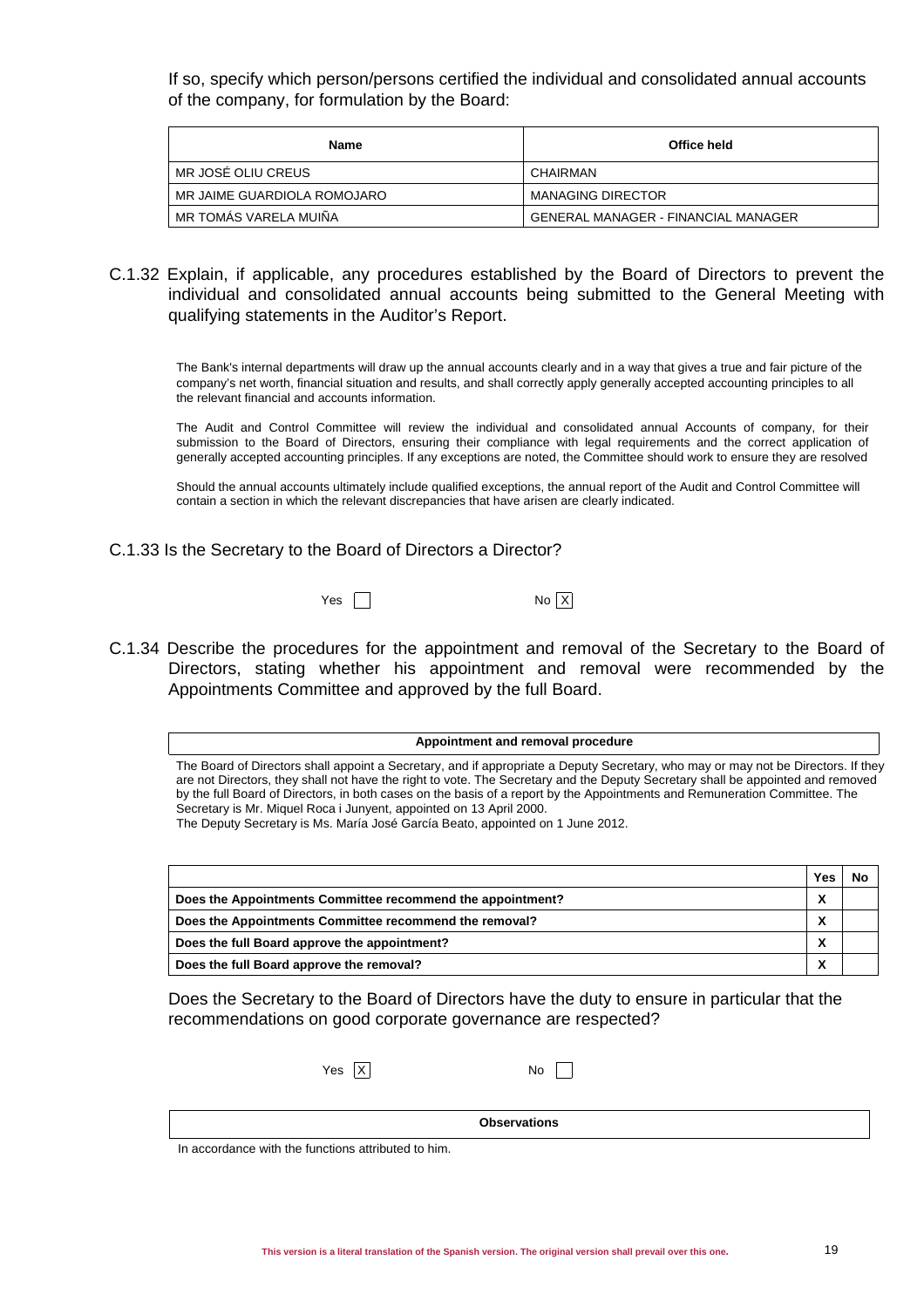### C.1.35 Indicate, if they exist, any mechanisms established by the company to preserve the independence of external auditors, financial analysts, investment banks and rating agencies.

Article 59 bis of the Articles of Association states in relation to the auditors:

In any event, an Audit and Control Committee shall be established consisting of not more than five non-executive Directors appointed by the Board of Directors, which shall also appoint the committee's Chairperson, subject to a favourable vote by twothirds of its members (...).

The Audit and Control Committee has the following functions: (…)

4. Proposing to the Board of Directors, for submission to the Shareholders' Meeting, the appointment of the external auditor, establishing the engagement conditions, the scope of the professional mandate, and revocation or non-renewal, if appropriate; reviewing compliance with the audit contract, striving to ensure that the opinion on the financial statements and the main content of the auditors' report are drafted clearly and accurately.

 $(\ldots)$ 

6. Establishing the appropriate relations with external auditors to receive information about any issues that could jeopardise their independence, to be reviewed by the Committee, and any others related to the process of performing the audit functions and in the audit rules."

The Regulations of the Board of Directors similarly states in article 30: "Relations between the Board and the company's external auditors shall be channelled through the Audit and Control Committee".

The Audit Committee in 2014 comprised 4 independent Directors. The Rules of Procedure of the Audit and Control Committee include the provisions of the Articles of Association and of the Regulations of the Board of Directors, and state in section 3 of Article 21 that because of their status as Directors and members of the Committee, these members must act with independence of criteria and action with respect to the rest of the organisation (...).

And finally, with respect to complying with the regulation on independence, the Audit and Control Committee reviews, and issues a report to the Board of Directors, regarding:

1. the main services other than auditing provided by the external auditors in order to ensure that they comply with the requirements of independence established in the Consolidated Text of the Accounting and Auditing Act, issued by Legislative Royal Decree 1/2011, of 1 July, and in the Auditing Technical Standards issued by the Spanish Institute of Accounting and Auditing.

2. the relative importance of fees generated in the Group with respect to the annual income of the external auditors. 3. through confirmation received from the external auditors, the company's procedures and tools in relation with complying with the regulation on independence, in order to ensure compliance with the independence requirements established in the Consolidated Text of the Accounting and Auditing Act, issued by Legislative Royal Decree 1/2011, of 1 July.

With regard to financial analysts, information is provided to any analyst who requests it, without any restrictions whatsoever.

And with respect to rating agencies, the Bank maintains relations with the main rating agencies in the market and the number and quality of such agencies is sufficient to ensure their independence.

### C.1.36 State whether the company has changed its external auditor during the year. If so, name the outgoing and incoming Auditor

 $Yes \t Nos X$ 

If there were any disagreements with the outgoing Auditor, give details of these:

C.1.37 Indicate whether the firm of auditors carries out any non-auditing work for the company and/or the group, and if so, state the amount paid for such work and the percentage that it represents of the total amount charged by the auditors to the company and/or the group:

 $Yes \quad \boxed{X}$  No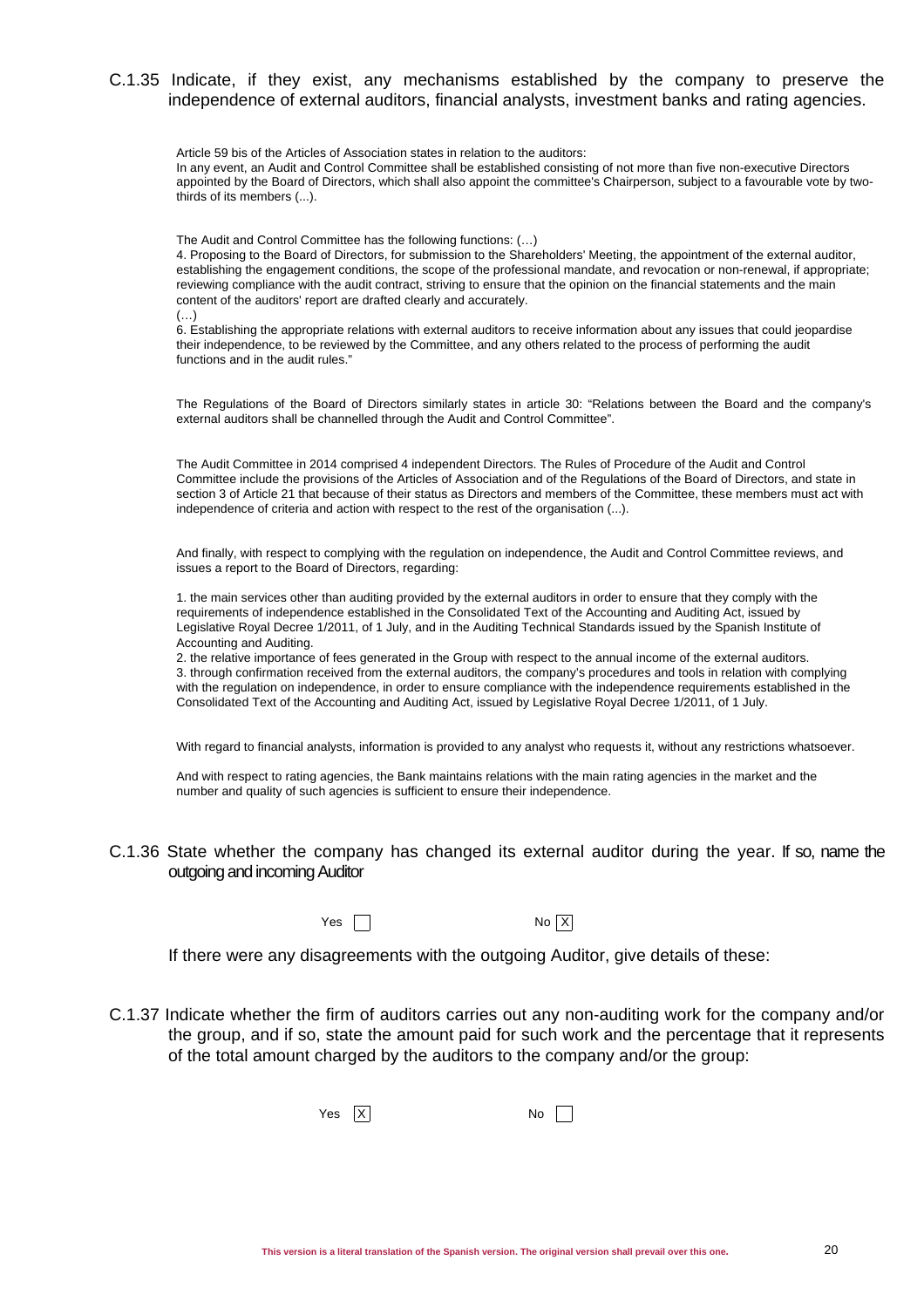|                                                                                        | Company | Group  | Total  |
|----------------------------------------------------------------------------------------|---------|--------|--------|
| Amount charged for non-auditing work (thousands of euros)                              | 745     | 406    | 1.151  |
| Amount charged for non-auditing work as a % of total amount charged by<br>the auditors | 33.40%  | 16.90% | 24.80% |

C.1.38 State whether the Auditor's report on the annual accounts for the previous year contains any qualifying statements (reservations or exceptions). If so, state the reasons given by the Chairman of the Audit Committee to explain the content and scope of such qualifying statements.

| Yes $\Gamma$ | No X |
|--------------|------|
|--------------|------|

C.1.39 State the number of consecutive years for which the current auditors have been auditing the annual accounts of the company and/or the group. Also state the number of years for which accounts have been audited by the current Auditors, as a percentage of the total number of years for which the annual accounts have been audited:

|                                                                                                                                                   | Company | Group   |
|---------------------------------------------------------------------------------------------------------------------------------------------------|---------|---------|
| Number of consecutive years                                                                                                                       | 32      | 30      |
| Number of years for which accounts have been audited by current auditors / Number of<br>years for which company accounts have been audited (in %) | 94.12%  | 100.00% |

C.1.40 State and detail any procedures in place to ensure that Directors are able to obtain independent advice:

| Yes X                                                                                                                   | No.                 |  |
|-------------------------------------------------------------------------------------------------------------------------|---------------------|--|
|                                                                                                                         |                     |  |
|                                                                                                                         | Detail of procedure |  |
| Notwithstanding the general authorities of the Board of Directors, which include the possible engagement of independent |                     |  |

advisers and ordering independent reports or services, Article 21 of the Audit and Control Committee's Rules of Procedure establishes members' right to obtain independent professional advice in order to better perform their duties.

C.1.41 State and detail any procedures in place to ensure that Directors can obtain the information they need to prepare in good time for meetings of the Board and committees:

| Yes $\overline{X}$ |  |  | No |
|--------------------|--|--|----|
|--------------------|--|--|----|

**Detail of procedure**

Pursuant to article 17 of the Regulations of the Board, the Board of Directors will be called with at least five days' notice he notice will always include meeting's agenda, which should set out, inter alia, all business concerning subsidiary companies and Delegated Committees, and all proposals and suggestions put forward by the Chairman and other members of the Board and by the General Manager/s of the Bank, these proposals being accompanied by any related documents for distribution to the Directors. Directors.

#### In addition, article 21 provides that:

1. Directors are vested with the broadest powers to be informed about any aspect of the company, to examine its books, records, documents and other background information on the company's transactions and to inspect all of its installations. The right to information extends to subsidiaries, both domestic and foreign.

2. So as not to disturb the ordinary running of the company, the exercise of the powers of information shall be channelled through the Chairman or the Secretary to the Board, who shall attend to the director's requests by giving the information directly, providing appropriate access to individuals at the relevant level of the organization, or providing the means by which the director may carry out the desired formal examination and inspection on site.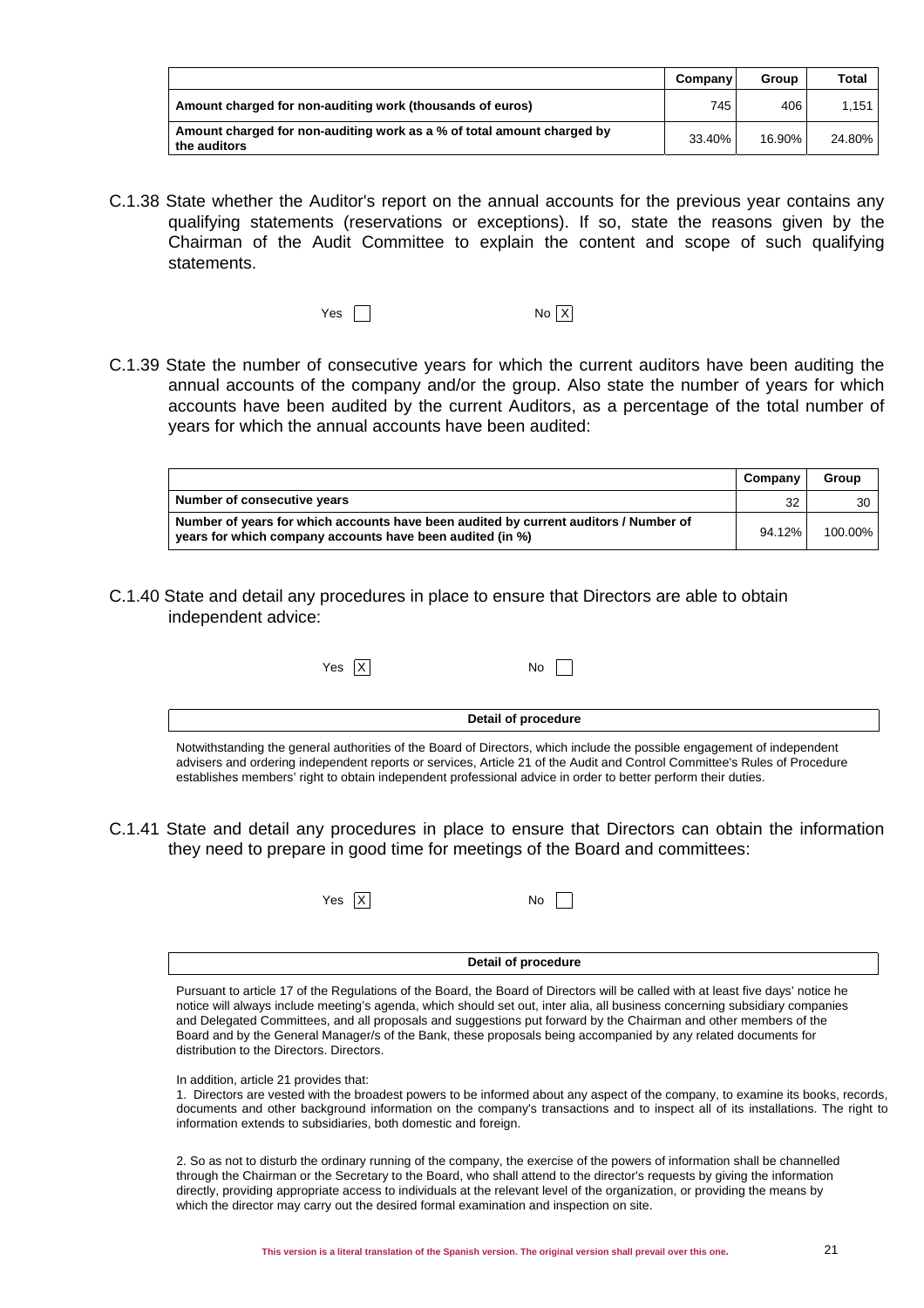C.1.42 State and where applicable, detail any rules in place that oblige the Directors to report and, if appropriate, resign in any circumstances that might jeopardise the company's credit and reputation:

|                                    | Yes IX                                                           | No.                                                                                                                     |                                                                                                                                    |
|------------------------------------|------------------------------------------------------------------|-------------------------------------------------------------------------------------------------------------------------|------------------------------------------------------------------------------------------------------------------------------------|
|                                    |                                                                  |                                                                                                                         |                                                                                                                                    |
|                                    |                                                                  | Describe the rules                                                                                                      |                                                                                                                                    |
| resign:                            |                                                                  |                                                                                                                         | In accordance with the provisions of Article 20 of the Regulations of the Board of Directors, directors shall be required to       |
| Association.                       |                                                                  | a) When they fall under a situation of incompatibility or disqualification as established in the law or the Articles of |                                                                                                                                    |
| serious or very serious violation. |                                                                  |                                                                                                                         | b) If they are arraigned for alleged criminal acts or are subject to a disciplinary procedure by the supervisory authorities for a |
|                                    |                                                                  | c) When their continuance on the Board might jeopardise the company's interests.                                        |                                                                                                                                    |
|                                    | Bank following the procedure approved by the Board of Directors. |                                                                                                                         | The above notwithstanding the application of the guidelines relating to suitability assessment that will be carried out by the     |

C.1.43 State whether any member of the Board of Directors has informed the company that he has faced criminal charges or has been committed to trial for any of the offences listed in Article 213 of the Public Limited Companies Act:

 $Yes \t N<sub>o</sub>$  No  $X$ 

State whether the Board of Directors has studied the case. If so, give a reasoned explanation of the decision taken as to whether or not the Director should remain in office, or, where applicable, explain the actions taken by the Board of Directors until the date of this report or that it plans to take.

- C.1.44 Detail any significant agreements that the company has signed and that may enter into force, be modified or expire upon a change of control of the company deriving from a public takeover bid, and its effects.
- C.1.45 Identify in overall terms, and indicate, in detail, any agreements between the company and its Directors and senior executives or employees that include compensations, guarantee or severance clauses, in the event of their resignation or unfair dismissal or if the contractual relationship is terminated due to a public takeover bid or other kinds of operations.

## **Number of beneficiaries:** 28

-

### **Type of beneficiary:**

Executive directors, senior management and other members of the group identified

### **Description of agreement:**

Compensation clause of 2 or 3 years' payments for cases of unfair dismissal or some limited cases of change of control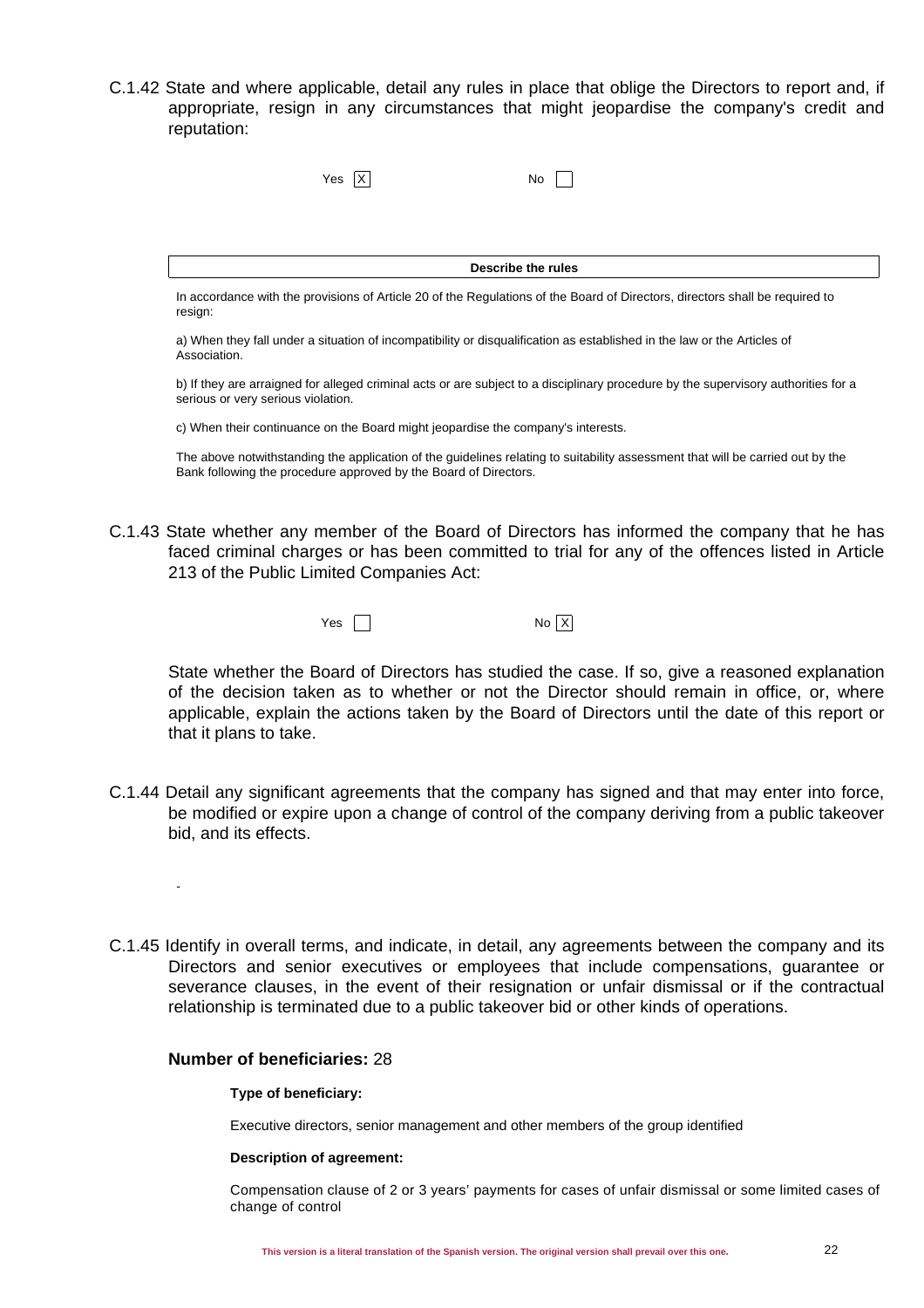State whether such contracts must be reported to and/or approved by the decision-making bodies of the company or group:

|                     | <b>Board of Directors</b> | <b>General Meeting</b> |
|---------------------|---------------------------|------------------------|
| Clauses approved by | Yes                       | No                     |

|                                                          | Yes | No |  |
|----------------------------------------------------------|-----|----|--|
| Meetina?<br>s reported to the General<br>Are the clauses | . . |    |  |

## C.2 Committees of the Board of Directors

C.2.1 Give details of all Committees of the Board of Directors, their members, and the proportion of proprietary and independent directors that form them:

## **Executive Committee**

| Name                                | Office held | Types               |
|-------------------------------------|-------------|---------------------|
| MR JOSÉ OLIU CREUS                  | CHAIRMAN    | Executive           |
| MR JOSÉ JAVIER ECHENIQUE LANDIRIBAR | MEMBER      | Independent         |
| MR JAIME GUARDIOLA ROMOJARO         | MEMBER      | Executive           |
| MR. JOSÉ LUIS NEGRO RODRÍGUEZ       | MEMBER      | Executive           |
| MR. JOSÉ PERMANYER CUNILLERA        | MEMBER      | Other non-executive |

| % of Executive Directors           | 60.00%   |
|------------------------------------|----------|
| % of Proprietary Directors         | $0.00\%$ |
| % of Independent Directors         | 20.00%   |
| % of other Non-Executive Directors | 20.00%   |

## **Audit and Control Committee**

| Name                                 | Office held | <b>Types</b> |
|--------------------------------------|-------------|--------------|
| MR. JOAN LLONCH ANDREU               | CHAIRMAN    | Independent  |
| MS MARIA TERESA GARCIA-MILÀ LLOVERAS | MEMBER      | Independent  |
| MR JOSÉ RAMÓN MARTÍNEZ SUFRATEGUI    | MEMBER      | Independent  |

| % of Executive Directors           | $0.00\%$ |
|------------------------------------|----------|
| % of Proprietary Directors         | $0.00\%$ |
| % of Independent Directors         | 100.00%  |
| % of other Non-Executive Directors | 0.00%    |

## **Appointments and Remuneration Committee**

| Name                                | Office held | Types       |
|-------------------------------------|-------------|-------------|
| MR HÉCTOR MARÍA COLONQUES MORENO    | CHAIRMAN    | Independent |
| MR JOSÉ MANUEL LARA BOSCH           | MEMBER      | Independent |
| MR JOSÉ JAVIER ECHENIQUE LANDIRIBAR | MEMBER      | Independent |
| MR JOAQUÍN FOLCH-RUSIÑOL CORACHÁN   | MEMBER      | Independent |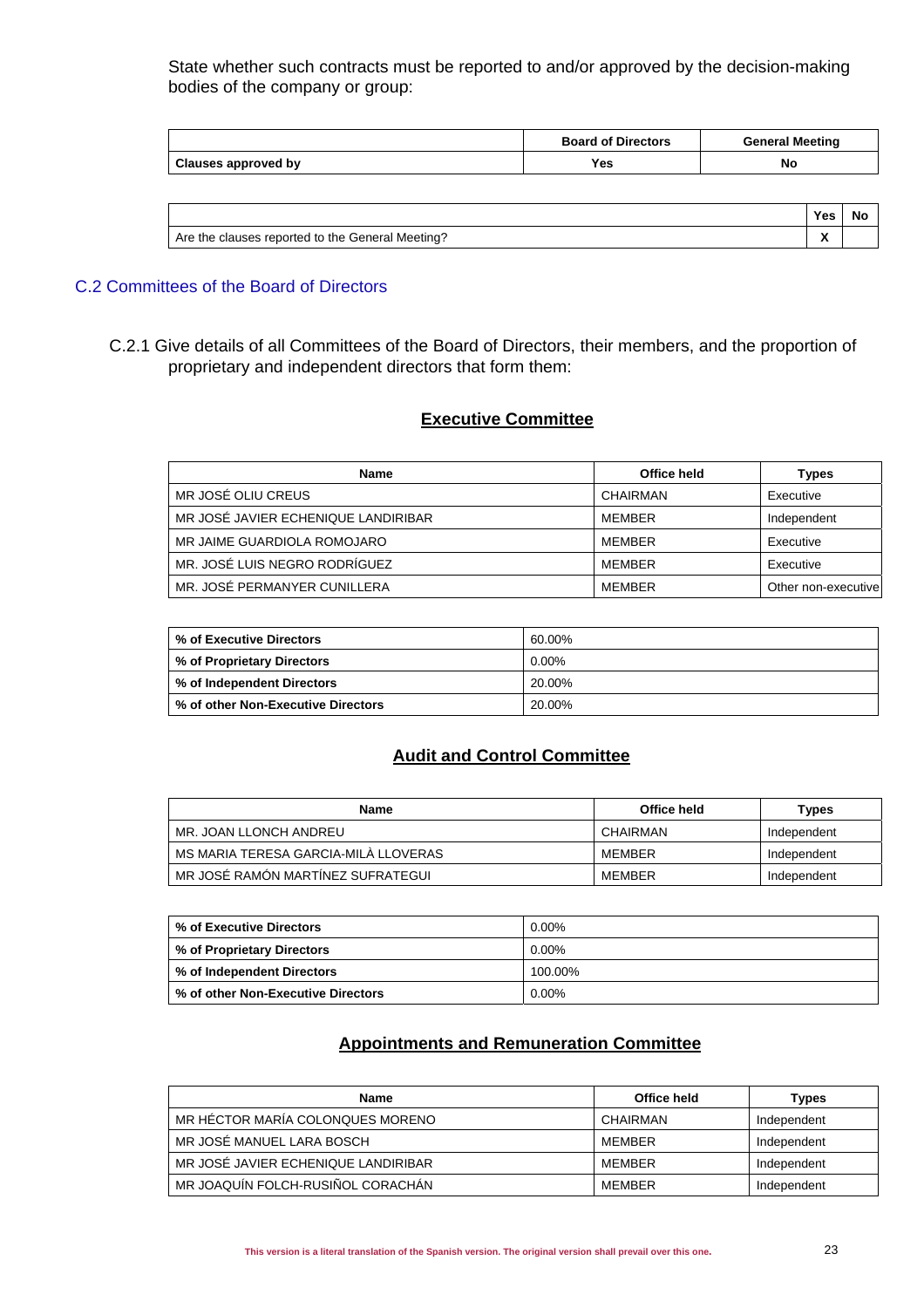| % of Executive Directors     | $0.00\%$ |
|------------------------------|----------|
| % of Proprietary Directors   | $0.00\%$ |
| │ % of Independent Directors | 100.00%  |
|                              | $0.00\%$ |

## **Risk Control Committee**

| Name                                 | Office held     | Types               |
|--------------------------------------|-----------------|---------------------|
| MR. JOSÉ MANUEL MARTÍNEZ MARTÍNEZ    | CHAIRMAN        | Independent         |
| MR. JOSÉ PERMANYER CUNILLERA         | DEPUTY CHAIRMAN | Other non-executive |
| MR. JOAN LLONCH ANDREU               | MFMBFR          | Independent         |
| MS MARIA TERESA GARCIA-MILA LLOVERAS | MEMBER          | Independent         |

| % of Executive Directors           | $0.00\%$ |
|------------------------------------|----------|
| Ⅰ % of Proprietary Directors       | $0.00\%$ |
| % of Independent Directors         | 75.00%   |
| % of other Non-Executive Directors | 25.00%   |

### **Strategy Committee**

| <b>Name</b>                         | Office held   | <b>Types</b> |
|-------------------------------------|---------------|--------------|
| MR JOSÉ OLIU CREUS                  | CHAIRMAN      | Executive    |
| MR JOSÉ MANUEL LARA BOSCH           | <b>MEMBER</b> | Independent  |
| MR JOSÉ JAVIER ECHENIQUE LANDIRIBAR | MEMBER        | Independent  |
| MR JAIME GUARDIOLA ROMOJARO         | MEMBER        | Executive    |
| MR JOAQUÍN FOLCH-RUSIÑOL CORACHÁN   | MEMBER        | Independent  |
| MR. JOSÉ MANUEL MARTÍNEZ MARTÍNEZ   | MEMBER        | Independent  |

| % of Executive Directors           | 33.00%   |
|------------------------------------|----------|
| % of Proprietary Directors         | 0.00%    |
| % of Independent Directors         | 67.00%   |
| % of other Non-Executive Directors | $0.00\%$ |

C.2.2 Complete the following table with information relating to the number of female directors who have been members of the Board of Directors' Committees during the last four years:

|                                                          | Number of female directors |          |                  |          |                  |          |                  |          |
|----------------------------------------------------------|----------------------------|----------|------------------|----------|------------------|----------|------------------|----------|
|                                                          | <b>Year 2014</b>           |          | <b>Year 2013</b> |          | <b>Year 2012</b> |          | <b>Year 2011</b> |          |
|                                                          | <b>Number</b>              | %        | <b>Number</b>    | %        | <b>Number</b>    | %        | <b>Number</b>    | %        |
| <b>Executive Committee</b>                               | 0                          | $0.00\%$ | 0                | $0.00\%$ | 0                | $0.00\%$ | 0                | 0.00%    |
| Audit and Control Committee                              | 2                          | 50.00%   | $\overline{2}$   | 50.00%   | 2                | 50.00%   | 2                | 50.00%   |
| Appointments and Remuneration<br>Committee Remuneration: | 0                          | $0.00\%$ | 0                | $0.00\%$ | 0                | $0.00\%$ | 0                | $0.00\%$ |
| <b>Risk Control Committee</b>                            |                            | 25.00%   | 0                | $0.00\%$ | 0                | $0.00\%$ |                  | 20.00%   |
| <b>Strategy Committee</b>                                | 0                          | $0.00\%$ | 0                | $0.00\%$ | 0                | 0.00%    | 0                | $0.00\%$ |

C.2.3 State whether the Audit Committee has the following duties: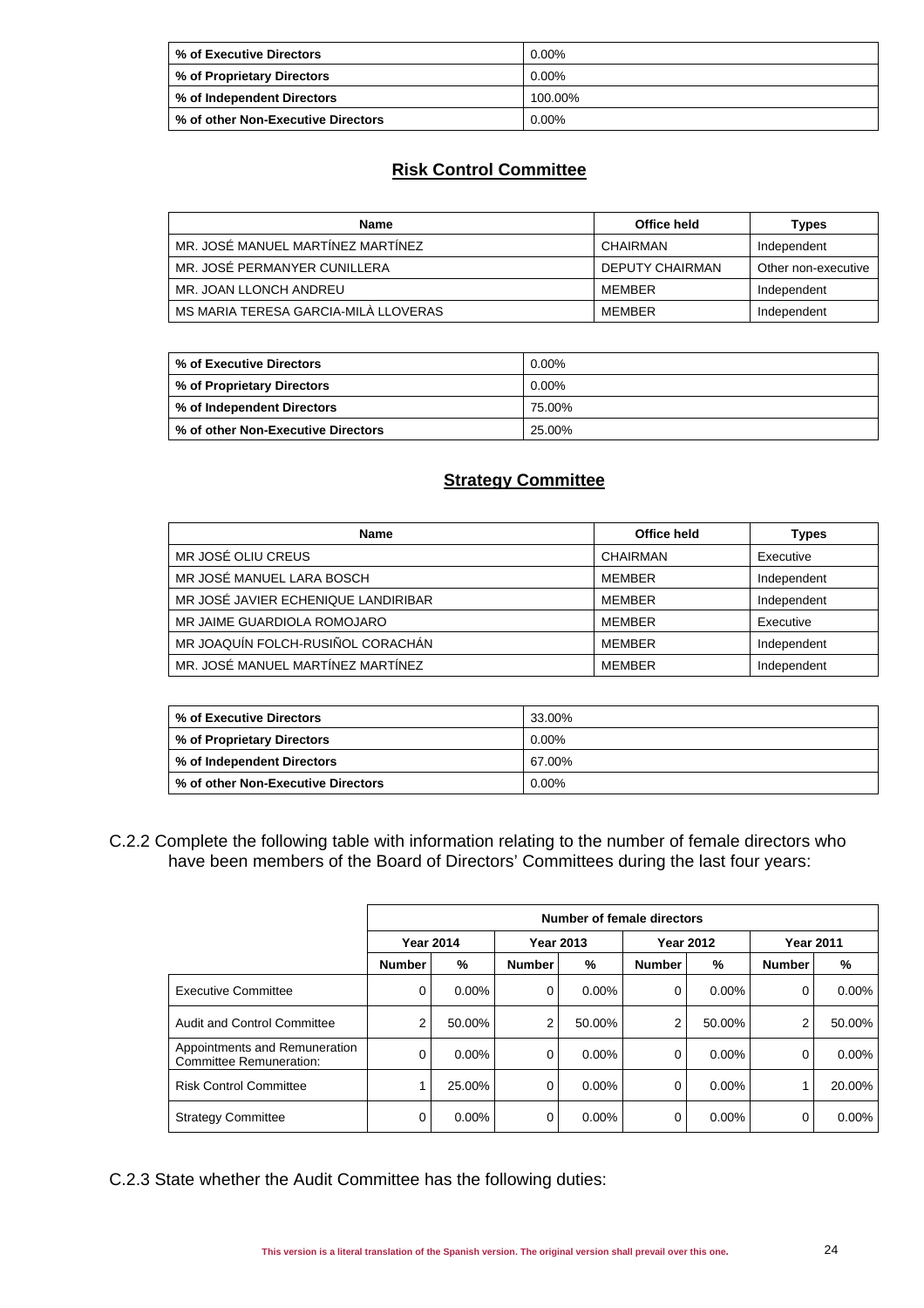|                                                                                                                                                                                                                                                                                                                                                                                                                 | Yes | No |
|-----------------------------------------------------------------------------------------------------------------------------------------------------------------------------------------------------------------------------------------------------------------------------------------------------------------------------------------------------------------------------------------------------------------|-----|----|
| To supervise the production and integrity of the financial information on the company and on the group,<br>and, where applicable, to review compliance with legal requirements, the proper demarcation of the<br>consolidation perimeter and the correct application of accounting principles.                                                                                                                  | X   |    |
| To regularly review the internal control and risk management systems, so that the main risks are<br>properly identified, managed and reported.                                                                                                                                                                                                                                                                  | x   |    |
| To ensure the independence and effectiveness of the internal auditing functions; to propose the<br>selection, appointment, re-election and removal of the head of the internal auditing department; to<br>propose the budget for the department; to receive regular information on its activities; and to check<br>that senior executives take into account the conclusions and recommendations of its reports. | x   |    |
| To set up and supervise a mechanism for employees to report in confidence, and if considered<br>appropriate anonymously, any irregularities in the company of potential importance, particularly<br>financial and accounting irregularities.                                                                                                                                                                    | X   |    |
| To submit proposals to the Board for the selection, appointment, re-election and replacement of<br>the external Auditor and for its terms of service.                                                                                                                                                                                                                                                           | x   |    |
| To receive regular information from the external Auditor on the audit plan and the results of its<br>execution, and to check that senior management takes its recommendations into account.                                                                                                                                                                                                                     | x   |    |
| To ensure the independence of the external Auditor.                                                                                                                                                                                                                                                                                                                                                             | X   |    |

C.2.4 Give a description of the rules of organisation and functioning, as well as the responsibilities assigned to each of the Board's Committees.

Committee name AUDIT AND CONTROL COMMITTEE

#### Brief description

Specific provision is made for the Committee in the Articles of Association (Article 59 bis) and in the Regulations of the Board of Directors (Article 13). It has its own Regulations, which govern the basic rules of organisation, running and governance.

The Audit and Control Committee is responsible for reviewing the report of the Head of Internal Audit to check that banking and accounting best practice is being applied at all levels of the organisation and to ensure that appropriate action is taken in response to any conduct or methods that could be inappropriate. The Committee is also responsible for ensuring that all measures, policies, and strategies defined by the Board are properly implemented.

It also supervises the effectiveness of the group's risk management systems and control procedures, including the internal control system governing the process of preparing and reporting regulated financial information, paying special attention to reviewing the company's accounts and periodical financial information before its disclosure to the market in order to ensure it complies with prevailing accounting regulations, and duly reports the contents thereof to the Board of Directors.

The Committee meets at least once a quarter, and whenever called by its Chairperson on their own initiative or at the request of any Committee member or at the request of the Chairman of the Board of Directors or the external auditors, in order to perform the duties for which it is responsible.

It will be formed by a maximum of five Directors, appointed by the Board of Directors, which will designate the Committee's chairperson and secretary; the latter cannot be a Director. The Secretary shall draw up the minutes of each meeting, which are approved at the same meeting or the immediately following one. The proceedings of meetings are reported to the Board of Directors at its next meeting, by reading out the minutes of each Committee meeting.

#### Committee name RISK CONTROL COMMITTEE

#### Brief description

It comprises four non-executive Directors appointed by the Board itself, of which three are independent and one external. Their roles focus on supervising and ensuring appropriate assumption, monitoring and management of all the entity's risks.

Also sitting on this committee shall be the General Manager/s, the Risk Manager, and any other employees who may be called to the committee by any Director or General Manager/s to present specific reports on risks or investments, as well as the risk control or measurement systems, ratings, scorings, etc.

The Risk Control Committee conforms to the provisions of Act 10/2014, 26 June, on the Regulation, Supervision and Solvency of Credit Entities and is governed by article 15 of the Regulations of the Board.

Committee name STRATEGY COMMITTEE

Brief description Regulated by Article 16 bis of the Regulations of the Board of Directors.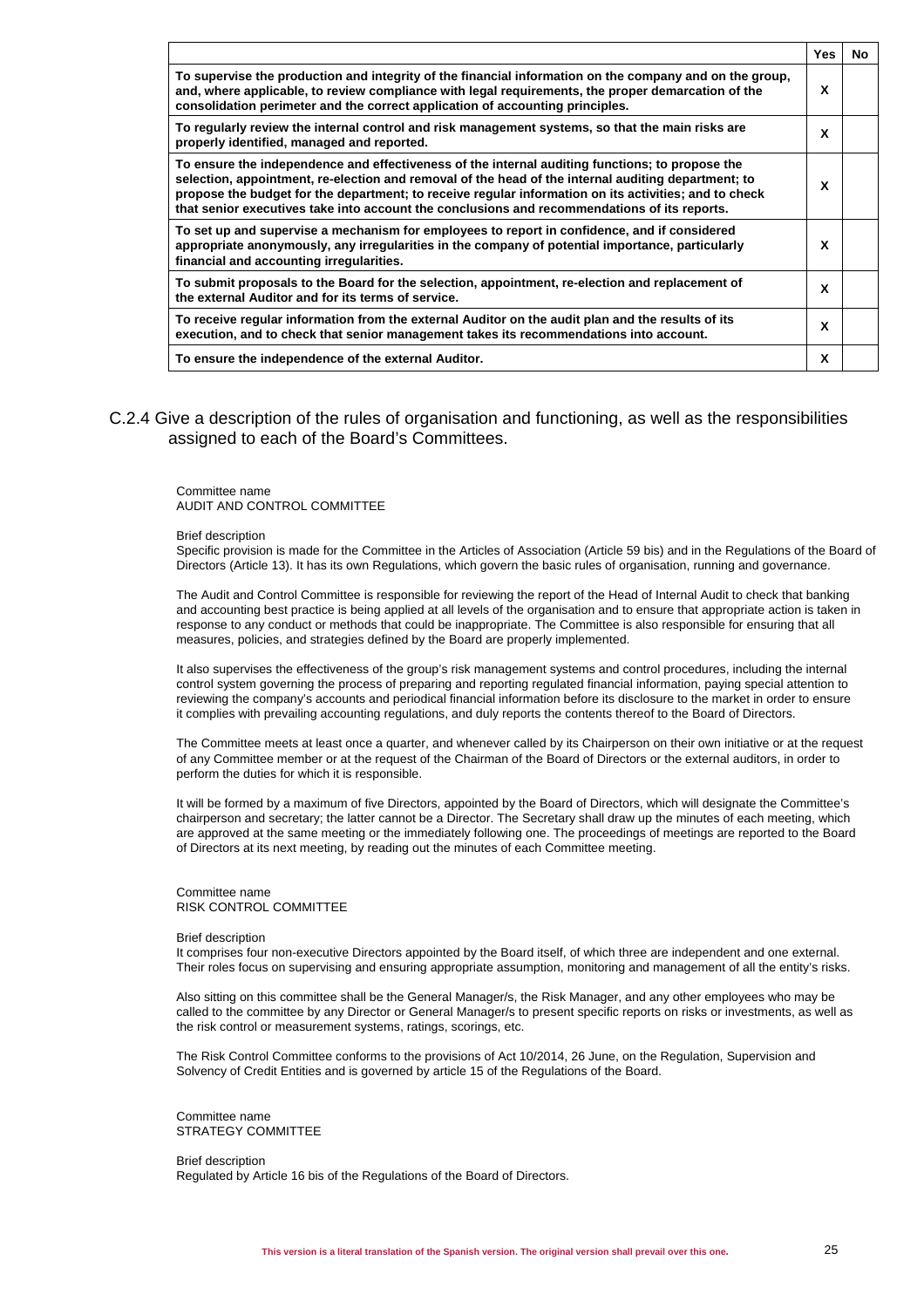It shall be formed of a minimum of five and a maximum of six members, all of whom shall be Directors and two of whom shall be the Chairman of the Board and the Managing Director; the Committee Secretary shall be the Secretary to the Board of Directors.

The Committee shall meet at least once every six months or at the request of the Chairperson. Its duties shall be to report on questions of strategy in general or those of particular importance or relevance.

Committee name APPOINTMENTS AND REMUNERATION COMMITTEE

#### Brief description

Contemplated in Article 59 ter of the Articles of Association, its regulations are set out in Article 14 of the Regulations of the Board of Directors and it is formed by four independent Directors. It meets at least once per year. The Appointments and Remuneration Committee is responsible for drawing up and reviewing the principles to be applied in determining the composition of the Board of Directors and in selecting candidates, submitting to the Board proposals for the appointment of Independent Directors and reporting on the appointment of other Directors, and assessing the profile of the most suitable people to form part of the different Committees, submitting the corresponding proposals to the Board of Directors.

Notwithstanding any other tasks assigned to it by the Board of Directors, the Appointments and Remuneration Committee will have those responsibilities detailed in Article 59 ter of the Articles of Association and in Article 14 of the Regulations of the Board of Directors.

Committee name EXECUTIVE OR DELEGATED COMMITTEE

#### Brief description

Article 12 of the Regulations of the Board provides that the Executive Committee is responsible for coordinating the management of the Bank at executive level and for adopting resolutions and decisions within the authority delegated to it by the Board of Directors, to which it will report on the decisions made at its meetings. The Chairman of the Board is a member of the Executive Committee and acts as its Chairman. If the Committee as a whole or its Chairman so decides, any person from inside or outside the company may be invited to attend and to speak at meetings for any specified purpose, having regard to the matter under consideration. The Board also decides who will act as the Secretary, whether or not a Director, and will replace the Secretary in the event of absence or illness.

Resolutions passed by the Committee are written up in a Minutes Book and signed by the Chairman and the Secretary, or failing that, by the persons standing in for them at the meeting in question.

C.2.5 State whether there are any rules of procedure for Board committees, the place where these rules are available for consultation and any changes made to the rules during the year. Also specify whether any voluntary annual report has been drawn up on the activities of each committee.

Section C.2.4 details those articles of the Articles of Association or of the Regulations of the Board of Directors containing the rules of procedure and responsibilities of the different committees. These documents are available on the website (www.grupobancosabadell.com), under the section "Shareholder and Investor Information", section "Corporate Governance'.

Furthermore, the Audit and Control Committee has drawn up Internal Regulations, setting out its duties and procedures, which have been filed with the Mercantile Registry and are also available on the website (www.grupobancosabadell.com – Shareholder and Investor Information - Corporate Governance - Regulations of the Board of Directors).

All the committees prepare an annual self-assessment report of its activities, which is submitted to the Bank's Board of Directors for information purposes.

C.2.6 State whether the composition of the Executive Committee reflects the proportional split between the different categories of Directors:

 $Yes \overline{X}$  No  $\Box$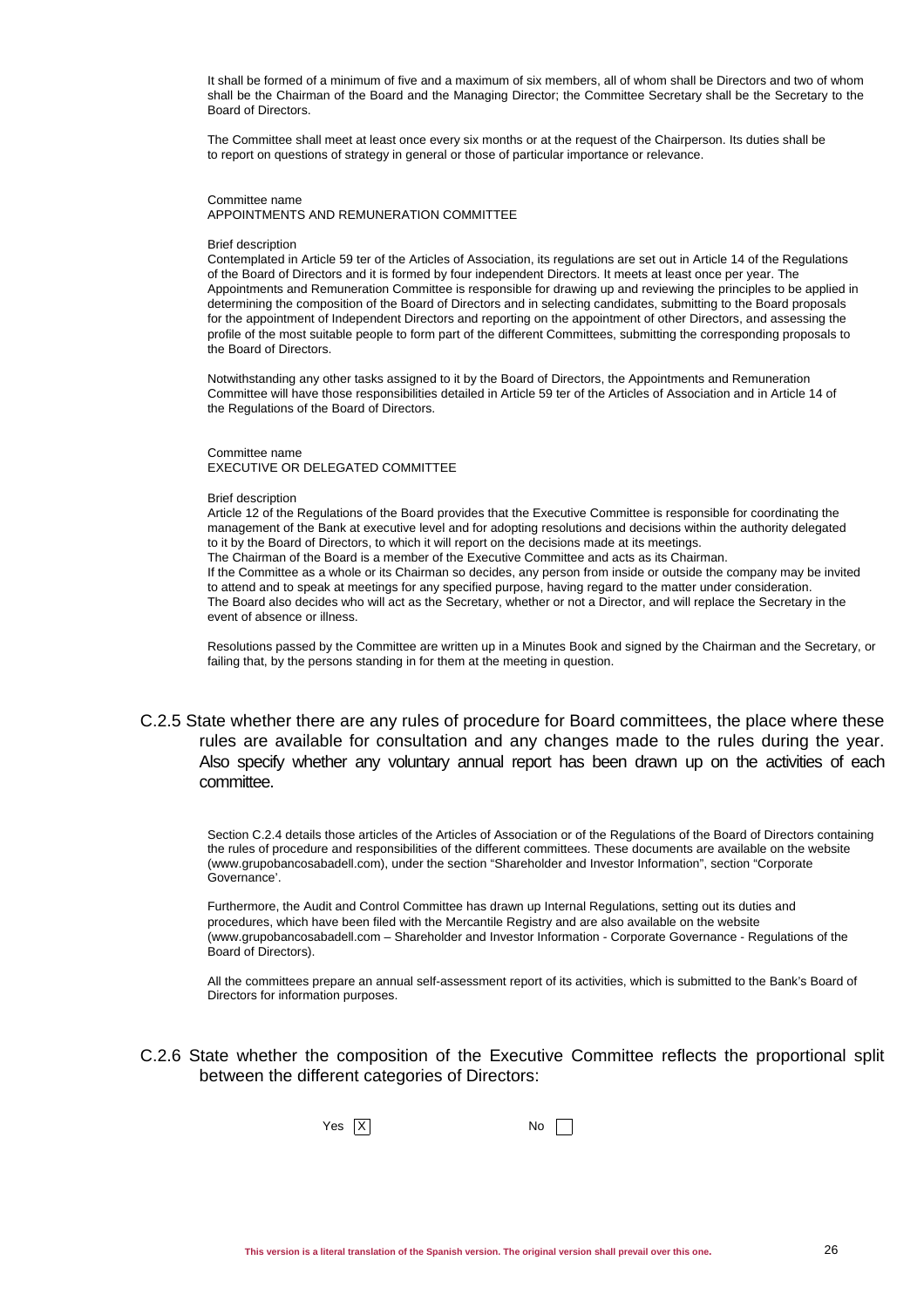## **INTERGROUP AND RELATED TRANSACTIONS**

D.1 State the body responsible and explain, where applicable, the procedure for the approval of intergroup transactions and those with related parties.

**Body responsible for approving related transactions**

Board of Directors

**Procedure for the approval of related transactions**

Subject to favourable report by the Audit and Control Committee.

Explain whether the approval of transactions with related parties has been delegated, indicating, where applicable, to which body or persons it has been delegated.

Not delegated.

- D.2 Give details of any transactions that are significant for their size or nature, between the company or any group undertakings and significant shareholders of the company:
- D.3 Give details of any transactions that are significant for their size or nature, between the company or any group undertakings and senior executives or directors of the company:
- D.4 List any significant transactions carried out by the company with other companies in the same group, which have not been eliminated in the preparation of the consolidated financial statements and do not, having regard to their nature and purpose, form part of the company's normal course of business.

In any event, details will be provided on any intergroup transaction carried out with organisations based in countries or territories that are considered to be tax havens:

D.5 State the value of transactions carried out with other related parties.

0 (In thousands of euros)

### D.6 Specify the mechanisms established to detect, identify and resolve possible conflicts of interest arising between the company and/or the group and its Directors, senior managers or significant shareholders.

1. Under the Regulations of the Board of Directors, all Board members are bound by a duty of loyalty and confidentiality and are required to disclose any interest they may have in the company itself or in other companies outside the group.

Specifically, Article 25 of the Regulations states that a Director may not provide professional services to Spanish companies whose corporate purposes, or any part thereof, are similar to those of the company. An exception is made for offices they hold in companies in the same group. Before accepting any management post in another company or undertaking, a Director must notify the Appointments and Remuneration Committee.

Article 27 of the Regulations of the Board of Directors states that Directors must inform the company of any shares of same which they own directly or through companies in which they hold a significant stake. They must also disclose any shares held, directly or indirectly, by their close relatives.

Directors must also inform the company of all positions that they hold and activities that they perform in other companies or entities and, generally, of any fact or situation that may be material in connection with their actions as directors of the company.

2. The Banco Sabadell group's Code of Conduct provides a set of rules for the guidance of all persons employed by the group and its stakeholders (customers, suppliers, shareholders, authorities and the local community) based on principles which we consider fundamental to carrying on business.

It expressly contemplates the rules applicable to possible conflicts of interest with customers and suppliers and sets out guidelines for such cases.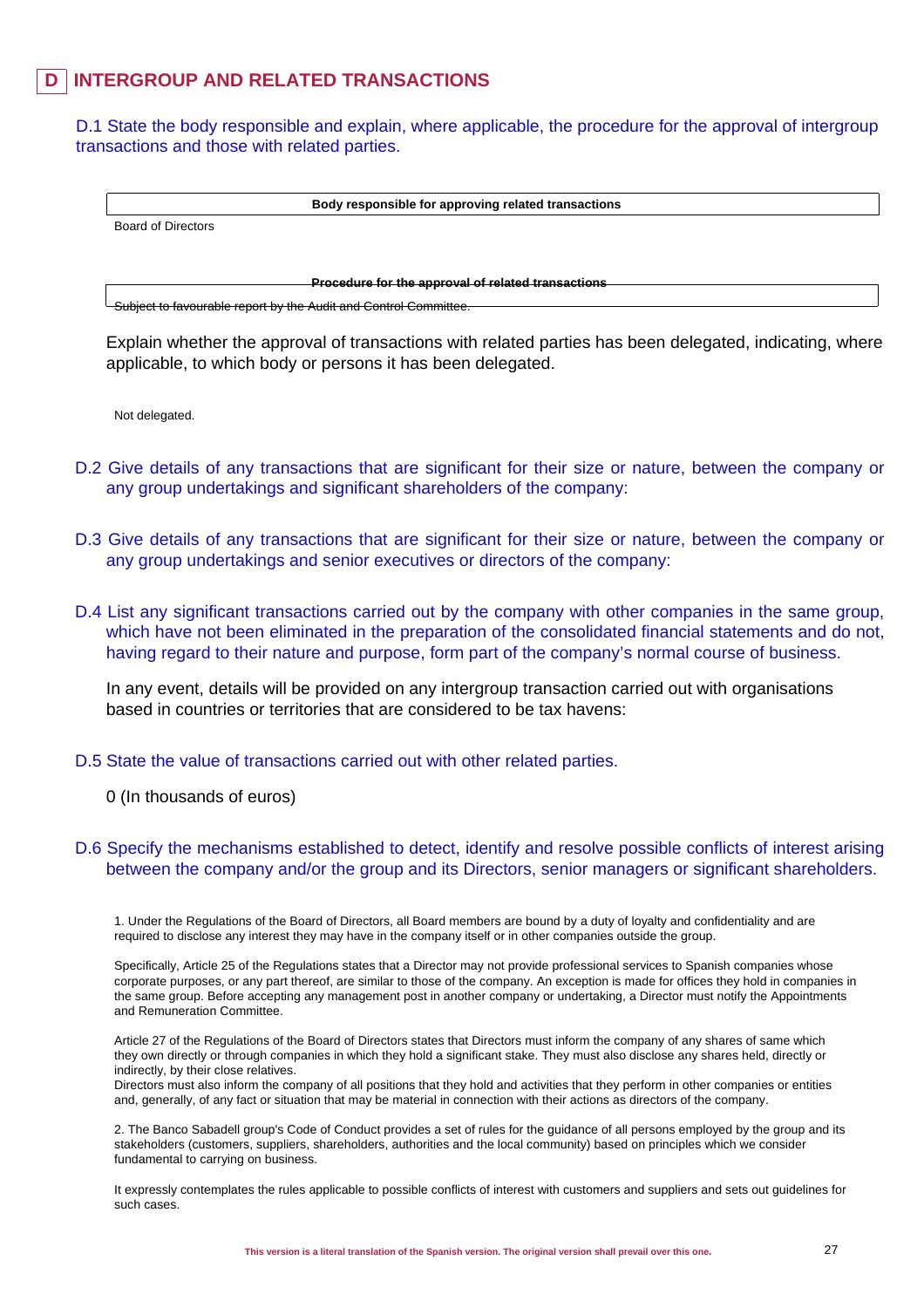3. Banco Sabadell's Internal Rules of Conduct (IRC) in the securities market, approved by the Board of Directors on 26 November 2009, is applicable to the members of the Bank's Board of Directors, and to all management staff and employees whose work is directly or indirectly related with the Bank's activities and services in the field of the stock markets or who have frequent or habitual access to significant information related to the Bank itself or group companies.

The text of the IRC contains, in its section four, the mechanisms for identifying, preventing and resolving possible conflicts of interest that may be detected by persons concerned, who are obliged to declare any significant relations of a financial or family nature, with customers of the Bank for services related to the stock markets or to companies listed on the Stock Exchange, as well as any other relationships that, in the opinion of an external and neutral observer, could comprise the impartiality of staff concerned.

4. The Banco Sabadell's general policy regarding conflicts of interest is an internal set of regulations laying down the criteria and procedures to be followed to guarantee that decisions taken within the Banco Sabadell group with respect to the provision of investment services are made so as to avoid, eliminate or, in the ultimate instance, reveal any conflict of interest to the customer. The Compliance Department is responsible for correctly applying the general conflicts of interest policy, and when necessary it will urge the other departments in the group to which it applies to take the necessary action.

5. The Banco Sabadell group's Corporate Ethics Committee is responsible for fostering ethical conduct throughout the organisation and for making proposals and giving advice to the Board of Directors and the different corporate and business units on decisions involving issues that could lead to conflicts of interest. The Committee is also responsible for overseeing the group's compliance with its obligations as set out in the Code of Conduct or in the Internal Rules of Conduct in the sphere of the stock market. To achieve its objectives, the Corporate Ethics Committee can call upon the resources of the Compliance Department, and has been

given extensive powers by the Board to gain access to all documents and information it requires to perform its supervisory function.

### D.7 Is more than one company in the group listed in Spain?

| Yes | No X |
|-----|------|
|     |      |

Identify the subsidiaries listed in Spain:

### **Listed subsidiary companies**

Indicate whether they have defined publicly and with precision the respective areas of activity and possible business relationships between them, as well as those of the listed subsidiary company with other companies in the group;

**Define the possible business relationships between the parent company and the listed subsidiary company, and between the latter and the rest of the group companies**

Identify the mechanisms established to resolve any possible conflicts of interest between the listed subsidiary and the other companies in the group:

**Mechanisms for resolving possible conflicts of interest**

## **E RISK CONTROL AND MANAGEMENT SYSTEMS**

### E.1 Explain the scope of the company's Risk Management System.

At Banco Sabadell, the Risk Management system is based on the Strategic Risk Framework contained in the Risk Appetite Statement, the associated risk management policies and the reporting system and overall governance model of the risk function.

The system has a general scope, consolidating its management by business area or unit, subsidiaries, geographical regions and support areas (such as, for example, human resources, marketing or management control) on a corporate level.

### E.2 Identify the bodies in the company responsible for drawing up and executing the Risk Management System.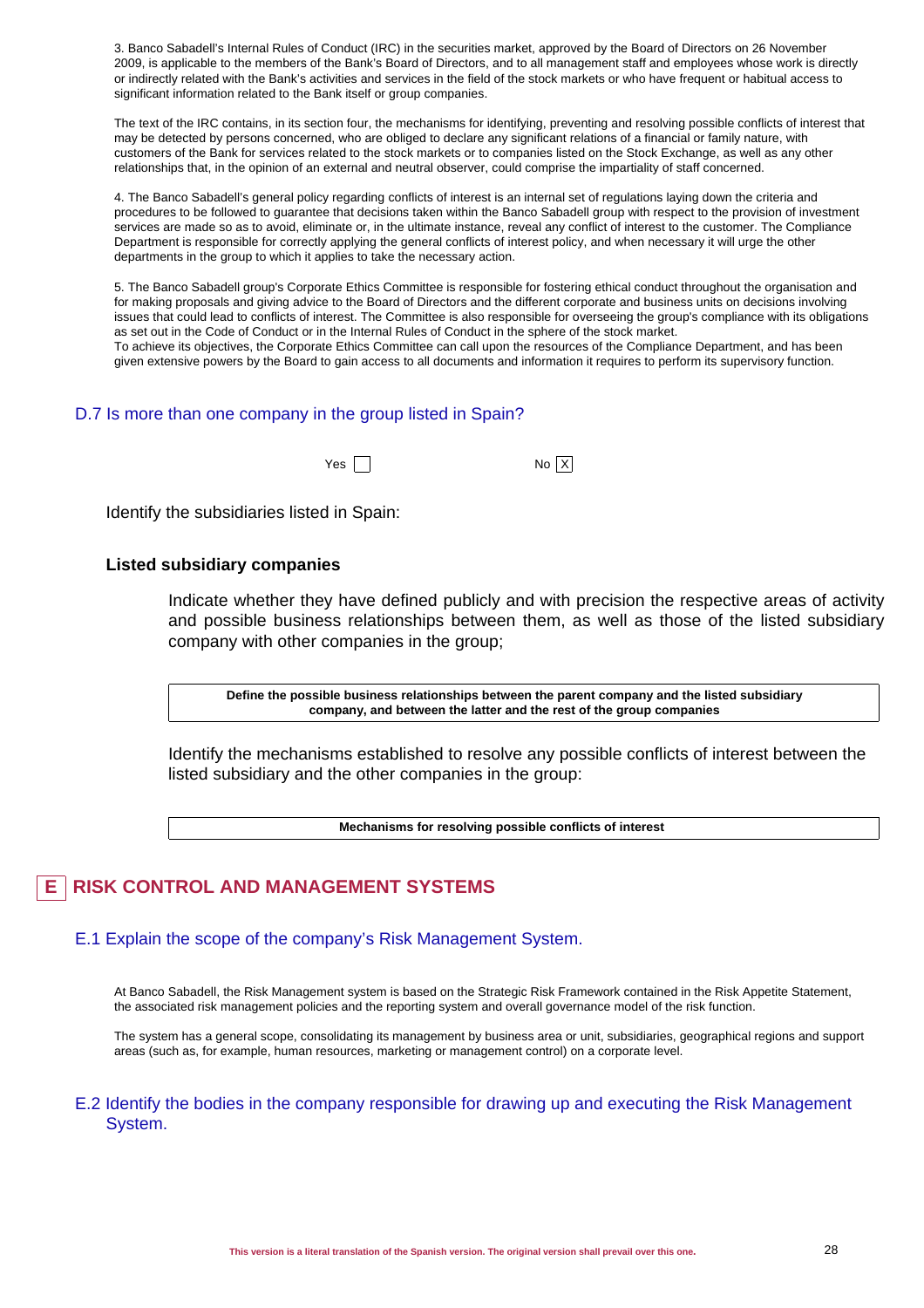The Board of Directors is the body responsible for establishing general directives on the organisational distribution of risk management and control functions, as well as determining the main strategic lines in this respect.

Within the Board itself there is a Risk Control Committee which is responsible for ensuring compliance with the Risk Appetite Statement (RAS) approved by the Board and the associated risk management policies, whose duties are detailed in point C.2.4. In addition, another 3 committees participate in risk management and control: The Executive Committee, responsible for coordinating the executive management of the Bank, the Audit and Control Committee, which supervises the efficacy of the risk management systems, and the Appointments and Remuneration Committee, which ensures that remuneration practices in the Group are coherent with its risk profile, avoiding inappropriate risk-taking and promoting sound and effective risk management.

The main department involved in the risk management and control process is the Risk Department. The head is the General Managing Director and it is the ultimate party responsible for the Bank's risk management at executive level. It reports directly to the Chairman's office and, together with the Financial Department and Managing Director develops the Strategic Risk Framework. Its functions are carried out through the following departments:

- Risk Control Department: (i) it proposes and develops the Strategic Risk Framework within the General Risk Department; (ii) monitors and systematically analyses the evolution of all major risks and verifies the suitability of same for the established policies; (iii) proposes the guidelines, methodology and strategy for all risk management; (iv) defines and establishes the risk management model, develops internal advanced measurement systems, applies the supervisory requirements to enable the quantification and discrimination of risks and applies same to the business management; and (v) establishes procedures to optimise the credit approval function.

- Risk Management Department: (i) manages and integrates the different exposures in accordance with the pre/fixed levels of autonomy, via selective acceptance of the risk to ensure its quality, achieve growth and optimise the business profitability; (ii) aligns the priorities of the strategic plan and the vision of the Risk Management Department in all segments, identifying the initiatives to be developed as regards risks; and (iii) develops the risk management framework of the market, balance sheet, countries and banks.

Within the Strategic Risk Framework, other executive bodies involved in the risk management and control process are:

- Financial Department: (i) supports the Managing Director and General Managing Director (Chief Risk Officer) to develop the Strategic Risk Framework and (ii) as part of the planning, budgeting and management control processes it calculates and assigns capital in keeping with the Bank-s strategy, ensuring the risk variable is taken into account in all decisions and oversees the specific risk measurement models, particularly with regard to the supervisory authorities. It also develops and manages the stress test analysis framework.

- Corporate Operations and Development Department: This manages the entire real estate exposure of the Group, developer credit portfolio and real estate assets on the Bank's balance sheet together with recovery processes.

- Internal Audit Department: (i) ensures effective compliance with the management policies and procedures, evaluating the adequacy and effectiveness of the management and control activities of each functional and executive unit, reporting directly to the Audit and Control Committee; (ii) verifies the design and effectiveness of the Risk Appetite Statement and its alignment with the supervisory framework; and (iii) brings assurance concerning the implementation of the RAS both in the document structure (consistency between these and the Statement) and in the subsequent integration in the Bank-s management, verifying compliance with the metrics and action plan in place.

- Treasury and Money Market Dept.: responsible for managing the liquidity of the Bank and the management and compliance with its regulatory coefficients and ratios. It also manages the risk of the treasury shares, interest rate risk and exchange rate risk and ledgers of various types, basically due to the operational flows with both internal and external clients, originating from the activity of the Distribution units and Financial Department, branch network and branches.

(The description continues in the section H OTHER INFORMATION OF INTEREST of this report.)

### E.3 Indicate the main risks that may affect business targets being achieved.

1. Credit and concentration risk: Losses due to a breach of payment obligations on the part of borrowers or impairment of the loan quality of same. This includes counterparty risk.

2. Market Risk: Losses in value of positions held in financial assets due to a variation of the risk factors which affect their prices or stock prices.

3. Liquidity risk: incapability to honour payment commitments, due to a lack of liquid assets or inability to access the markets for refinancing.

4. Structural risks of incurring losses due to interest rates variations or net structural positions in foreign currency.

5. Operational risk possibility of loss resulting from inadequate or failed internal processes, people and systems including reputational, technological or model risk.

6. Business Risk: Losses arising from adverse events that negatively affect the capacity, strength and recurrence of the income statement or the capacity to honour the needs of funding due to impairment of assets and solvency.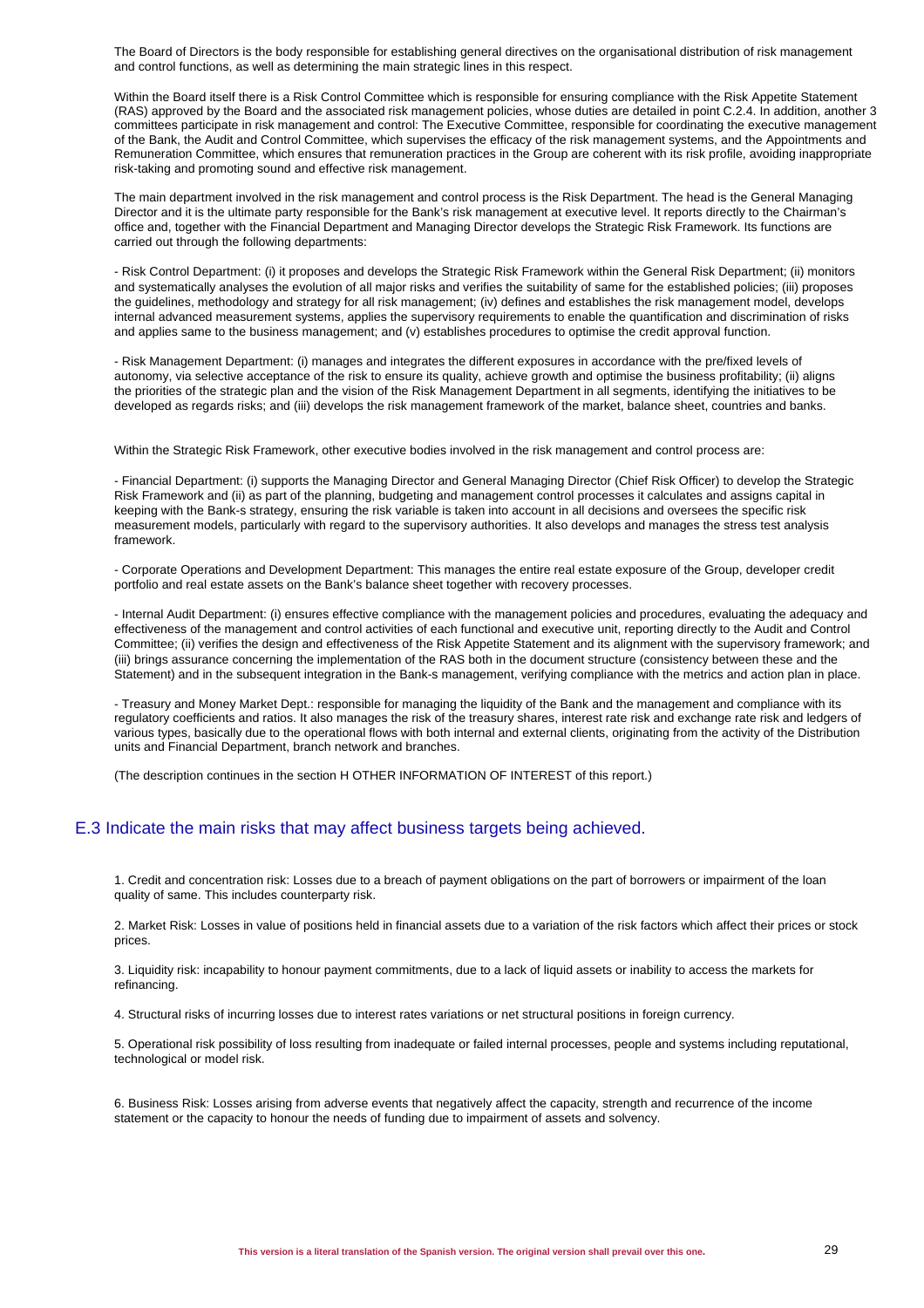7. Fiscal risk: Possible breach or uncertainty associated with the interpretation of the tax law of jurisdictions in which ordinary business is carried on.

8. Compliance risk: possibility of legal or administrative sanctions significant financial losses or reputational losses for non-compliance with laws, regulations, internal standards, and codes of conduct applicable to banking activity.

### E.4 Identify whether the organisation has a risk tolerance level.

The chief element of the Strategic Risk Framework approved by the Board of Directors is the Risk Appetite Statement. The Group understands the Risk Appetite Statement as the quantity and diversity of risks the Banco Sabadell Group seeks and tolerates in order to achieve its business objectives, maintaining a balance between profitability and risk.

The state comprises the quantitative metrics and qualitative elements that, in conjunction, define the risk appetite levels of the Bank, both globally and for each of the major risks assumed during the course of its ordinary business.

### E.5 State what risks have materialised during the year.

The Group provides detailed information on risk in the Annual Report which is available on the corporate website (www.grupobancosabadell.com – section Information for shareholders and investors – Financial information – Annual reports), specifically under heading 4 of the consolidated management report.

### E.6 Explain response and supervision plans for the company's main risks.

The Strategic Risk Framework establishes the different monitoring systems for major risks. This monitoring, at the highest level, is carried out by the Risk Control Committee. More frequent and detailed monitoring is carried out by the Risk Department and Technical Risk Committee.

The management of risk is supported by robust control procedures to ensure compliance with pre-set limits, clearly defined responsibilities in the identification and monitoring of indicators and predictive alerts, and the use of advanced risk assessment methodologies.

The group has risk control systems suited to the commercial banking business and activities in which it operates and to the desired risk profile. These control systems are embodied in procedures for the approval, monitoring, mitigation or recovery of risks of the types described above, and are themselves subject to supervision.

Risk assessment also forms part of the control system and is established through advanced measuring methodologies. In this regard, the Basel Committee on Banking Supervision has been working on a new capital adequacy regulatory framework for financial institutions known as the New Basel Capital Accord (Basel II), a fundamental principle of which is that a Bank's regulatory capital requirements should be more closely related to risks actually incurred, based on internal risk measurement models and previously validated parameters and internal estimates.

Being fully aware that having an advanced methodology ensures that risks incurred can be reliably assessed and actively managed, Banco Sabadell is following the guidelines provided by the Basel Committee in developing the different components required to complete its risk measurement systems.

On the basis of the measures of risk provided by these new methodologies, the Bank has developed a consolidated risk measurement model with a common internal unit of measurement, allocated capital, the purpose of which is to determine the necessary capital requirement on the basis of internal parameters appropriate to ensure a specified level of solvency. Evaluating risk in terms of an assigned capital requirement means that risk can be related to return, from individual customer up to business unit level. Banco Sabadell has developed an analytical "risk-adjusted return on capital" (RaRoC) system which provides this assessment and incorporates it within the transaction pricing process.

With regard to credit risk, the Bank has implemented advanced measurement models based on internal data, tailored to particular counterparty categories and segments (businesses, retailers, individuals, mortgages and consumer, property developers, project finance, structured financing, financial institutions and countries), thus allowing transactions to be differentiated on the basis of risk and assessments to be made of the probability of default or the degree of severity in the event of default actually occurring.

In the Annual Report, available on the corporate website, more information is provided regarding the risk control systems that govern Group activity: www.grupobancosabadell.com - Shareholder and Investor Information - Financial Information - Annual Reports.

## **F INTERNAL RISK CONTROL AND MANAGEMENT SYSTEMS IN RELATION TO THE PROCESS OF ISSUING FINANCIAL INFORMATION (SCIIF)**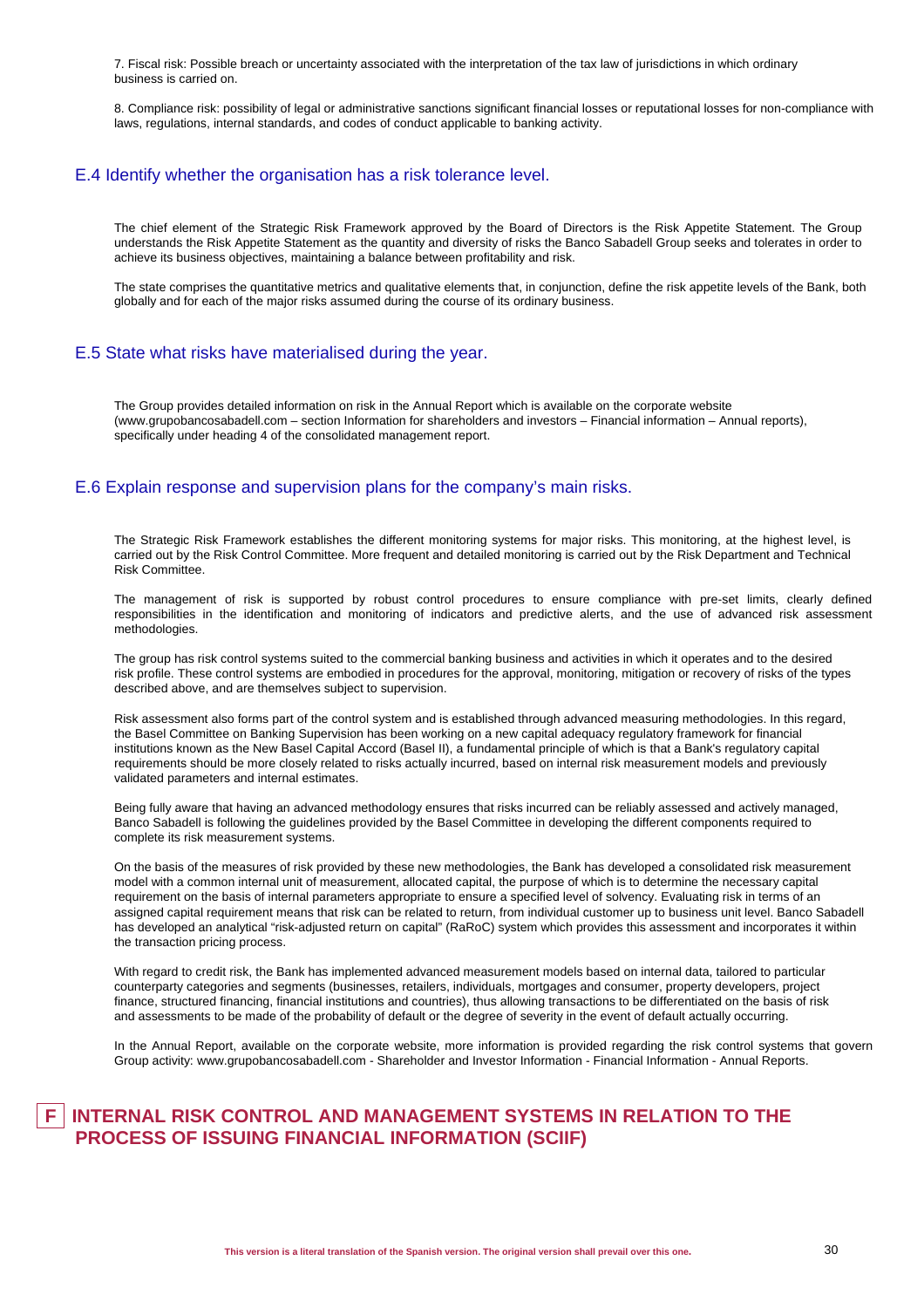Describe the mechanisms entailed in the risk monitoring and management systems with regard to the financial information process (SCIIF) of your company.

### F.1 The organisation's control environment

Provide details, highlighting the main characteristics of, as a minimum:

### F.1.1. Which bodies and/or functions are responsible for: (i) the existence and maintenance of an adequate and effective SCIIF; (ii) its implementation; and (iii) its supervision.

The Regulations of the Board of Directors, in their Article 5, state that the Board of Directors is an instrument of supervision and control whose responsibility is identifying the company's and the consolidated group's main risks and implementing and monitoring suitable internal control and reporting systems, as well as setting policy on the reporting and disclosure of information to shareholders, the markets and the general public.

In addition, as provided by article 13 of its Regulations, the Board of Directors delegates the supervisory role of the internal control systems to the Audit and Control Committee.

The group's Internal Auditing Department has, among its functions, that of supporting the Audit and Control Committee in supervising the correct design, implementation, and effective functioning of the risk management and control systems, which include the SCIIF.

The Group's Financial Department contributes to implementing the general framework of the internal control systems that are rolled out across the entire organisation.

Part of that contribution materialises in the responsibility of designing and implementing internal control systems on financial information that ensure the accuracy of the financial information generated.

### F.1.2. The following elements, if any, with regard to the process in which the financial reporting is formulated:

• Departments and/or mechanisms charged with: (i) the design and review of the organisational structure; (ii) clearly defining lines of responsibility and authority, with an adequate distribution of tasks and functions; and (iii) that sufficient procedures exist for their correct dissemination within the company.

The design and review of the organisational structure is the responsibility of the Organisation and Services Department which, based on the Master Plan of the Banco Sabadell Group (whose habitual periodicity is three years), analyses and reviews the needs for resources of each General Division for compliance. This review is carried out regularly and not only is the necessary workforce decided, but also the structural organisation of each unit. Once an agreement has been reached, it is submitted to the Steering Committee for approval and referral to each of the general divisions.

At the same time the details of all the departments/units/offices are sent on a monthly basis to the Human Resources Department showing all the modifications that have been made so as to equip them with the resources considered necessary to perform their duties.

The organisational chart of the Banco Sabadell Group arising from the above process addresses all the departments, areas and divisions into which the Banco Sabadell Group is divided. This organisational chart is supplemented by a "process map" giving greater details of the various areas of the Banco Sabadell Group. These include the functions and responsibilities assigned to same, detailing those related to the presentation, analysis and review of the financial reporting. Both the organisational chart of the Banco Sabadell Group and the process map are contained on the Corporate Intranet to which all staff have access.

• Code of conduct, approval body, degree of dissemination and instruction, principles and values included (indicating whether there are specific mentions in the register of operations and production of financial information), the body entrusted with analysing non-compliance and with proposing corrective actions and sanctions.

The Banco Sabadell Group has a General Code of Conduct approved by the Board of Directors and available via the corporate intranet that includes amongst its fundamental principles the commitment to transparency and especially with regard to shareholders, reflects the commitment to place at their disposal all the financial and corporate information. The above is carried out to strictly comply with the Banco Sabadell Group's obligation to offer reliable financial reporting prepared in accordance with the applicable regulations, presenting a fair and true image of the company. It also includes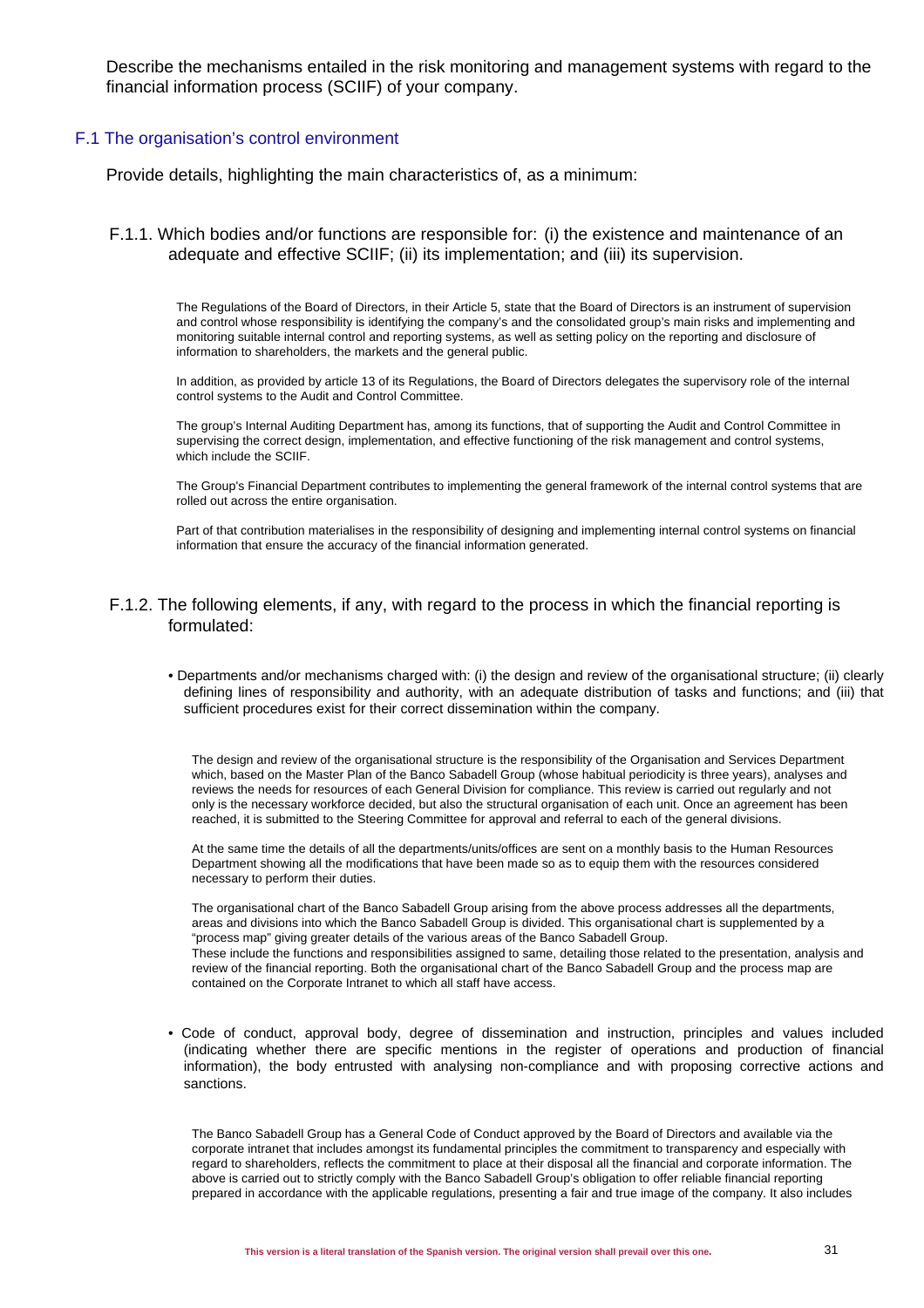the responsibilities of its employees and offices to ensure this is so, both via proper discharge of their duties and notification to the governing bodies of any circumstance which might affect this commitment.

There is a Corporate Ethics Committee, whose powers include the fostering of ethical behaviour throughout the organisation, proposing and advising both the Board of Directors and the various corporate and business units in making decisions that include aspects that may lead to conflicts of values.

Among the different tasks carried out by the Corporate Ethics Committee, is that of analysing compliance with the Code of Conduct or any other code or self-regulation that exists. In order to carry out its tasks it has access to the material and human resources of the Compliance, CSR and Corporate Governance Department. If, as a consequence of exercising its functions, it detects any non-compliance, it must advise the Human Resources Department for the application of corrective actions and sanctions if applicable.

• A whistle-blowing channel, that allows reporting to the auditing committee of any irregularities of a financial or accounting nature, as well as possible non-compliance with the code of conduct and irregular activities in the organisation, reporting where applicable if of a confidential nature.

The Banco Sabadell Group has and fosters a whistleblowing channel to report all types of irregularities and especially notification of possible breaches of the General Code of Conduct. The notifications received are treated confidentially and once addressed by the Corporate Ethics Committee (comprising 1 president and 5 members appointed by the Board of Directors) are reported, if applicable to the Audit and Control Committee. This channel is managed internally and the reporting method comprises an mailbox with the address 0901CEC@bancsabadell.com.

• Training programmes and regular updating for staff involved in the preparation and review of financial information, as well as in the evaluation of the SCIIF, and which cover, as a minimum, accounting standards, auditing, internal control, and risk management.

As regards the training and refresher programs and particularly the preparation process of the financial reporting, the Group's Financial Department has put in place a presential training plan that basically addresses areas such as the internal accounting/financial operations of the company, analysis of current regulations and drafts of the new national and international accounting standards, analysis of the situation of the national and international economic environment together with the use of IT tools to facilitate the management and control of the financial reporting.

These training sessions are programmed based on two criteria:

- Sessions scheduled at the start of the year by selecting the areas considered of maximum interest by the Financial Department.

- Sessions scheduled during the current year in the event any subject arises whose prompt dissemination is considered important (drafts of new accounting standards, evolution of the economic environment...).

These training sessions are aimed not only at Financial Dept. personnel but also extend to other departments (Audit, Risk Control, Asset conversion…), in accordance with the content of the sessions.

The presential training is taught chiefly by internal professionals of the Banco Sabadell Group and by external experts who are specialists in each subject area.

In addition, the Human Resources Department places at the disposal of Banco Sabadell Group employees a series of financial training courses which employees can take online. Chief amongst these courses are those affecting the International Financial Reporting Standards), financial mathematics, General Accounting Plan and general tax matters.

The Internal Audit Department has a training plan in place for all the management professionals which includes a Higher Program of Internal Auditing for financial entities, taught by a renowned academic institution, that covers areas such as the accounting principles and financial reporting, the basics of auditing and the monitoring and management of financial risks. In 2014, 15 audit professionals completed the program, which brings the current total of certified persons to 66. At present a group of 12 professionals is currently studying this course.

### F.2 Evaluation of financial reporting risks

Provide information on, at least: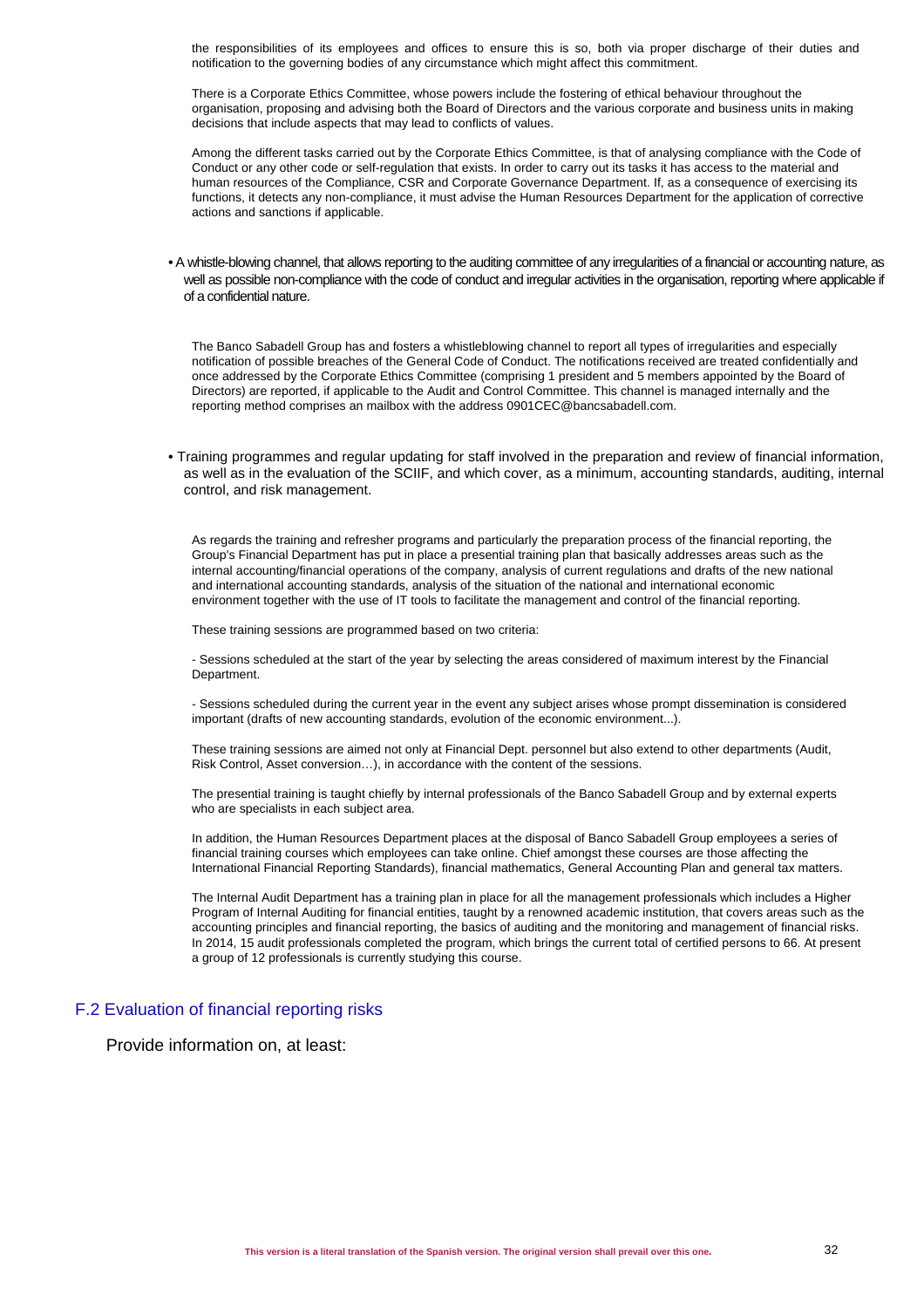### F.2.1. What are the chief characteristics of the risk identification process, including error or fraud, in relation to:

• If the process exists and is documented.

The process of identifying error risks or probability of fraud in financial reporting applied by the Banco Sabadell Group is documented in the relevant procedure which sets out the frequency, methods, types of risks and other basic guidelines to the process.

• Whether the process covers all the financial reporting objectives (existence and occurrence; integrity; valuations; presentation, itemisation and comparability; and rights and obligations), if it is updated and how often.

The process covers all the financial reporting objectives (existence and occurrence; integrity; valuation; presentation, itemisation and comparability; and rights and obligations) and focuses on identifying risks of material error based on the complexity of the transactions, quantitative and qualitative importance, complexity of the calculations and application of judgements and estimations, updated on an annual basis. Should, during the course of the year there appear, (i), circumstances not previously identified which reveal possible errors in the financial information or (ii), material changes to the operations of the Banco Sabadell Group, the Finance Department evaluates the existence of those risks to be added to those already identified.

The process is structured such that, on a half-yearly basis, an analysis is conducted to identify which areas or processes and in which companies and locations important transactions are generated.

Once they have been identified, they are reviewed so as to analyse the potential risks of error for these types of transactions in each aim of the financial reporting.

• The existence of an identification process of the consolidation perimeter, taking into account, amongst others, the possible existence of complex corporate structures, special purpose entities.

As regards the existence of an identification process of the consolidation perimeter, this is described in section F.3.1. of this document.

• If the process takes into account the effects of other types of risks (operational, technological, financial, legal, reputational, environmental, etc.) insofar as they affect the financial statements.

In addition, the process considers the possibility of risks of error in certain processes not linked to the type of specific transaction, but especially important in view of its impact on the preparation of the information reported, such as the review process of judgements and estimations and significant accounting policies or the close and consolidation process. In this respect, and with a view to covering the risks of these processes, the Banco Sabadell Group has the control activities mentioned in section F.3.1. of this document. It should also be noted that the risk identification process takes into account the possible effects of other types of risks (operational, technological, financial, legal, reputational, environmental, etc.), insofar as these may affect the financial statements.

• What governing body of the companies supervises the process.

The aforementioned process is conducted and documented by the Group's Financial Department and is supervised ultimately by the Audit and Control Committee.

### F.3 Control activities

Report, pointing out the chief characteristics of, at least: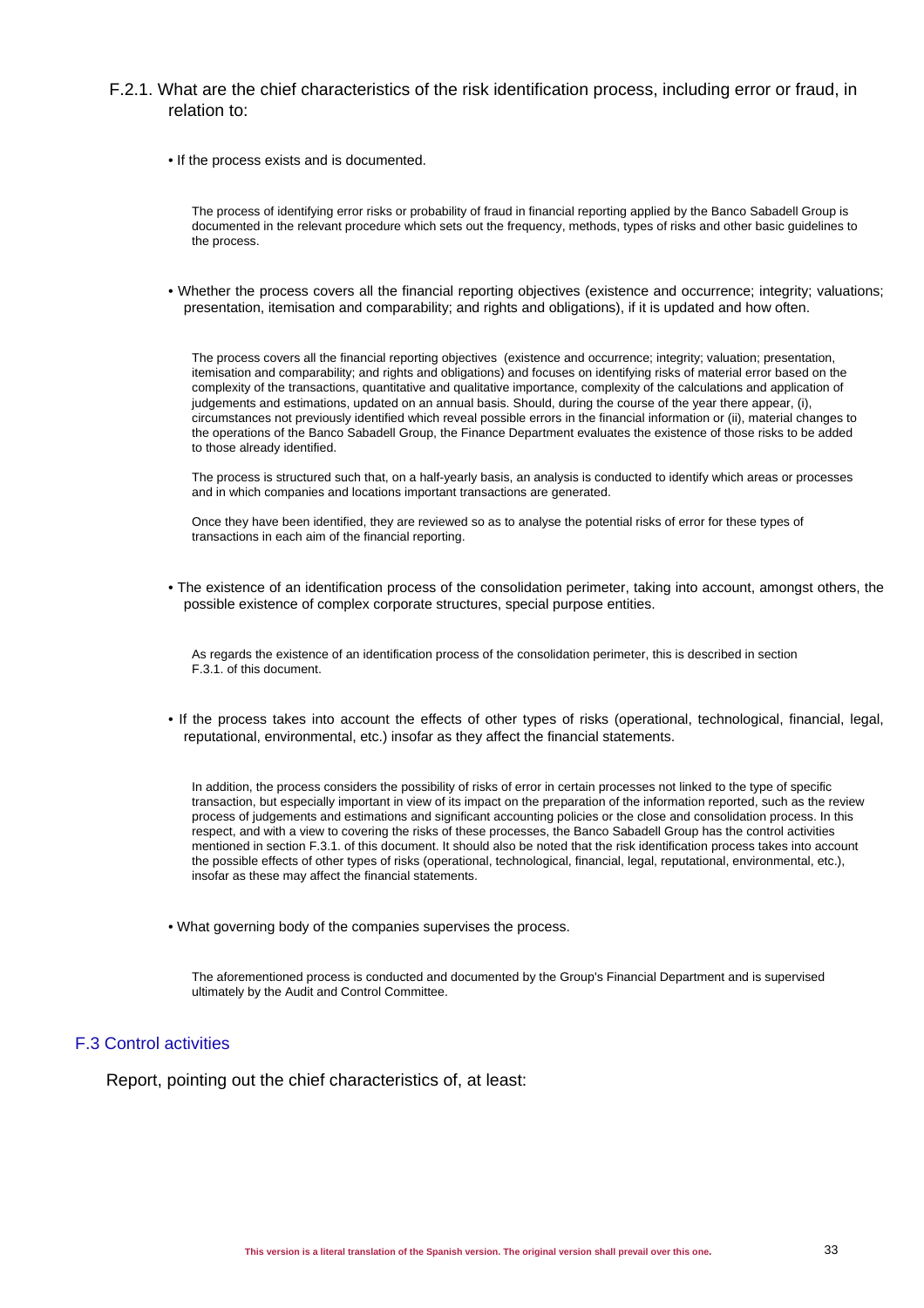F.3.1. Review and authorisation procedures for financial reporting and description of the SCIIF, to be published in the securities markets, indicating those responsible together with documentation describing the flows of activities and controls (including those related to the risk of fraud) of the various types of transactions that may have a significant effect on the financial statements, including the accounting close procedure and specific review of the judgements, estimations, evaluations and major projections.

The review and authorisation procedures of the financial reporting of the Banco Sabadell Group published in the markets commence with a review by the Finance Department. The individual and consolidated annual accounts and half-yearly financial reports are reviewed by the Audit and Control Committee prior to being drawn up by the Board of Directors, as set forth in the Regulations of the Board. In accordance with the provisions of its Regulations, the Audit and Control Committee reads and discusses the information with the persons responsible for the Finance Department, Internal Audit and the external auditors, as the steps prior to submission to the Board of Directors.

Once the Audit and Control Committee has reviewed the information and lent its agreement or observations to be added, the Financial Director, together with the President and chief executive officer of the Banco Sabadell Group sign the accounts and submit them to the Board of Directors for drafting.

With regard to the quarterly information, the Audit and Control Committee reviews the critical financial information (profit and loss account and evolution of the chief balance sheet figures) prior to submitting it to the Board of Directors.

With regard to the activities and controls directly relating to transactions that may have a significant impact on the financial statements, the Banco Sabadell Group has control descriptions implemented to mitigate the risk of material error (intentional or otherwise) in the information reported to the markets. For the critical areas of the Banco Sabadell Group special emphasis is placed on developing solid descriptions of the flows of activities and controls, which covers:

- Loan investment
- Portfolio of fixed income and issuances carried out
- Equities portfolio
- Customer deposits
- Derivatives
- Foreclosed real estate assets

These descriptions contain information on what form the control activity should take, their purpose (risk to be mitigated), the party responsible for executing them and the frequency. The descriptions cover controls on the proper recording, valuation, presentation and itemisation of said areas.

The Banco Sabadell Group also has procedures aimed at mitigating the risks of error in processes not related to specific transactions. In particular, there are procedures defined for the closing processes which include the consolidation process or specific review procedures of important judgements and estimates, which are scaled to senior management when appropriate.

With regard to the consolidation process used in the closing process, procedures have been put in place to ensure correct identification of the consolidation perimeter. In particular, for example, the Banco Sabadell Group conducts a monthly analysis of the consolidation perimeter, requesting the information necessary from all the subsidiaries, with the analysis covering all types of corporate structures. The public Consolidation Department publishes a document on the Bank's intranet every month with the composition of the Group companies and the variations to the perimeter from one month to the next, making it available to the entire organisation and especially to those which may need it to generate the financial reporting.

The review of judgements and estimates is carried out at different levels by members of the Financial Department. In addition, the Banco Sabadell Group includes in its annual accounts the most important areas in which there are parameters for judgement and estimates together with the key assumptions made by the Banco Sabadell Group with regard to same. It also has review procedures of the accounting estimations made. The chief estimations refer to impairment losses of certain financial assets, the actuarial calculations relating to liabilities and pension commitments, the useful life of tangible and intangible assets, the valuation of goodwill, the fair value of the non-listed financial assets and the fair value of real estate assets.

F.3.2. Internal control policies and procedures of the information systems (amongst others, access security, change control, operation of same, operating continuity and segregation of functions) that support the major processes of the Bank with regard to the formulation and publication of the financial reporting.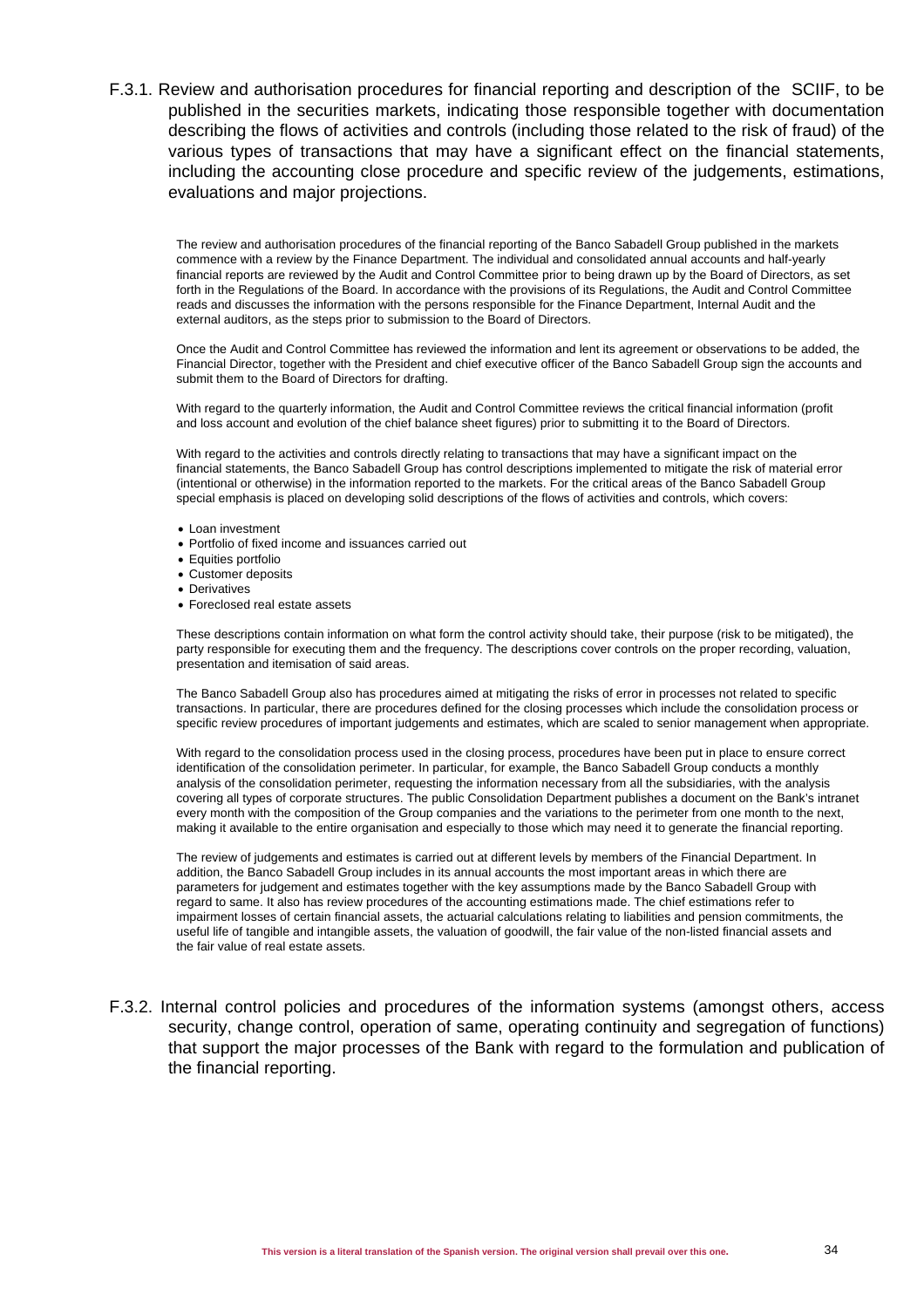The Banco Sabadell Group uses information systems to maintain an adequate record and control of its operations and is therefore highly dependent on their proper functioning.

As part of the process to indentify risks of error in the financial reporting, the Banco Sabadell Group identifies which systems and applications are important in each of the areas or processed considered significant. The systems and applications identified include those directly used in preparing the financial information and those important for the effectiveness of the controls to mitigate the risk of errors occurring in same.

The design and implementation of the applications defines a methodological framework that establishes the different points of control to ensure that the solution obtained complies with the requirements requested by the user and that the quality level meets the standards of reliability, efficiency and maintainability required.

Any change regarding infrastructures or applications is managed via the change management operations service that defines the flow for the approval of same, which may be scaled to the Change Committee to define the impact and possible repercussions.

The Information Security and Operational Continuity Department of the Banco Sabadell Group has in place policies aimed at covering security as regards access via the segregation of functions and definition of virtual roles and resources and the continuity of operations with the creation of BRS centres and periodical tests of their operations capacity and virtual resources and the continuity of operations with the setting up of BRS centres and periodic operating tests.

### F.3.3. Internal control Policies and Procedures aimed at supervising the management of activities subcontracted to third parties including the evaluation, calculation and valuation entrusted to independent experts that may significantly impact the financial statements.

The Banco Sabadell Group periodically reviews which activities carried out by third parties are relevant for the process of preparing the financial reporting or may indirectly affect its reliability. To date, the Banco Sabadell Group has not outsourced processes with a major impact on the financial reporting. However, the Banco Sabadell Group does recurrently use the reports of independent experts for evaluations about operations that may potentially affect the financial statements in a significant manner.

For 2014, the activities sourced out to third parties relating to valuations and calculations of independent experts referred to property appraisals, the post-employment benefits of the Bank's employees, valuation of goodwill and valuation of derivatives.

The units of the Banco Sabadell Group responsible for these operations carry out controls on the work of these experts, aimed at verifying their competence, skills, accreditation or independence together with the validity of the data and method used and the reasonability of the assumptions applied as described in section F.3.1.

### F.4 Information and reporting

Report, pointing out the chief characteristics of, at least:

F.4.1. A specific function responsible for defining the accounting policies and keeping them up to date (accounting policies department) and to resolve doubts or conflicts arising from their interpretation, maintaining fluid communications with the persons responsible for the operations within the organisation together with an updated policies manual reported to all the units that operate in the Bank.

The Financial Regulation Unit (under the Reporting and Financial Regulation Department) is solely responsible for identifying, defining and communicating the accounting policies that affect the Banco Sabadell Group and to respond to queries concerning accounting that may be made by subsidiaries and the different business units.

The Financial Reporting and Regulation Department is responsible for informing the Senior Management of the Banco Sabadell Group regarding the new accounting standards, the results of their implementation and their impact on the financial statements of the Banco Sabadell Group.

The Banco Sabadell Group has guides on accounting procedures that are adapted to the needs, requirements and dimension of the Banco Sabadell Group in which the rules for preparing the financial reporting are explained and how they must be applied to the specific operations of the Bank. These documents not only explicitly refer to the standards applied to each type of transaction but also develop and explain the interpretation of same so as to adapt exactly to each type of transaction.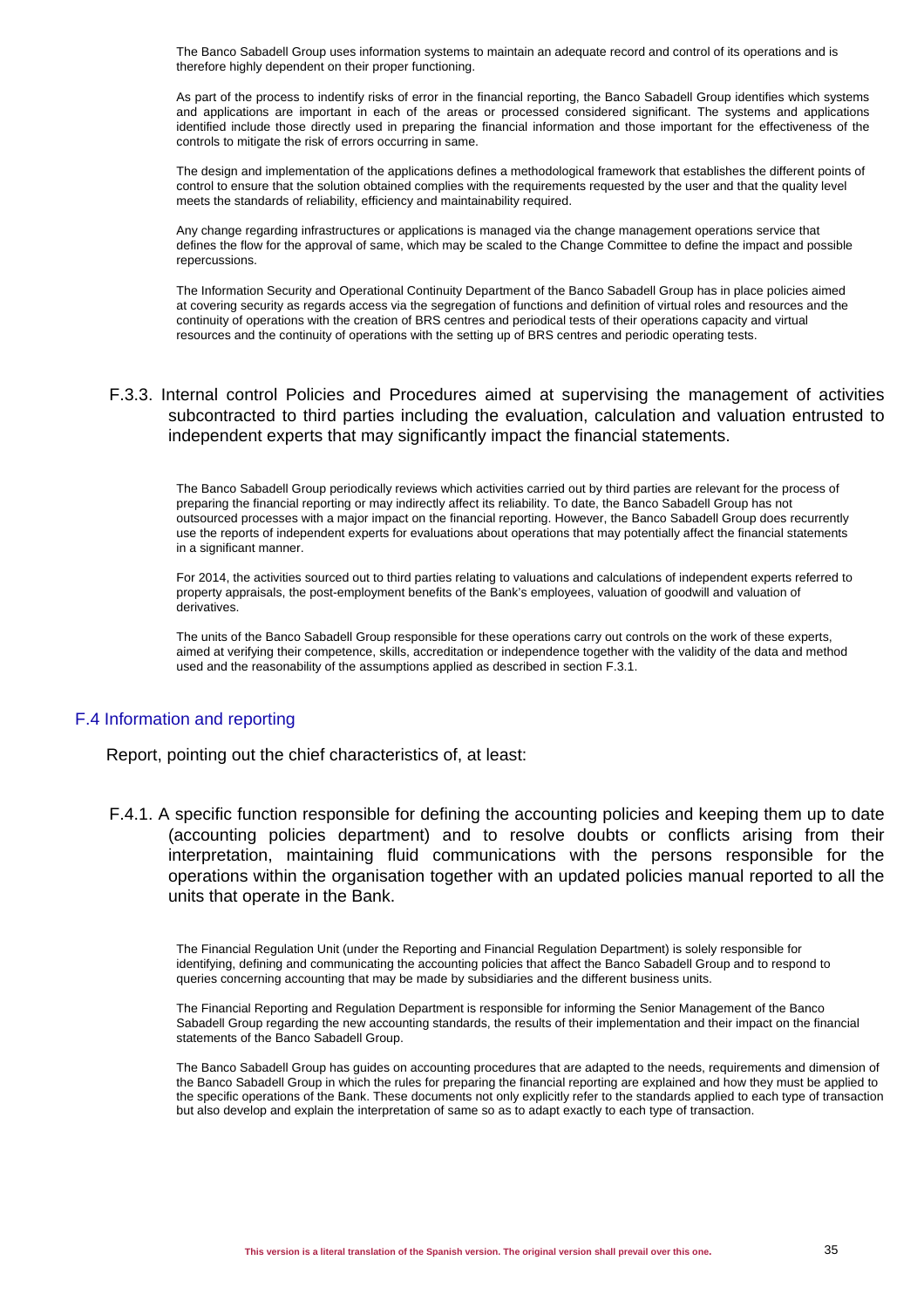### F.4.2. Mechanisms for gathering and preparing the financial reporting with uniform formats, application and use by all the units of the Bank or group, supporting key financial statements and notes as well as detailed information about the SCIIF.

The chief IT systems and applications used in generating the financial reporting by the Banco Sabadell Group are centralised and interconnected. There are procedures and controls that ensure the proper development and maintenance of these systems and their correct functioning, continuity and security. During the consolidation and preparation of the financial reporting inputs such as the financial statements issued by the Group subsidiaries are used in the established formats, together with the rest of the financial information required both for the accounting harmonization and for covering the information requirements in place. The Banco Sabadell Group has a series of controls implemented to ensure the reliability and correct treatment of the information received from subsidiaries, chief amongst which are the controls of proper consolidation entries, analysis of variations in all asset items and results, variations to the results obtained regarding the monthly budget and controls over the statements of the Bank of Spain in which different balance sheet items and profit or loss account are interrelated.

### F.5 System operation supervision

Report, pointing out the chief characteristics of, at least:

F.5.1. The supervision of the SCIIF performed by the audit committee, and of whether the entity has an internal audits system that is empowered to support the committee in supervising the internal monitoring system, including the SCIIF. Also provide information on the scope of evaluation of the SCIIF carried out during the year and the procedure by which the head of the assessment reports the results, whether the Bank has an action plan setting out the possible corrective measures and whether its impact on the financial reporting has been considered.

The Banco Sabadell group has the Internal Audit Department, which is subordinate directly to the President of the Bank and reports to the Audit and Control Committee. According to Article 13 d) of the Council Regulations, it is the responsibility of the Audit and Control Committee to monitor the internal audit services, reviewing the appointment and replacement of managers.

The Audit and Control Committee of the Banco Sabadell Group approved, in January 2014, the Strategic Plan of the internal audit function for the year 2015 which includes aspects relating to the general criteria to be applied as regards the specific supervisory activities of the SCIIF. One of the Internal Audit Department's missions is to support the Audit and Control Committee in supervising the correct design, implementation and effective operation of the risk monitoring and management systems, which includes the System of Risk Monitoring and Control. The assessment reports issued by Internal Audit with regard to the evaluation of the SCIIF have been reviewed by members of the Audit and Control Committee, in turn evaluating the weaknesses identified in said reports. Lastly, the Committee has approved the action plan designed by the Internal Audit Department for remedying the aforementioned control weaknesses.

The Internal Audit has a multi-year supervisory plan of the SCIIF that comprises 3 years, approved by the Audit and Control Committee. The Plan foresees the application of tests to those areas considered key within the Banco Sabadell Group, covering all of these over a period of three years, except certain areas or processes considered especially important, including the accounting close process, the review of judgements and estimations or the general controls on the information systems described in section F.3.2, for annual assessment.

The scope of the assessment for the year 2014 included supervision of the formal operation of the SCIIF implemented by the Financial Department and the review of key controls of the accounting close procedure (which materialised in the new IT application discussed in section F.6.), judgements and estimations and the review of compliance with the policies on general IT controls.

The assessment process of 2014 analysed 293 controls, of which 128 were identified as being key and verified that from the time of implementation they operate as defined. Control weaknesses and opportunities for improvement have been detected in the design and implementation of certain controls that have given rise to a total of 11 action plans; the recommendations of the previous year have also been monitored.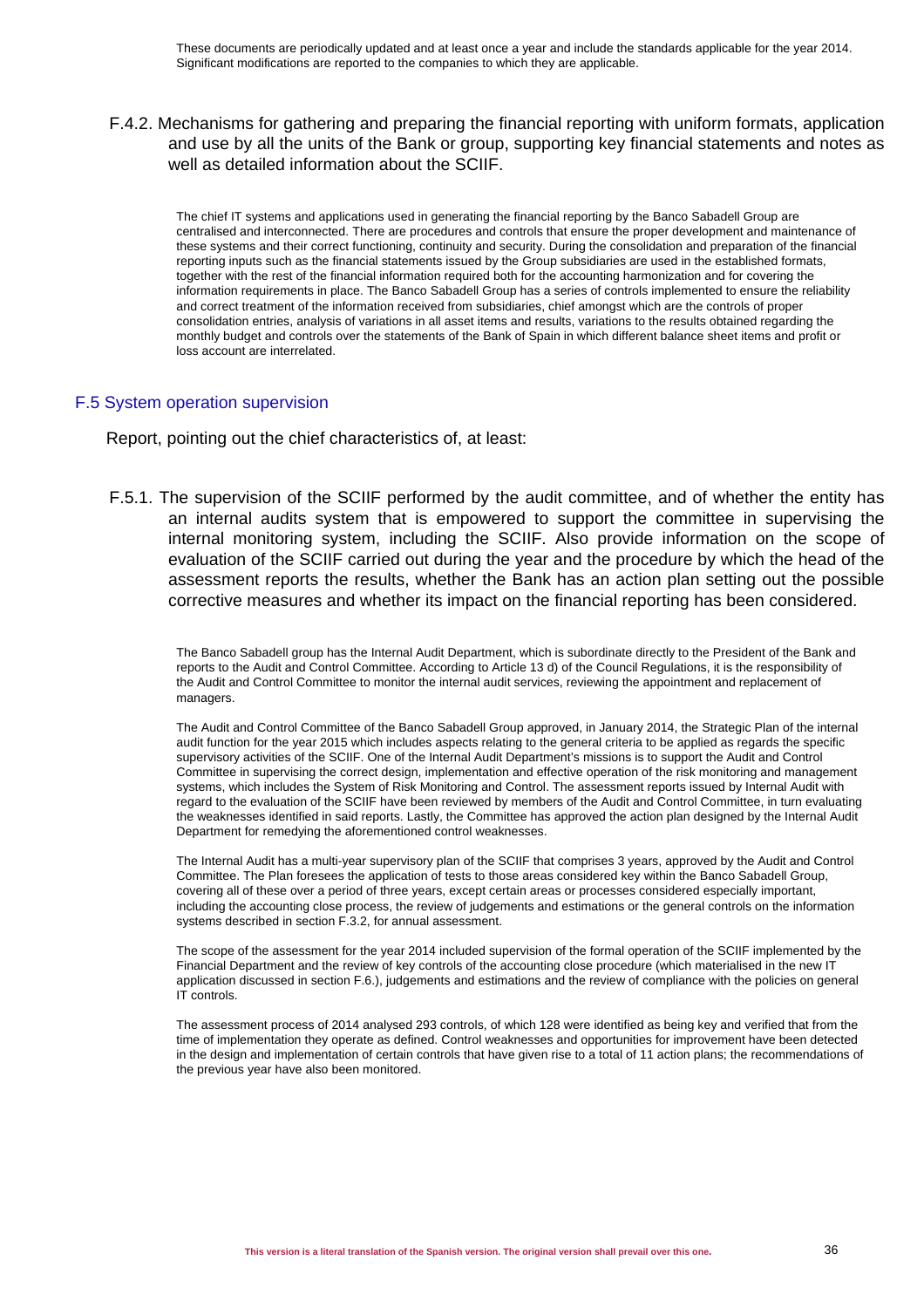F.5.2. Whether there is a discussion procedure via which the account auditor (in accordance with the provisions of the NTA), the internal audit function and other experts can report to senior management and to the audit committee of company directors the significant weaknesses of internal control identified during the review processes of the annual accounts or any others. Also report whether there is an action plan to remedy or mitigate the weaknesses identified.

The Audit and Control Committee meets at least once every three months (prior to the publication of the regulatory information) in order to obtain and analyse the necessary information to comply with the competences entrusted to it by the Board of Directors.

These meetings carry out an in-depth review of the annual and half-yearly accounts and the intermediate quarterly statements of the company together with the rest of the information made available to the market. To carry out this process, the Audit and Control Committee first receives all the documentation and holds meetings with the General Director, the Internal Audit Department and the auditor in the case of the annual and half-yearly accounts in order to ensure proper application of the current accounting standards and the reliability of the financial reporting. In addition, during this discussion process possible weaknesses in the SCIIF which have been identified are evaluated and, if applicable, the proposals to correct them and the status of the actions implemented. On an annual basis and within the framework of the SCIIF, the Audit and Control Committee reviews and approves the action plans proposed by the Internal Audit Department in order to correct or mitigate the weaknesses observed.

The Group's account auditor has direct access to the Group's Senior Management, holding regular meetings to obtain the necessary information and to report on control weaknesses detected during same. With regard to the latter, on an annual basis the external auditor submits to the Audit and Control Committee a report detailing the internal control weaknesses detected. This report contains the comments of the Group Management and, if applicable, the action plans implemented to remedy the internal control weaknesses.

### F.6 Other important information

The Financial Department of Banco Sabadell has implemented an IT application that includes all the SCIIF controls, while at the same time ensuring ongoing identification of new risks and the relevant update of mitigating controls in each accounts close. Mitigating controls at each close. This tool enables the controls to be validated on time and in due manner with the aim of guaranteeing the reliability of the financial reporting generated. The design of the tool's functionalities has taken into account the recommendations of the CNMV in its Guide to preparing the description of the internal control system of the financial reporting of Listed Companies, based on the principles and good practices contained in the COSO report (Committee of Sponsoring Organizations of the Treadway Commission).

### F.7 External auditor report

### Report on:

F.7.1. Whether the SCIIF information sent to the markets has been reviewed by the external auditor, in which case the company must include the relevant report as an annex. Otherwise, it must justify this.

The Banco Sabadell Group has submitted the SCIIF information sent to the markets for 2014 to review by an external auditor. The External Auditor's report (PricewaterhouseCoopers) will be include, when issued, as an annex to this annual report on corporate governance.

The scope of the review processes of the auditor is determined by Circular E01/2012, dated 25 January 2012, of the Instituto de Censores Jurados de Cuentas of Spain.

## **G DEGREE OF ADHERENCE TO RECOMMENDATIONS ON CORPORATE GOVERNANCE**

Indicate the degree of compliance by the company with the recommendations on corporate governance in the Unified Good Governance Code.

If any recommendation is not followed or is followed only in part, include a detailed explanation of the reasons so that shareholders, investors and the market in general have sufficient information to be able to evaluate the company's course of action. Explanations of a general nature are not accepted.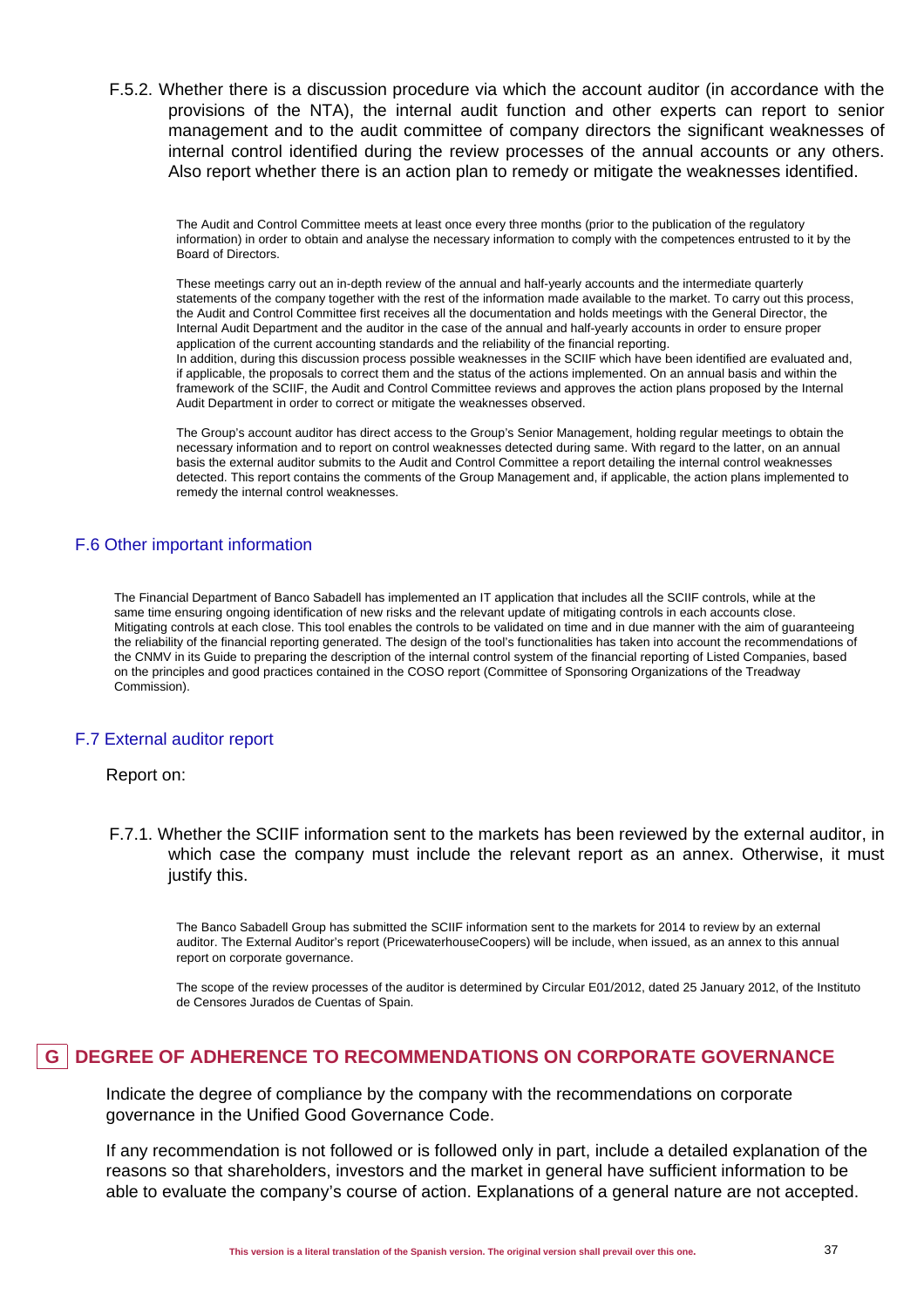1. The Articles of Association of listed companies should not limit the maximum number of votes that may be cast by a single shareholder or contain other restrictions that make it difficult to obtain control of the company by purchasing its shares on the stock market.

See sections: A.10, B.1, B.2, C.1.23, and C.1.24.

Complies  $\overline{X}$ 

| Explair |  |  |
|---------|--|--|
|---------|--|--|

- 2. When the parent company and a subsidiary company are listed, both should define publicly and precisely:
	- a) The respective fields of business and any business relations between them, as well as those between the listed subsidiary and other companies in the group;
	- b) The mechanisms for settling any conflicts of interest that might arise.

| See sections: D.4 and D.7 |                    |         |                      |  |
|---------------------------|--------------------|---------|----------------------|--|
| Complies                  | Complies partially | Explain | Not applicable $ X $ |  |

- 3. Although not expressly required by company legislation, operations involving any structural modification of the company should be submitted to the Shareholders' General Meeting for approval, in particular the following operations:
	- **a) The conversion of listed companies into holding companies by the "subsidiarisation" or transfer to dependent companies of essential activities hitherto carried out by the company itself, even when the company maintains full control of such companies;**
	- **b) The acquisition or disposal of essential operating assets when this involves an effective change of the corporate purpose;**
	- **c) Operations having an effect equivalent to that of winding up the company.**

| See section: B.6        |                         |                                                                                                                                                                                                                 |         |  |
|-------------------------|-------------------------|-----------------------------------------------------------------------------------------------------------------------------------------------------------------------------------------------------------------|---------|--|
|                         | Complies $X$            | Complies partially                                                                                                                                                                                              | Explain |  |
| <b>General Meeting.</b> |                         | 4. The detailed proposals for resolutions to be passed by the General Meeting, including the information<br>referred to in recommendation 27, should be made public at the time of publishing the notice of the |         |  |
|                         | Complies $\overline{X}$ |                                                                                                                                                                                                                 | Explain |  |

5. Those matters that are substantially independent of each other should be voted on separately at the General Meeting, so that shareholders may exercise their voting preferences separately. This rule should be applied in particular to: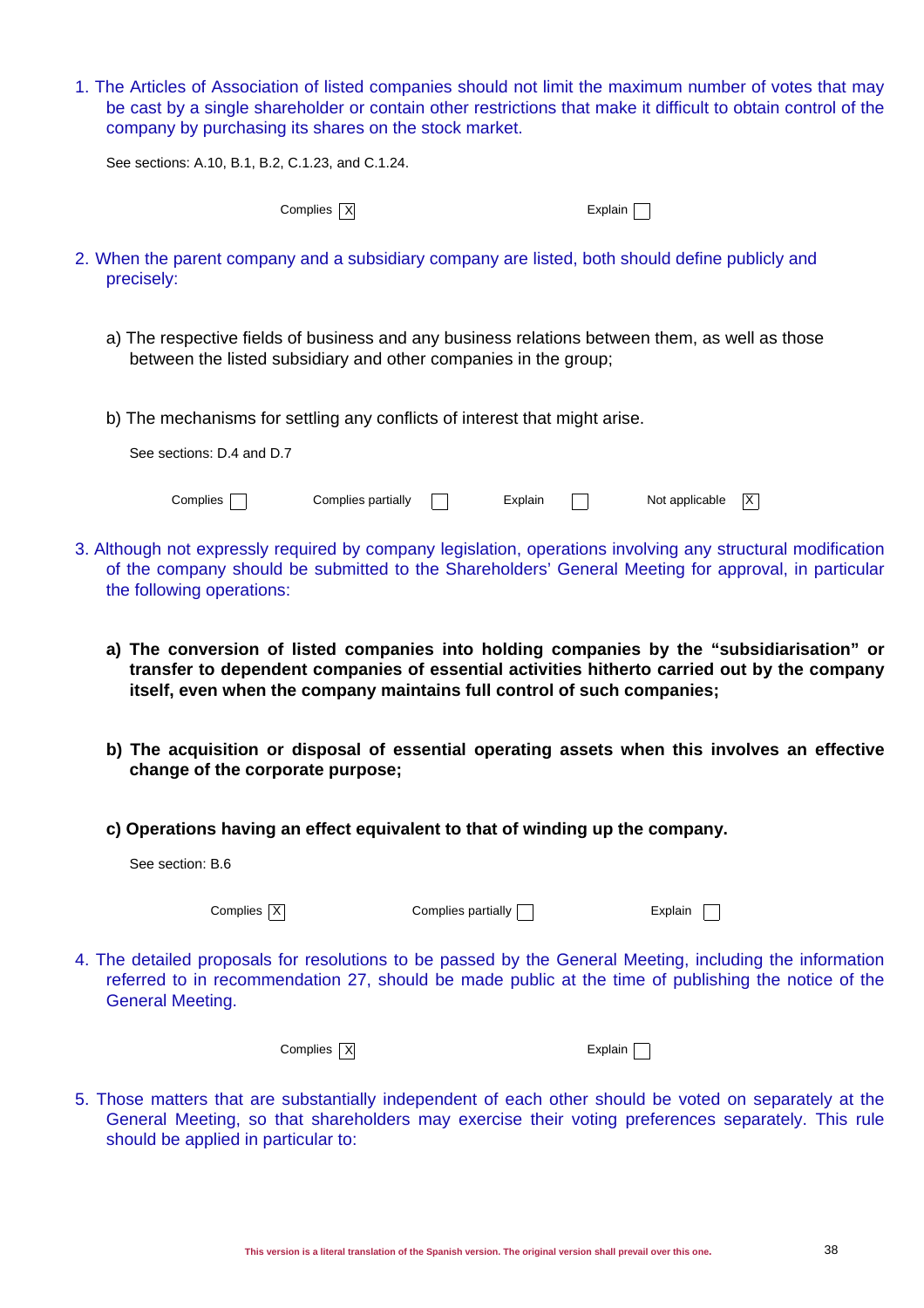- **a) The appointment or ratification of Directors, which should be voted on individually;**
- **b) In the case of amendments to the Articles of Association, individual articles or a group of articles that are substantially independent of each other.**

| Complies $\overline{\mathbf{y}}$ |  |
|----------------------------------|--|
|                                  |  |

 $|\overline{X}|$  Complies partially  $\Box$  Explain

6. Companies should allow votes to be split so that financial intermediaries that are recognised as shareholders but act on behalf of different clients may cast their votes in accordance with their clients' instructions.

 $Complex$  Explain  $\Box$ 

7. The Board should perform its duties with a single purpose and independence of criteria, dispense the same treatment to all shareholders and be guided by the interests of the company, this being understood as maximising the economic value of the business on a sustained basis.

It should also ensure that in its relations with stakeholders the company abides by the laws and regulations; performs its obligations and contracts in good faith; respects the customs and practices of the sectors and territories in which it operates; and observes any additional principles of social responsibility that it has voluntarily accepted.

Complies  $\overline{X}$  Complies partially  $\Box$  Explain  $\Box$ 

- 8. The Board is responsible, as its core mission, for approving the strategy of the company and the necessary organisation for implementing it, and for ensuring that the management achieves the targets set and respects the corporate purpose and social interest of the company. To this end, the full Board has the power to approve:
	- **a) The company's general policies and strategies, and in particular:**

**i) Strategic or business plan, as well as management targets and annual budget;**

- **ii) The investments and financing policy;**
- **iii) Definition of the structure of the group of companies:**
- **iv) Corporate Governance policy;**
- **v) Corporate Social Responsibility policy**
- **vi) Policy on remuneration and assessment of the performance of senior executives;**
- **vii) Risk control and management policy and regular monitoring of internal information and control systems.**
- **viii) Policy on dividends and purchases of own shares, especially the limits thereon**

See sections: C.1.14, C.1.16, and E.2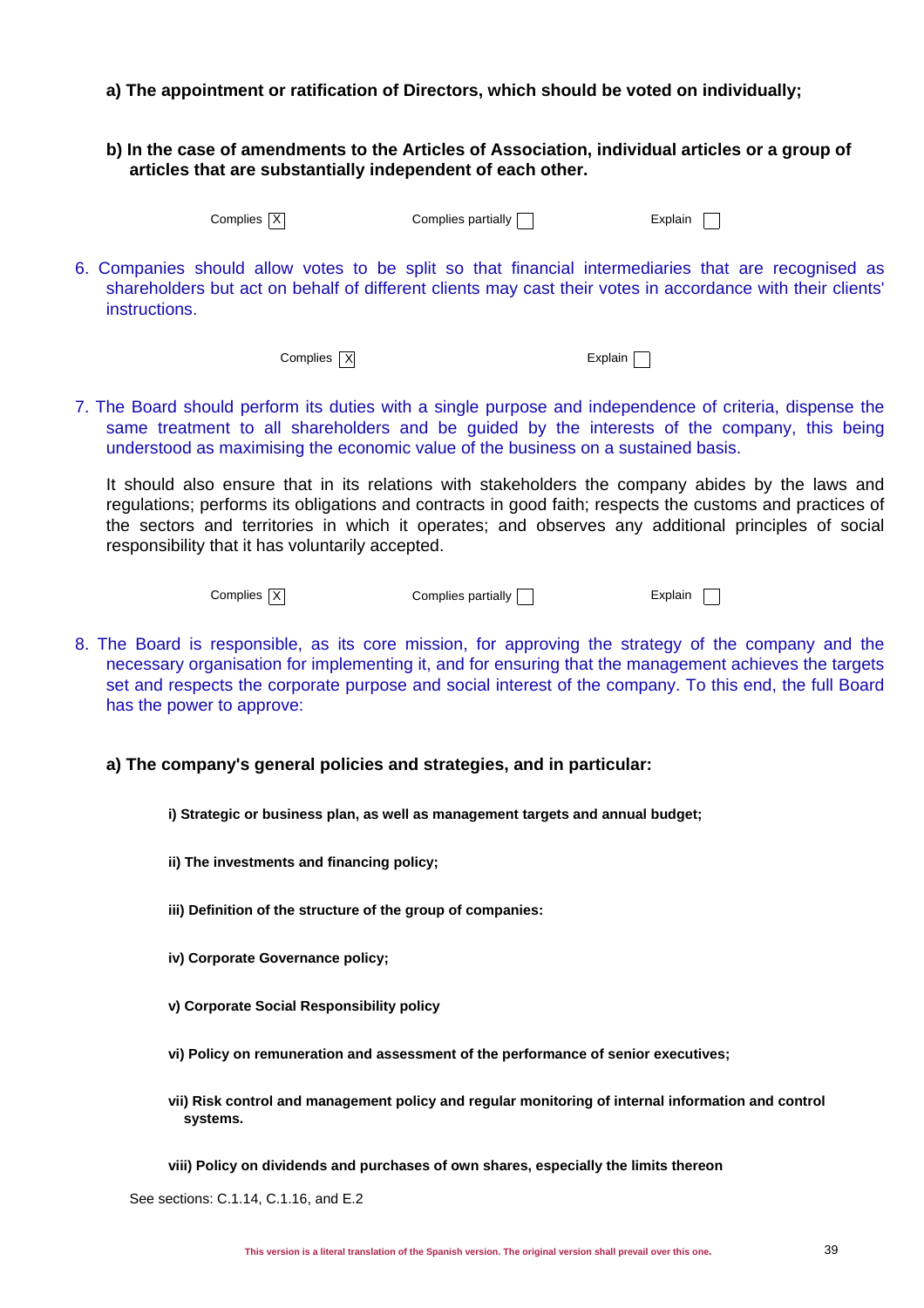### **b) The following decisions:**

- **i) Appointment and removal of senior executives, and their compensation clauses, on the chief executive's recommendation.**
- **ii) Directors' remuneration and, for Executive Directors, additional remuneration for their executive duties and other terms to be respected in their contracts.**
- **iii) Any financial information that the company, as a listed company, is obliged to publish regularly.**
- **iv) Investments and operations of all kinds that because of their size or special features are of a strategic nature, unless the General Meeting is responsible for approving them;**
- **v) The creation or acquisition of shares in special purpose companies or companies resident in countries or territories classified as tax havens, and any other transactions or operations of a similar nature that because of their complexity, could impair the group's transparency.**

### **c) Operations between the company and its Directors, significant shareholders or shareholders represented on the Board or with persons related to them ("transactions with related parties").**

Authorisation by the Board shall not, however, be considered necessary in transactions with related parties that meet all of the following three conditions:

1. They must be carried out under contracts with standardised terms that are applied en masse to a number of clients;

2. They must be carried out at prices or rates that are applied in general by anyone acting as a supplier of the goods or services in question;

3. The amount must not exceed 1% of the company's annual earnings.

It is recommended that the Board should approve transactions with related parties on the recommendation of the Audit Committee or any other body asked to review them; and that the Directors affected, in addition to not voting or appointing proxies to do so, should leave the meeting room while the Board deliberates and votes on the transaction.

It is recommended that these powers attributed to the Board should not be delegated, save for those set out in sections b) and c), which may be adopted in emergencies by the Delegated Committee and subsequently ratified by the full Board.

| See sections: D.1 and D.6 |                           |         |  |
|---------------------------|---------------------------|---------|--|
| Complies $X$              | Complies partially $\Box$ | Explain |  |
|                           |                           |         |  |

9. The Board should be of the necessary size to function in an efficient, participatory manner, and it is therefore recommended that it have no less than five and no more than fifteen members.

See section: C.1.2.

Complies  $X$ 

| xpiain |  |  |
|--------|--|--|
|--------|--|--|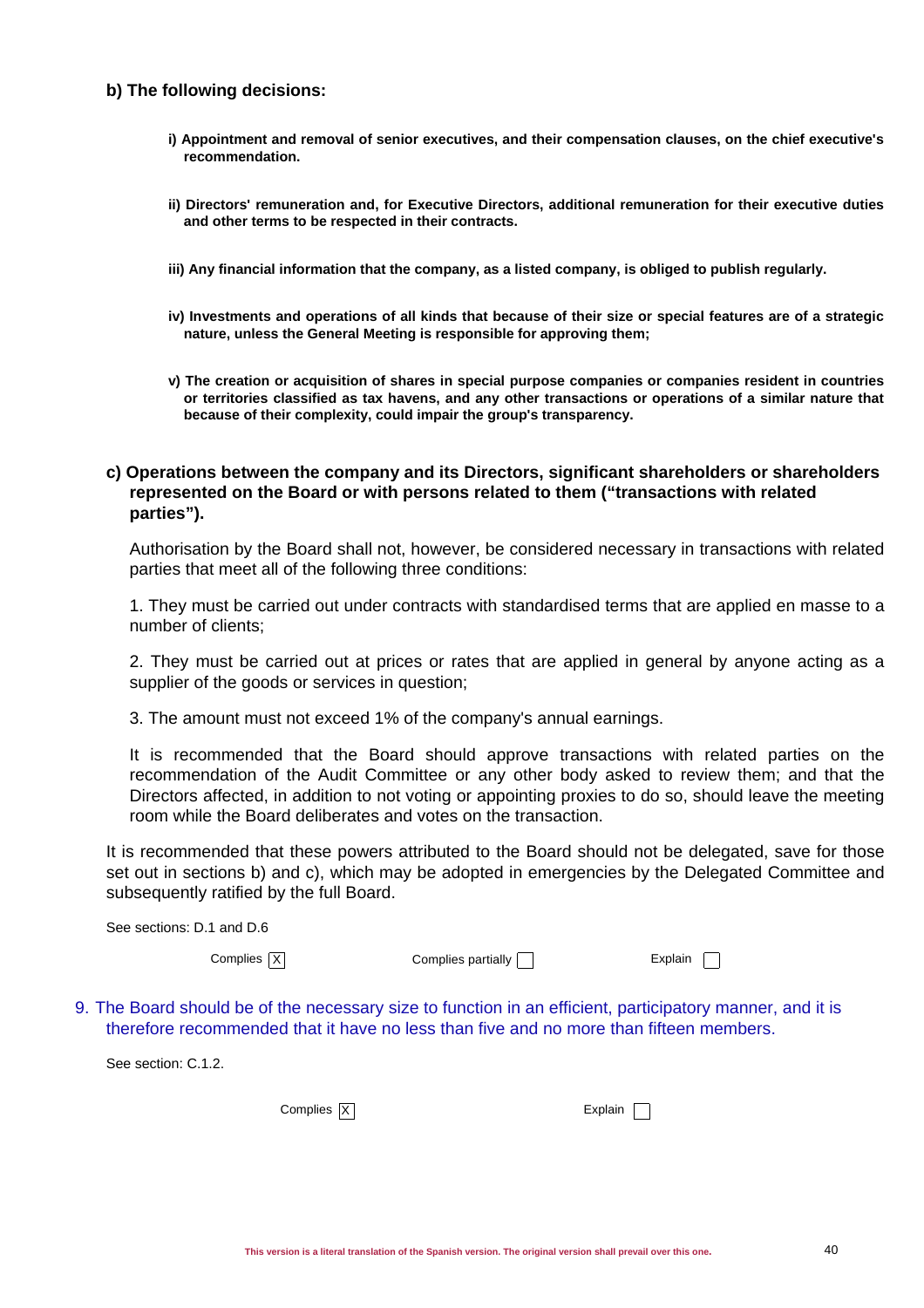10. The Independent and Proprietary Non-Executive Directors should constitute an ample majority on the Board and the number of Executive Directors should be kept to the essential minimum, taking into account the complexity of the corporate group and the holdings of the Executive Directors in the capital of the company.

| See sections: A.3 and C.1.3 |                    |         |  |
|-----------------------------|--------------------|---------|--|
| Complies $X$                | Complies partially | Explain |  |

11. Among the Non-executive Directors, the proportion between the number of Proprietary Directors and Independent Directors should reflect the proportion between the capital of the company represented by the Proprietary Directors and the rest of the capital.

**This strict proportionality may be relaxed, so that the weight of the Proprietary Directors is greater than the number that would correspond to the total percentage of capital represented by them:**

- **1 In companies with high capitalisation, in which there are few or no shareholdings that can be considered by law as significant, but where there are shareholders owning packets of shares with a high absolute value.**
- **2 In the case of companies in which there are a large number of shareholders represented on the Board who have no links with each other.**

See sections: A.2, A.3 and C.1.3

Complies  $\overline{X}$  Explain

12. The number of Independent Directors should represent at least one-third of the total number of Directors.

See section: C.1.3

Complies  $\overline{X}$  Explain

13. The nature of each Director should be explained by the Board to the General Meeting that is to appoint him or ratify his appointment, and should be confirmed or reviewed each year in the Annual Report on Corporate Governance, after verification by the Appointments Committee. The Report should also state the reasons why Proprietary Directors have been appointed at the request of shareholders representing less than 5% of the capital; and the reasons for the rejection of any formal requests for a presence on the Board from shareholders with a holding that is the same or larger than that of other shareholders at whose request Proprietary Directors have been appointed.

| See sections: C.1.3 and C.1.8 |                           |         |
|-------------------------------|---------------------------|---------|
| Complies $X$                  | Complies partially $\Box$ | Explain |

- 14. If there are few or no female Directors, the Appointments Committee should ensure that when new vacancies are filled:
	- **a) The selection procedures are not implicitly biased against the appointment of female Directors;**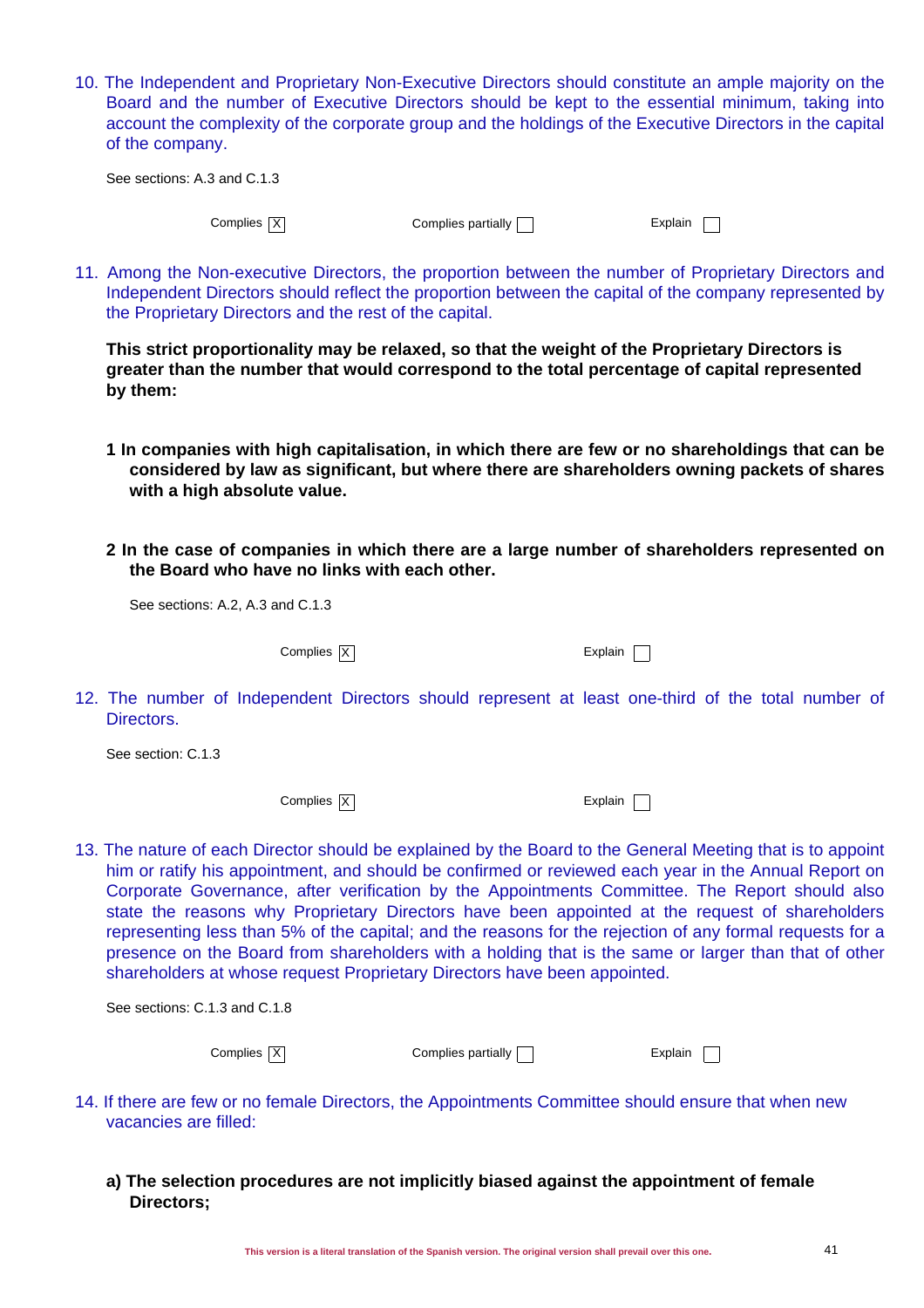### **b) The company deliberately seeks out, and includes among the potential candidates, women who meet the required professional profile.**

|            | See sections: C.1.2, C.1.4, C.1.5, C.1.6, C.2.2 and C.2.4. |                |                |
|------------|------------------------------------------------------------|----------------|----------------|
| Complies X | Complies partially                                         | <b>Explain</b> | Not applicable |

15. The Chairman, as the person responsible for the efficient operating of the Board, should ensure that Directors receive sufficient information in advance; should stimulate discussions and the active participation by the Directors in Board meetings; should safeguard their freedom to express their opinion and to take a particular position; and should organise and coordinate with the chairmen of the relevant committees the regular assessment of the Board and, where applicable, of the Managing Director or Chief Executive.

See sections: C.1.19 and C.1 41

 $Complex \begin{array}{ccc} \fbox{\textsf{[X]}} & \qquad \qquad & \text{Complex partially} \begin{array}{ccc} \fbox{\textsf{[X]}} & \qquad \qquad & \text{Complex} \end{array} \begin{array}{ccc} \fbox{\textsf{[X]}} & \qquad \qquad & \text{Complex} \end{array} \begin{array}{ccc} \fbox{\textsf{[X]}} & \qquad \qquad & \text{Complex} \end{array} \begin{array}{ccc} \fbox{\textsf{[X]}} & \qquad \qquad & \text{Complex} \end{array} \begin{array}{ccc} \fbox{\textsf{[X]}} & \qquad \qquad & \text{Complex} \end{array} \begin{array}{ccc$ 

16. When the Chairman of the Board is also the Chief Executive of the company, one of the Independent Directors should be authorised to request the calling of a Board meeting or the inclusion of further items on the agenda; to coordinate and reflect the concerns of the Non-executive Directors; and to direct the assessment by the Board of its Chairman.

| See section: C.1.22 |                    |         |                |
|---------------------|--------------------|---------|----------------|
| Complies X          | Complies partially | Explain | Not applicable |

- 17. The Secretary to the Board should ensure in particular that the actions of the Board:
	- **a) Comply with the letter and the spirit of the law and regulations, including those approved by regulatory bodies;**
	- **b) Comply w ith the Articles of Association and the Regulations of the General Meeting, the Board and any other company regulations;**

## **c) Take account of the recommendations on good corporate governance set out in the Unified Code accepted by the company.**

To safeguard the Secretary's independence, impartiality, and professionalism, his appointment and removal should be recommended by the Appointments Committee and approved by the full Board; and the procedure for his appointment and removal should be set out in the Regulations of the Board of Directors.

See section: C.1.34

Complies  $|\overline{X}|$  Complies partially  $\Box$  Explain  $\Box$ 

18. The Board should meet with the necessary frequency to perform its duties efficiently, and should follow the schedule of meetings and business drawn up at the beginning of the year.

See section: C.1.29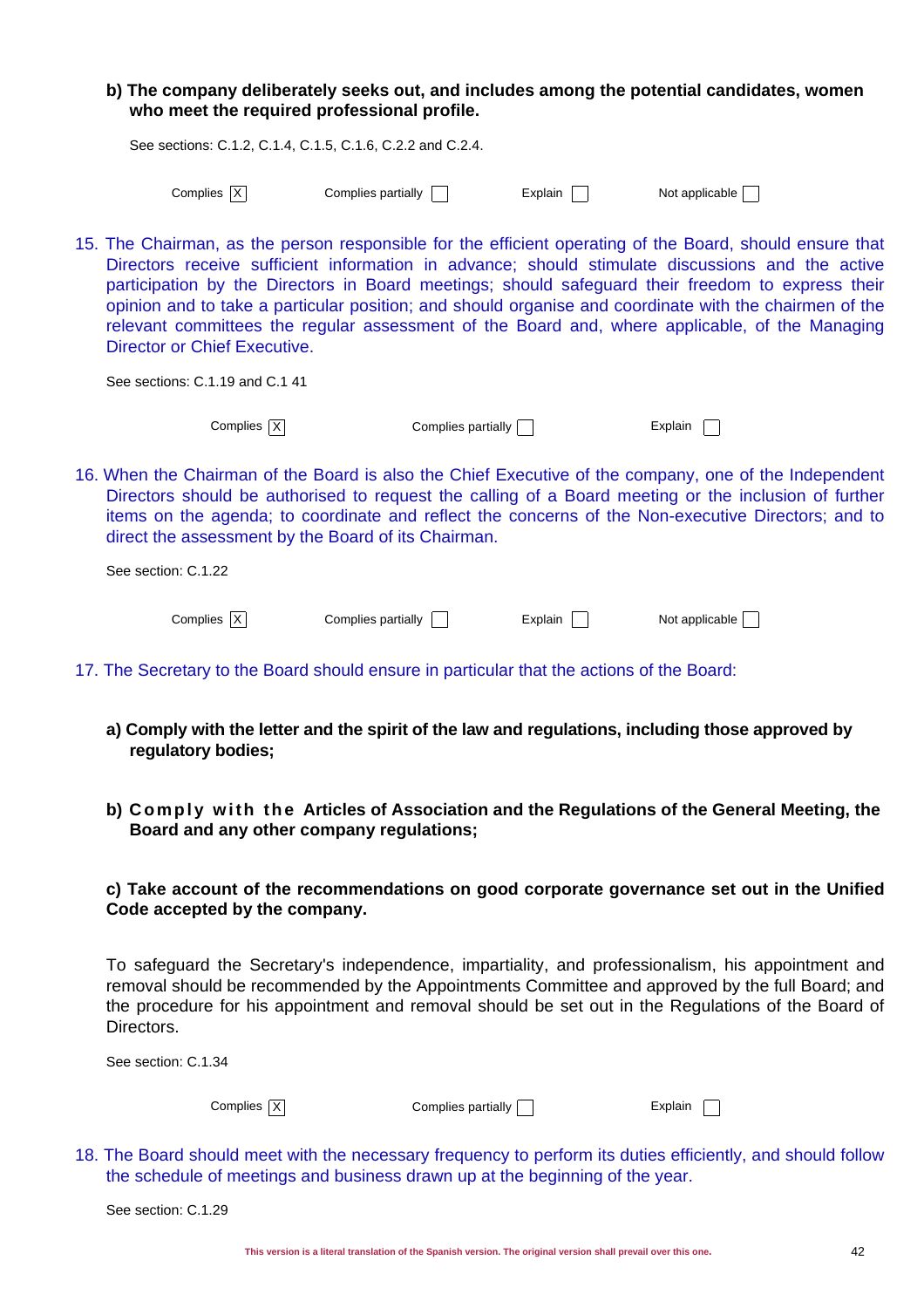| Complies $ \overline{X} $ |
|---------------------------|
|---------------------------|

19. Absences by Directors from Board meetings should be limited to essential circumstances and should be quantified in the Annual Report on Corporate Governance. If the appointment of a proxy is essential, the proxy should be provided with voting instructions. See sections: C.1.28, C.1.29 and C.1.30  $Complex \overline{X}$  Complies partially  $\Box$  Explain  $\Box$ 20. When the Directors or the Secretary voice concerns about any particular proposal or, in the case of Directors, about the state of the company, and such concerns are not allayed at the Board meeting, they should be recorded in the minutes at the request of the person voicing them. Complies  $\Box$  Complies partially  $\Box$  Explain  $\Box$  Not applicable  $\overline{X}$ 21. The full Board should assess once a year: **a) The quality and efficiency of the functioning of the Board; b) On the basis of the report received from the Appointments Committee, the performance of their duties by the Chairman of the Board and by the Chief Executive of the company; c) The functioning of the Board committees, on the basis of the reports received from them.** See sections: C.1.19 and C.1.20  $Complex \overline{X}$  Complies partially  $\Box$  Explain  $\Box$ 22. All Directors should be entitled to request such additional information as they consider necessary on matters that are the responsibility of the Board. And, unless otherwise laid down in the Articles of Association or the Regulations of the Board of Directors, they should address their request to the Chairman or to the Secretary of the Board. See section: C.1.41 Complies  $\overline{X}$  Explain 23. All Directors should be entitled to obtain from the company the advice they require for the performance of their duties. And the company should provide suitable channels for exercising this right, which in special circumstances may include external advice at the company's expense. See section: C.1.40 Complies  $|\overline{X}|$  Explain 24. Companies should draw up an orientation programme to provide new Directors with a rapid and

sufficient knowledge of the business and of its rules of corporate governance.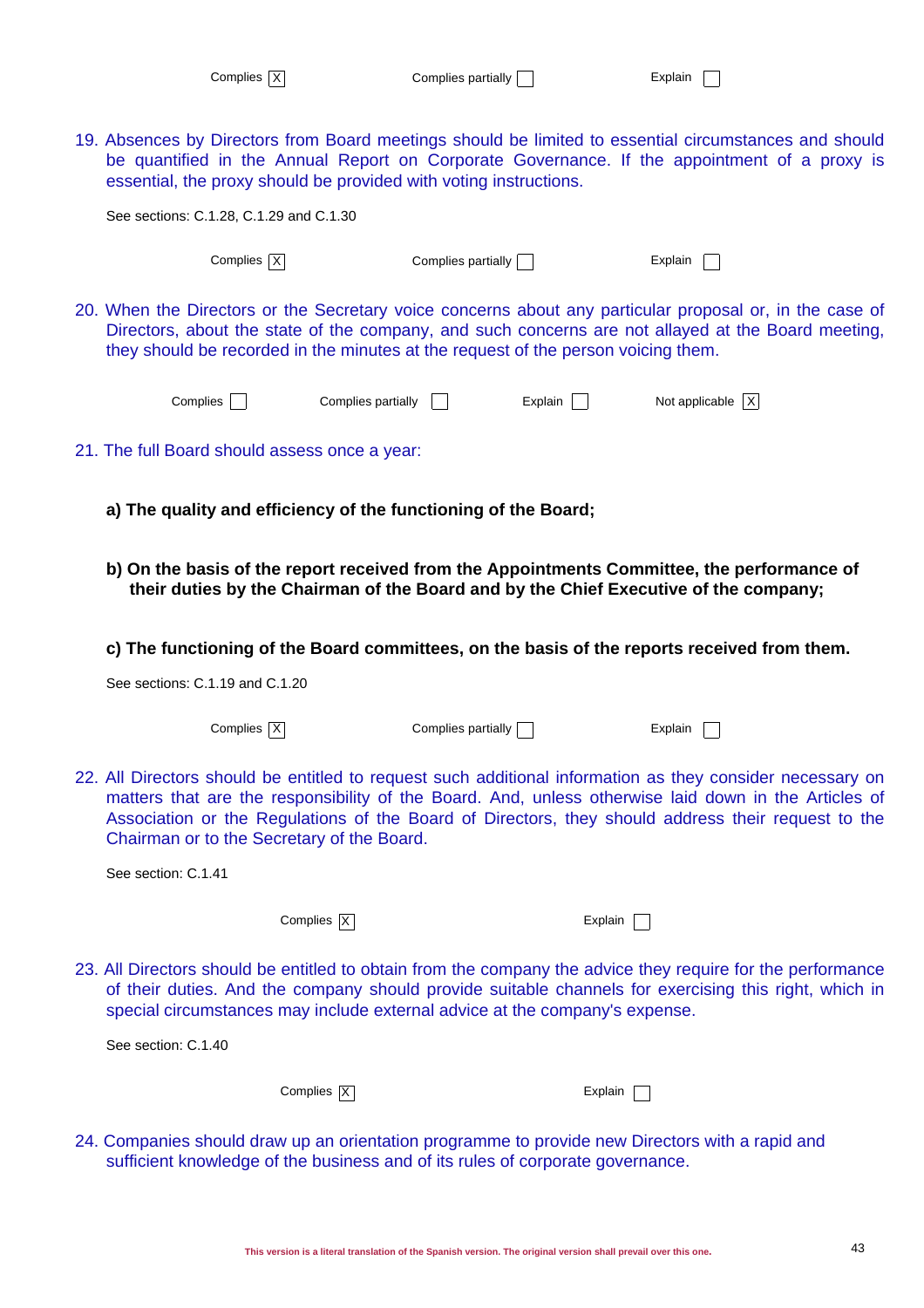| They should also offer Directors refresher programmes when circumstances make this advisable                                                                         |                           |                                                                                                                                                                                                              |  |  |
|----------------------------------------------------------------------------------------------------------------------------------------------------------------------|---------------------------|--------------------------------------------------------------------------------------------------------------------------------------------------------------------------------------------------------------|--|--|
| Complies $\overline{X}$                                                                                                                                              | Complies partially $\Box$ | Explain                                                                                                                                                                                                      |  |  |
| 25. Companies should require Directors to devote the necessary time and effort to their duties so as to<br>perform them efficiently, and consequently:               |                           |                                                                                                                                                                                                              |  |  |
| a) Directors should inform the Appointments Committee of their other professional<br>commitments in case these might interfere with the performance of their duties; |                           |                                                                                                                                                                                                              |  |  |
| b) Companies should draw up rules on the number of boards to which their Directors may<br>belong.                                                                    |                           |                                                                                                                                                                                                              |  |  |
| See sections: C.1.12, C.1.13 and C.1.17                                                                                                                              |                           |                                                                                                                                                                                                              |  |  |
| Complies $X$                                                                                                                                                         | Complies partially $\Box$ | Explain                                                                                                                                                                                                      |  |  |
| Board:                                                                                                                                                               |                           | 26. The proposal for the appointment or re-election of Directors made by the Board to the General Meeting<br>of Shareholders, and their provisional appointment through co-opting, should be approved by the |  |  |
| a) At the proposal of the appointments committee, in the case of independent directors.                                                                              |                           |                                                                                                                                                                                                              |  |  |
| b) Following a report by the appointments committee, in the case of all other directors.                                                                             |                           |                                                                                                                                                                                                              |  |  |
| See section: C.1.3                                                                                                                                                   |                           |                                                                                                                                                                                                              |  |  |
| Complies $\boxed{X}$                                                                                                                                                 | Complies partially        | Explain                                                                                                                                                                                                      |  |  |
| keep it updated:                                                                                                                                                     |                           | 27. Companies should publish the following information about their Directors on their websites, and should                                                                                                   |  |  |
| a) Professional profile and biographical details;                                                                                                                    |                           |                                                                                                                                                                                                              |  |  |
| b) Other boards of directors of which they are members, whether or not the companies are<br>listed companies;                                                        |                           |                                                                                                                                                                                                              |  |  |
| the shareholder they represent or with whom they have ties.                                                                                                          |                           | c) Indication of the category of each board member, stating in the case of proprietary directors,                                                                                                            |  |  |
| and;                                                                                                                                                                 |                           | d) Date of first appointment as a Director of the company, and of subsequent appointments,                                                                                                                   |  |  |
| e) The number of shares and share options held in the company.                                                                                                       |                           |                                                                                                                                                                                                              |  |  |
| Complies $X$                                                                                                                                                         | Complies partially        | Explain                                                                                                                                                                                                      |  |  |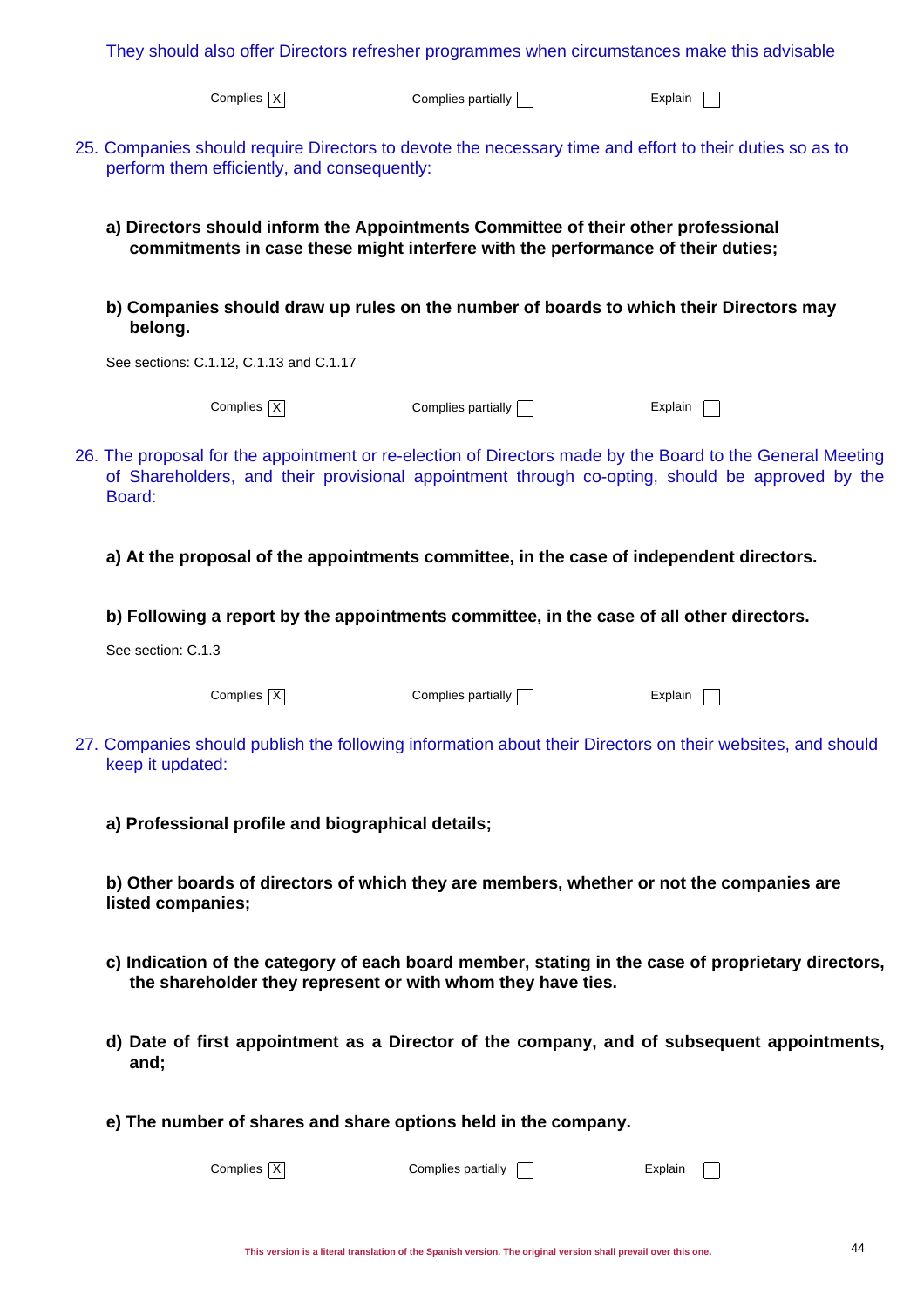28. Proprietary Directors should resign when the shareholder they represent sells all of its shares in the company. And they should also do so, in the corresponding number, when the shareholder reduces its holding to a level that requires a reduction in the number of Proprietary Directors representing it.

See sections: A.2, A.3 and C.1.2

Complies X Complies partially Complies partially Complies Partial Explain

29. The Board of Directors should not propose the removal of any Independent Director before the expiry of the statutory term of office for which he was appointed, other than for reasons that are justified in the opinion of the Board and subject to a report by the Appointments Committee. In particular, justified reasons shall be considered to exist when the Director has failed to perform his duties or is in one of the circumstances that lead him to lose his status as independent, in accordance with the provisions of Ministerial Order ECC/461/2013.

**The removal of Independent Directors may also be proposed as a result of takeover bids, mergers or other similar corporate operations that involve a change in the capital structure of the company, when such changes in the structure of the Board are the result of the proportionality criterion indicated in Recommendation 11.**

See sections: C.1.2, C.1.9, C.1.19 and C.1.27

Complies X explain Complies X explain C

30. Companies should draw up rules requiring Directors to report and if applicable resign in any situations that might jeopardise the company's credit and reputation and, in particular, obliging them to inform the company of any criminal charges in which they are involved and of the outcome of any subsequent trial.

**If a Director has faced criminal charges or has been committed to trial for any of the offences listed in Article 213 of the Public Limited Companies Act, the Board should examine the case as soon as possible and, in the light of the specific circumstances of the case, decide whether or not the Director should remain in his post. The Board should give a reasoned report on this in the Annual Report on Corporate Governance.**

See sections: C.1.42, C.1.43

| Complies $\overline{X}$ |  |
|-------------------------|--|

Complies  $\overline{X}$  Complies partially  $\overline{X}$  Explain

31. All Directors should clearly voice their objections when they consider that any proposal submitted to the Board could be against the company's interests. And they should do the same, particularly the Independent Directors and others not affected by any potential conflict of interests, in the case of decisions that might be detrimental to the shareholders not represented on the Board.

**When the Board has passed significant or repeated resolutions about which a Director has voiced serious reservations, said Director should draw the pertinent conclusions and, if he decides to resign, explain his reasons in the letter referred to in the following recommendation.**

**This Recommendation also extends to the Secretary to the Board, even when he is not a Director.**

| Complies | Complies partially | Explain | Not applicable $ X $ |
|----------|--------------------|---------|----------------------|
|          |                    |         |                      |
|          |                    |         |                      |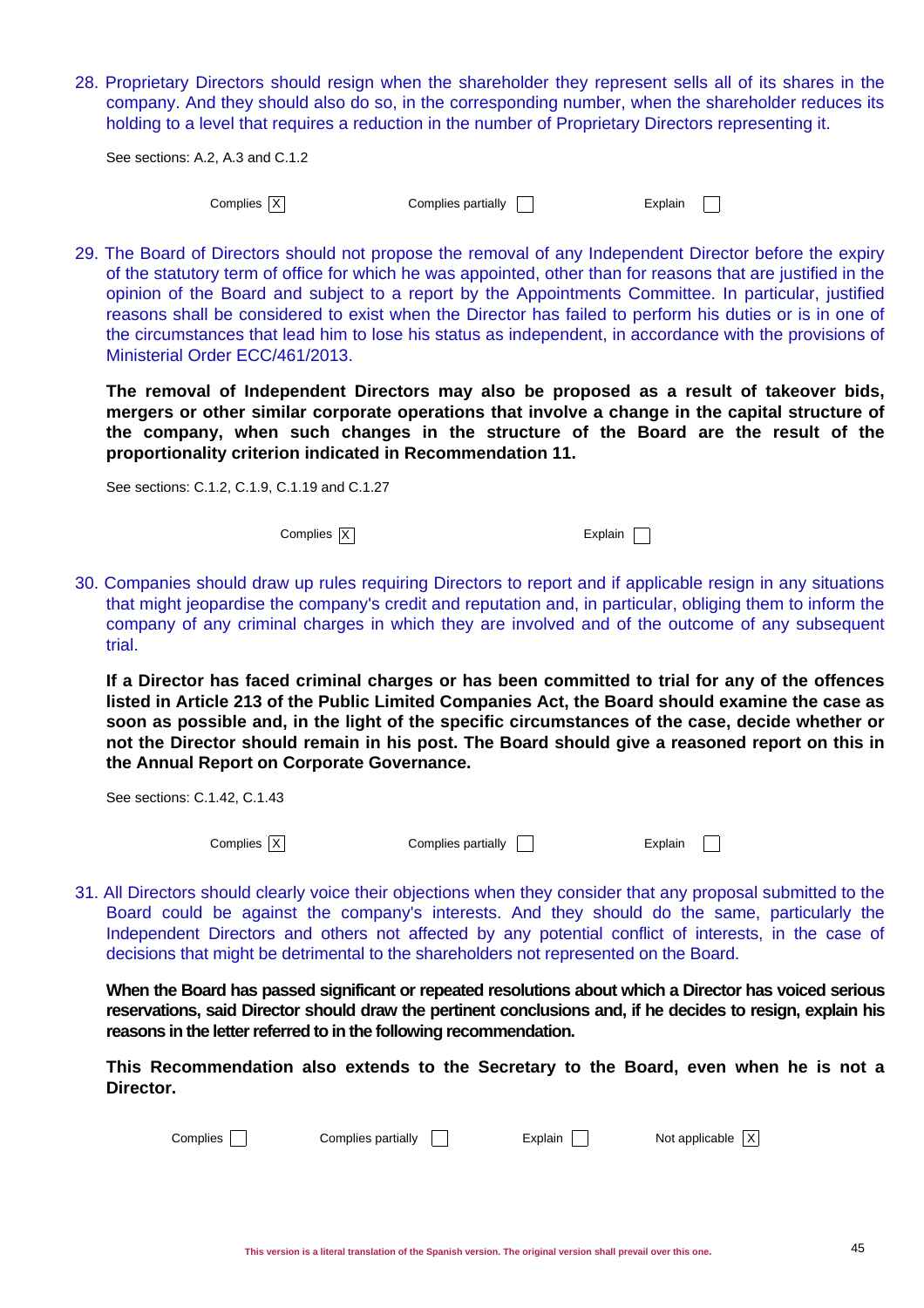| the Annual Report on Corporate Governance.                                                                    |                                   |         | 32. When a Director resigns or otherwise leaves the Board before the expiry of his term of office, he should<br>explain the reasons for doing so in a letter to be sent to all members of the Board. And,<br>notwithstanding this resignation being notified as a significant event, the reasons should be reported in     |  |
|---------------------------------------------------------------------------------------------------------------|-----------------------------------|---------|----------------------------------------------------------------------------------------------------------------------------------------------------------------------------------------------------------------------------------------------------------------------------------------------------------------------------|--|
| See section: C.1.9                                                                                            |                                   |         |                                                                                                                                                                                                                                                                                                                            |  |
| Complies $\overline{X}$                                                                                       | Complies partially $\Box$         | Explain | Not applicable                                                                                                                                                                                                                                                                                                             |  |
| the company or benefit schemes should be limited to Executive Directors.                                      |                                   |         | 33. All remuneration in the form of shares in the company or in other companies in the group, share<br>options, or instruments indexed to the share value, variable remuneration linked to the performance of                                                                                                              |  |
| subject to the Directors holding them until they cease to be Directors.                                       |                                   |         | This recommendation shall not extend to remuneration in the form of shares when these are                                                                                                                                                                                                                                  |  |
| Complies $\overline{X}$                                                                                       | Complies partially $\Box$         | Explain | Not applicable                                                                                                                                                                                                                                                                                                             |  |
| independence.                                                                                                 |                                   |         | 34. The remuneration paid to Non-executive Directors should be sufficient to remunerate the work,<br>qualifications and responsibilities demanded by the post, but not so high as to compromise their                                                                                                                      |  |
| Complies X                                                                                                    | Explain                           |         | Not applicable                                                                                                                                                                                                                                                                                                             |  |
| the external Auditor's report that reduce the results.                                                        |                                   |         | 35. Remuneration related to the company's results should take into account any qualifying statements in                                                                                                                                                                                                                    |  |
| Complies                                                                                                      | Explain                           |         | Not applicable<br>$\mathsf{X}$                                                                                                                                                                                                                                                                                             |  |
| which the company belongs or other similar circumstances.                                                     |                                   |         | 36. In the case of variable remuneration, the remuneration policies should include the necessary technical<br>precautions to ensure that such remuneration is in line with the professional work of the beneficiaries<br>and does not depend simply on the general performance of the markets or of the business sector to |  |
| Complies $X$                                                                                                  | Explain                           |         | Not applicable                                                                                                                                                                                                                                                                                                             |  |
| secretary should be the Board Secretary.                                                                      |                                   |         | 37. When there is a Delegated Committee or Executive Committee (hereinafter "Delegated Committee"),<br>the structure of the different categories of Directors on it should be similar to that of the Board and its                                                                                                         |  |
| See sections: C.2.1 and C.2.6                                                                                 |                                   |         |                                                                                                                                                                                                                                                                                                                            |  |
| Complies                                                                                                      | Complies partially $\overline{X}$ | Explain | Not applicable                                                                                                                                                                                                                                                                                                             |  |
| executive directors, of which one is independent, with the secretary being the Deputy Secretary of the Board. |                                   |         | The Executive Committee is formed by the Chairman, the Managing Director, the General Manager (executive directors), and two non-                                                                                                                                                                                          |  |
| of the Delegated Committee.                                                                                   |                                   |         | 38. The Board should always be informed of the matters dealt with and the decisions taken by the<br>Delegated Committee, and all members of the Board should receive copies of the minutes of meetings                                                                                                                     |  |
| Complies $X$                                                                                                  | Explain                           |         | Not applicable                                                                                                                                                                                                                                                                                                             |  |

| рнеэ Аг | LADIAIII I | $\frac{1}{2}$ |
|---------|------------|---------------|
|         |            |               |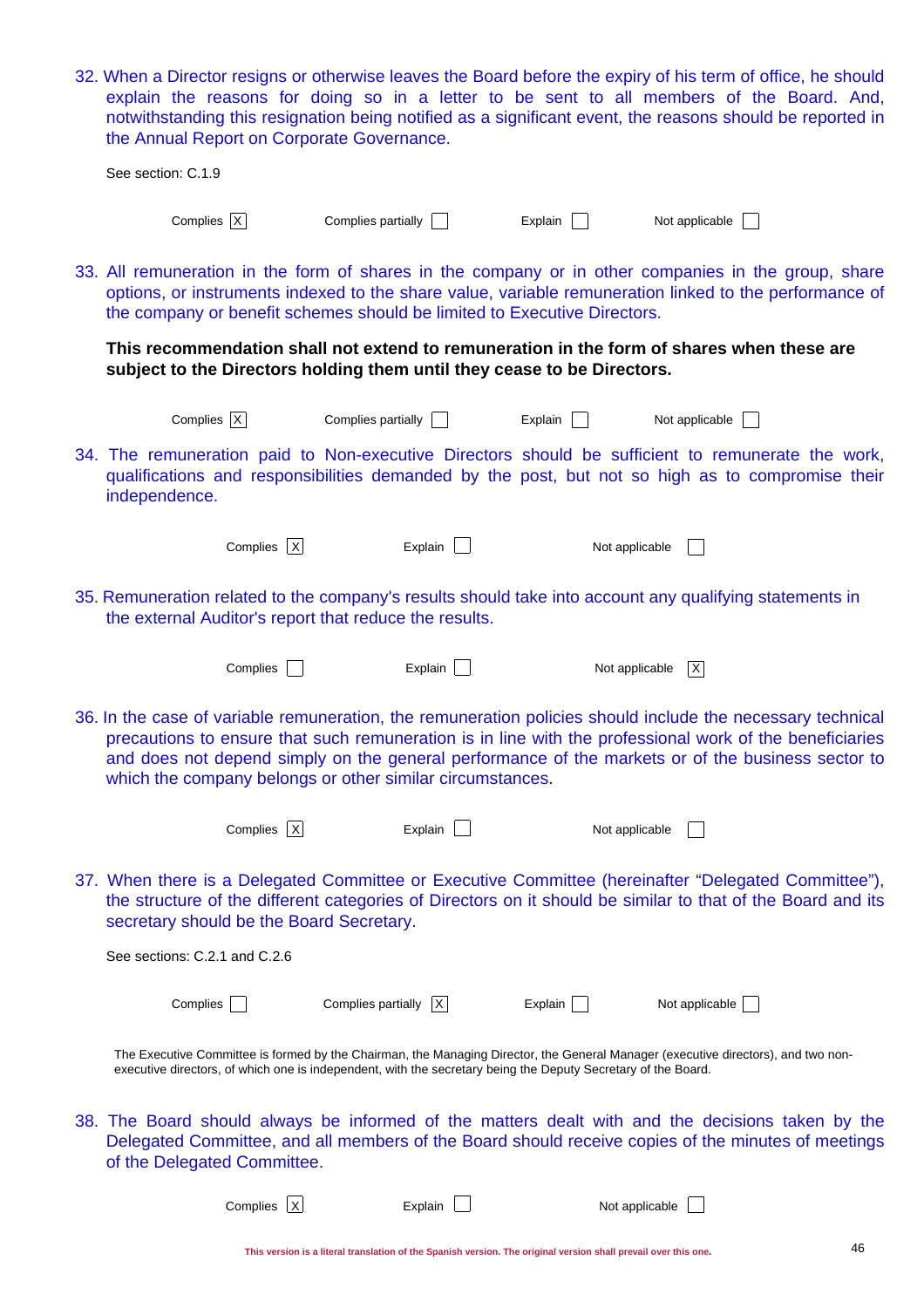39. In addition to the Audit Committee required by the Securities Market Act, the Board of Directors should set up a Appointments and Remuneration Committee or a separate Appointments Committee and Remuneration Committee.

**The rules relating to the composition and functioning of the Audit Committee and the Appointments and Remuneration Committee or Committees should be set out in the Regulations of the Board of Directors, and should include the following:**

- **a) The Board should appoint the members of these Committees, taking into account the expertise, skills and experience of the Directors and the remits of each Committee; it should discuss their recommendations and reports; and the committees should report to it on their activities and account for the work carried out, at the first full Board meeting after their meetings;**
- **b) The Committees should be composed solely of Non-executive Directors, with a minimum of three. The above is notwithstanding the presence of Executive Directors or other senior executives, when specifically decided by the committee members.**
- **c) Their chairpersons should be Independent Directors.**
- **d) They should be able to obtain external advice when considered necessary for the performance of their duties.**
- **e) Minutes should be drawn up of their meetings and copies sent to all the members of the Board.**

| See sections: C.2.1 and C.2.4                                                                                                                                                                                                                                                      |                    |         |  |
|------------------------------------------------------------------------------------------------------------------------------------------------------------------------------------------------------------------------------------------------------------------------------------|--------------------|---------|--|
| Complies $\overline{X}$                                                                                                                                                                                                                                                            | Complies partially | Explain |  |
| 40. Supervision of compliance with the internal codes of conduct and the rules on corporative governance<br>is the responsibility of the Audit Committee, the Appointments Committee or, if these exist separately,<br>the Compliance Committee or Corporate Governance Committee. |                    |         |  |
| See sections: C.2.3 and C.2.4                                                                                                                                                                                                                                                      |                    |         |  |
| Complies $X$                                                                                                                                                                                                                                                                       |                    | Explain |  |
| 41. The members of the Audit Committee, and in particular its chairperson, should be appointed on the<br>basis of their expertise and experience in accountancy, auditing or risk management.                                                                                      |                    |         |  |
| Complies $X$                                                                                                                                                                                                                                                                       |                    | Explain |  |
| 42. Listed companies should have an internal auditing department that, under the supervision of the Audit<br>Committee, ensures the proper functioning of the internal information and control systems.                                                                            |                    |         |  |
| See section: C.2.3                                                                                                                                                                                                                                                                 |                    |         |  |
| Complies X                                                                                                                                                                                                                                                                         |                    | Explain |  |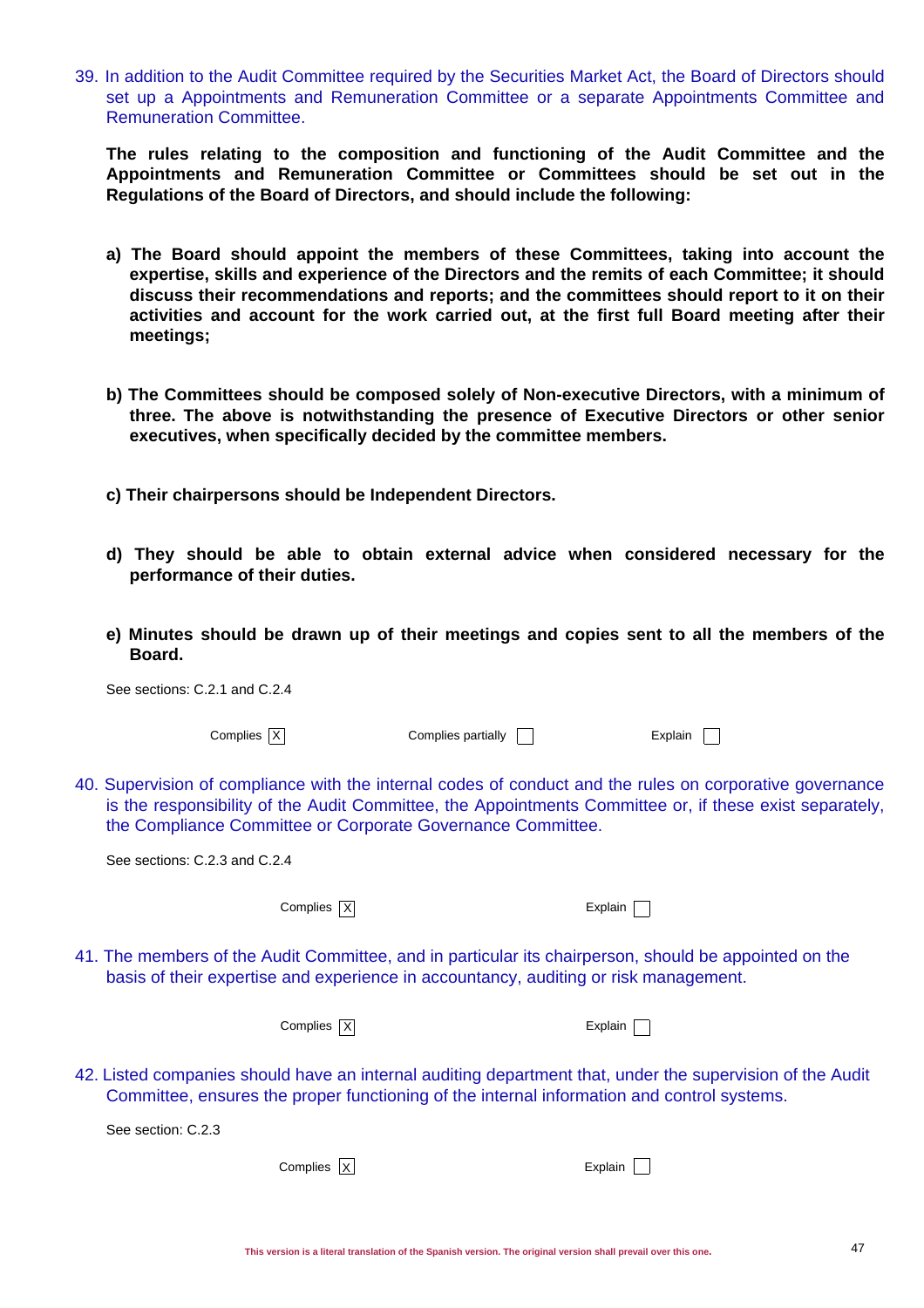43. The person in charge of the internal auditing department should submit to the Audit Committee its annual working plan; inform the committee directly of any incidents that arise in the course of implementing the plan; and present an activity report at the end of each year.

|  | Complies X | Complies partially | -xplain |  |
|--|------------|--------------------|---------|--|
|--|------------|--------------------|---------|--|

- 44. The risk control and management policy should identify the following as a minimum:
	- **a) The different types of risk (operational, technological, financial, legal, reputational…) that the company faces, including among the financial or economic risks any contingent liabilities and other off-balance-sheet risks;**
	- **b) The level of risk that the company considers acceptable;**

**c) The measures in place to mitigate the impact of the risks identified if they materialise;**

**d) The internal information and control systems that will be used to control and manage the aforementioned risks, including contingent liabilities or off-balance sheet risks.**

See section: E

 $Complies$   $\overline{X}$  Complies partially  $\overline{ }$  Explain  $\overline{ }$ 

45. It is the responsibility of the Audit Committee:

### **1 In relation to the internal information and control systems:**

- **a) To ensure that the main risks identified as a consequence of supervising the efficiency of the company's internal control and auditing systems, where applicable, are correctly managed and reported.**
- **b) To ensure the independence and effectiveness of the internal auditing functions; to propose the selection, appointment, re-election and removal of the head of the internal auditing department; to propose the budget for this service; to receive regular information on its activities; and to check that senior executives take into account the conclusions and recommendations of its reports.**
- **c) To set up and supervise a mechanism that allows employees to report in confidence, and if they deem appropriate, anonymously, any irregularities of potential importance in the company, particularly financial and accounting irregularities.**

### **2 In relation to the external Auditor:**

- **a) To receive regular information from the external Auditor on the audit plan and the results of its execution, and to check that senior management takes its recommendations into account.**
- **b) To ensure the independence of the external auditor, to which effect:**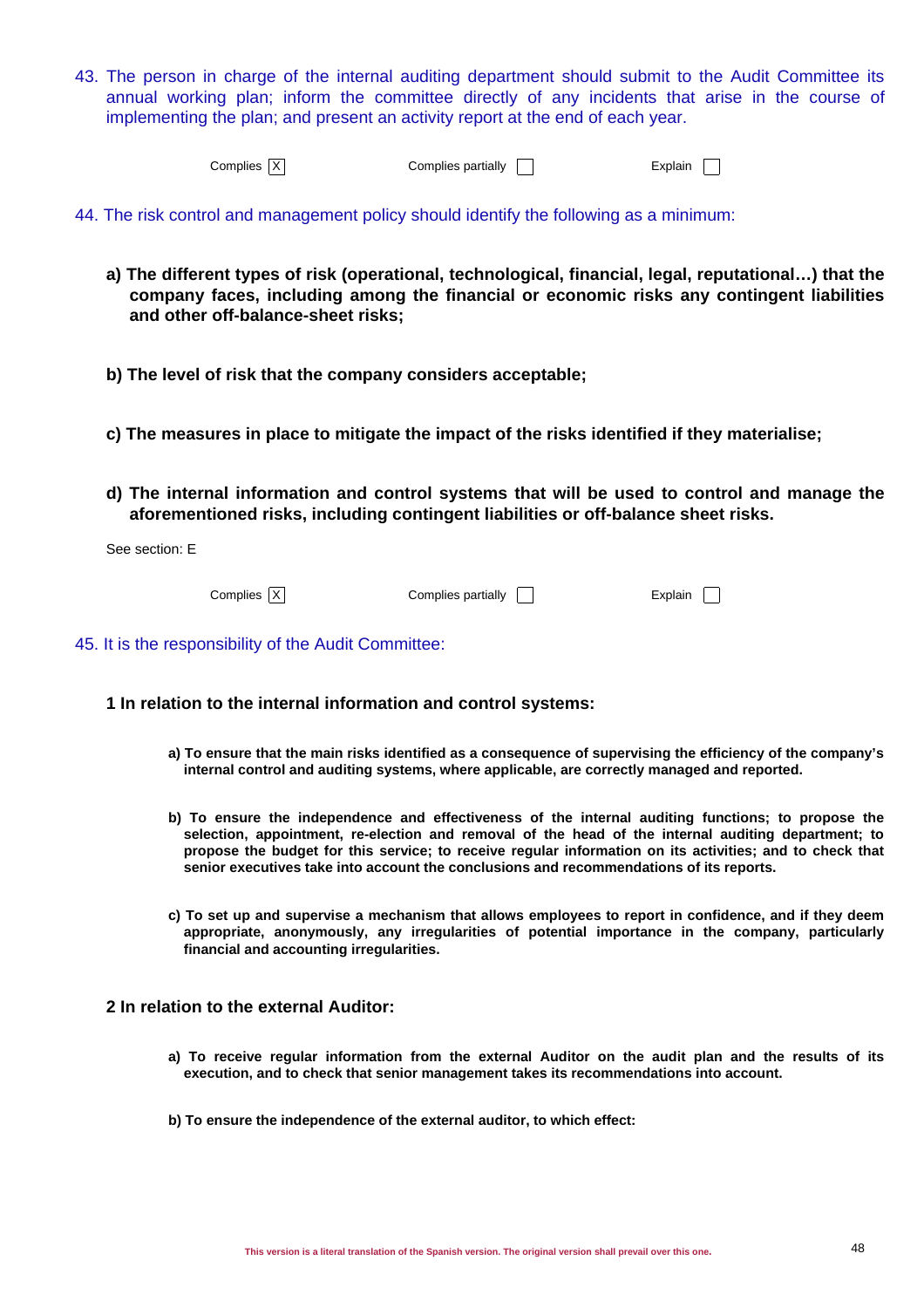**i) The company should notify the CNMV, as a significant event, of the change of auditor and attach a declaration on the possible existence of any disagreements with the outgoing auditor and, if they exist, the contents of these.**

**iii) In the event of the external auditor resigning, it should examine the circumstances leading to the resignation.**

See sections: C.1.36, C.2.3, C.2.4 and E.2

See sections: C.2.3 and C.2.4

 $Complex \overline{X}$  Complies partially  $\Box$  Explain  $\Box$ 

46. The Audit Committee should be able to summon any employee or senior executive of the company, and also to order that they appear without the presence of any other executive.

 $Complex \overline{X}$  Explain

- 47. The Audit Committee should inform the Board, before the Board takes any decisions, on the following matters indicated in Recommendation 8:
	- **a) Any financial information that the company, as a listed company, is obliged to publish regularly. The Committee should ensure that the interim accounts are drawn up in accordance with the same accounting principles as the annual accounts, and for this purpose, it should consider whether a limited audit by the external auditor should be carried out.**
	- **b) The creation or acquisition of shares in special purpose companies or companies resident in countries or territories classified as tax havens, and any other transactions or operations of a similar nature that because of their complexity, could impair the group's transparency.**
	- **c) Transactions with related parties, unless this duty to provide prior information has been attributed to another supervisory and control Committee.**

| Complies   X                                                                                                                                                                                                                                                                                                                                                                      | Complies partially | Explain        |  |
|-----------------------------------------------------------------------------------------------------------------------------------------------------------------------------------------------------------------------------------------------------------------------------------------------------------------------------------------------------------------------------------|--------------------|----------------|--|
| 48. The Board of Directors should aim to submit the accounts to the General Meeting without qualifications<br>or reservations in the auditor's report, and in those exceptional cases where they exist, both the<br>chairperson of the Audit Committee and the auditors should explain clearly to shareholders the<br>contents and scope of such qualifications and reservations. |                    |                |  |
| See section: C.1.38                                                                                                                                                                                                                                                                                                                                                               |                    |                |  |
| Complies   X                                                                                                                                                                                                                                                                                                                                                                      | Complies partially | Explain        |  |
| 49. The majority of the members of the Appointments Committee – or the Appointments and Remuneration<br>Committee, if there is a single committee - should be Independent Directors.                                                                                                                                                                                              |                    |                |  |
| See section: C.2.1                                                                                                                                                                                                                                                                                                                                                                |                    |                |  |
| Complies   X                                                                                                                                                                                                                                                                                                                                                                      | Explain            | Not applicable |  |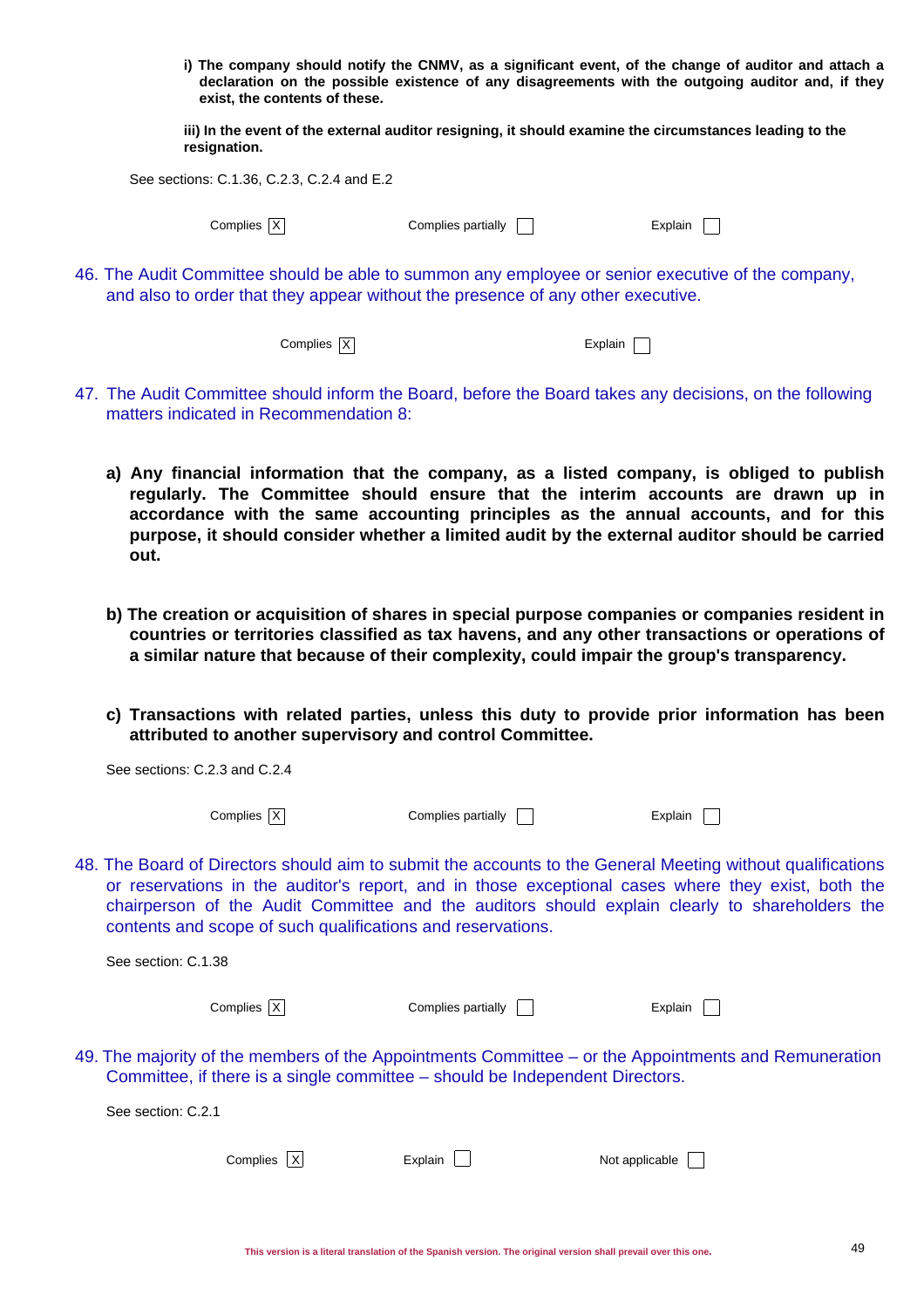- 50. In addition to the functions indicated in the preceding Recommendations, the Appointments Committee should have the following duties:
	- **a) To assess the expertise, skills and experience required on the Board, and consequently to define the duties and aptitudes needed in candidates for each vacancy and to calculate the amount of time and effort required to properly perform their work.**
	- **b) To examine or organise, as they deem fit, the succession to the Chairman and the Chief Executive and to make recommendations to the Board so that the succession takes place in an orderly and well-planned manner.**
	- **c) To report on the appointments and removals of senior executives proposed to the Board by the Chief Executive.**

**d) To report to the Board on the gender diversity issues indicated in Recommendation 14 of this Code.**

| See section: C.2.4                                                                                                                                                           |                    |         |                |  |
|------------------------------------------------------------------------------------------------------------------------------------------------------------------------------|--------------------|---------|----------------|--|
| Complies  X                                                                                                                                                                  | Complies partially | Explain | Not applicable |  |
| 51. The Appointments Committee should consult the Chairman and the Chief Executive of the company,<br>especially in the case of matters relating to the Executive Directors. |                    |         |                |  |
| And any Director should be able to ask the Appointments Committee to consider the suitability<br>of potential candidates to cover vacancies for directors.                   |                    |         |                |  |
| Complies IX                                                                                                                                                                  | Complies partially | Explain | Not applicable |  |

- 52. In addition to the functions indicated in the preceding Recommendations, the Remuneration Committee should have the following duties:
	- **a) To propose to the Board of Directors:**

**i) The remuneration policy for Directors and Senior Executives;**

- **ii) The individual remuneration of executive directors and other contract conditions.**
- **iii) The basic conditions of the contracts of senior executives.**

### **b) To ensure observance of the remuneration policy laid down by the company.**

See sections: C.2.4

| Complies $\overline{X}$ | Complies partially $\Box$ | Explain | Not applicable |
|-------------------------|---------------------------|---------|----------------|
|-------------------------|---------------------------|---------|----------------|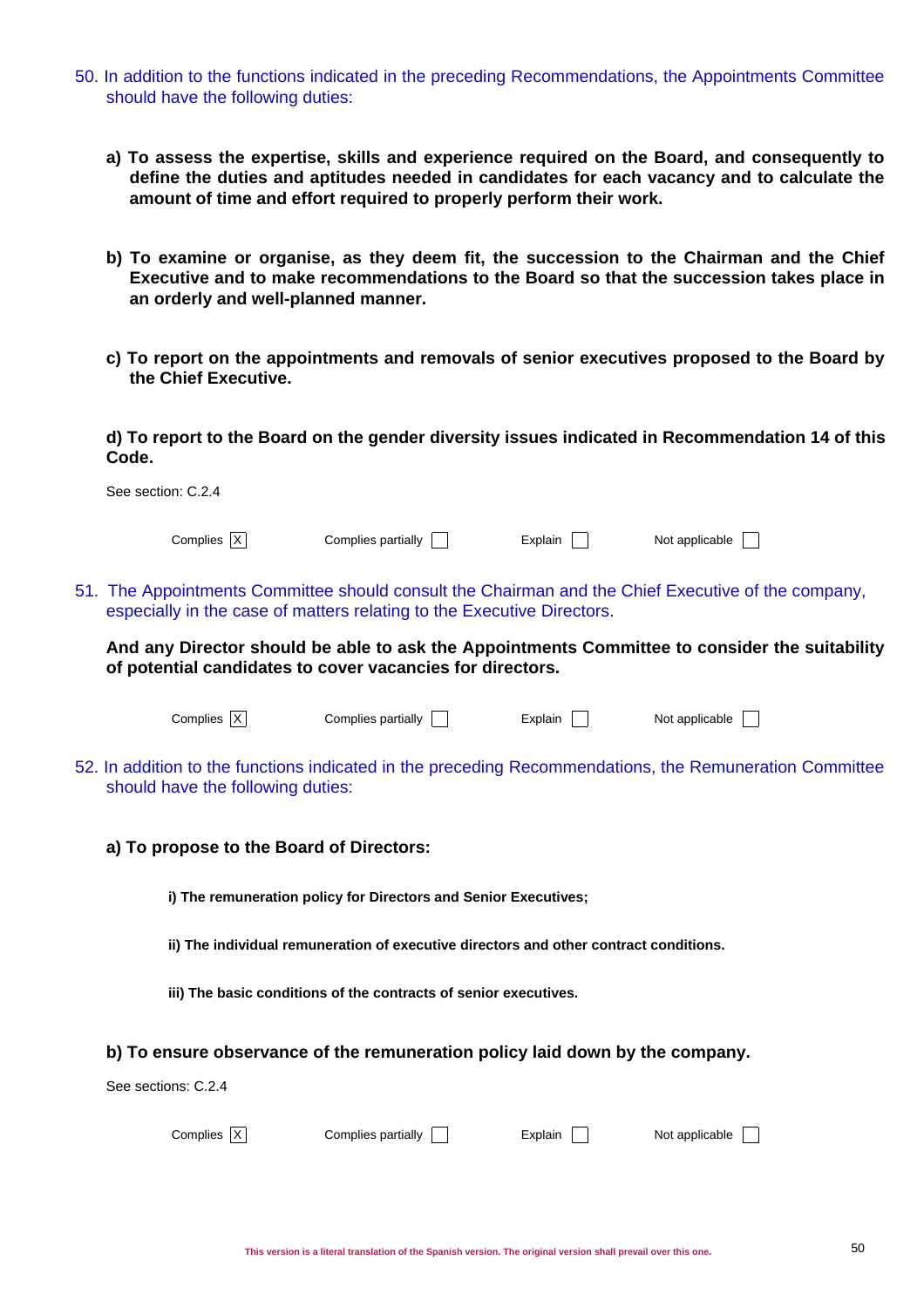### 53. The Remuneration Committee should consult the Chairman and the Chief Executive of the company, especially in the case of matters relating to Executive Directors and Senior Executives.

Complies  $\overline{X}$  Explain  $\overline{N}$  Explain  $\overline{N}$  Not applicable  $\overline{N}$ 

## **H OTHER RELEVANT INFORMATION**

- 1. If you consider that there is any significant principle or aspect of corporate governance practice applied by the company or its subsidiaries, that is not covered by the other sections of this report, but should be included to provide more comprehensive and detailed information on the structure and practices of governance in the organisation or its group, detail them briefly.
- 2. This section may be used to provide further information, clarifications, or reservations in relation with previous sections of the report; these should be significant and repetition should be avoided.

Specifically, indications should be given if the company is subject to legislation other than Spanish legislation in corporate governance matters, and, where applicable, include any information that the company is obliged to provide and that is different to that required in this report.

3. The company may also indicate whether it has adhered voluntarily to other codes of ethical principles or good practice, be they international, sectorial or of another sphere. Where applicable, the code in question will be identified along with the date of the company's adhesion.

#### B.5

In accordance with Article 10.1 of the Regulations of the General Meeting of Shareholders of Banco Sabadell, S.A., shareholders who are entitled to attend the meeting, at first call, will be those whose shares represent at least one hundred (100) euro of paid-in capital and are registered in the Company's Register of Shareholders at least five days prior to the date scheduled for the Meeting. Shareholders holding shares that amount to less than the minimum amount stated may group together to constitute the minimum and grant proxy to any one of them, or, where applicable, to another shareholder that is entitled to attend the Shareholders' Meeting in accordance with the provisions of the Articles of Association and this Regulation.

The nominal value of the company' shares as at 31.12.2014 is 0.125 EUR/share.

#### C. 1.2

Mr. Miquel Roca i Junyent was appointed Company Secretary at the Board meeting held on 13 April 2000, and Ms. María José García Beato, the Bank's General Secretary, was appointed non-Board member Deputy Secretary at the Board meeting held on 1 June 2012.

### C.1.4

Ms Sol Daurella Comadrán stood down as Director on 20/11/2014.

#### C.1.10

All Board powers have been delegated to the Managing Director Mr. Jaime Guardiola Romojaro, except for those that cannot legally be delegated.

The powers delegated to him include the following:

1. To enter into any contracts and binding agreements generally and carry out any acts or enter into any contracts for the administration, disposal, and defence of assets and rights of any description including properties and in rem property rights. These powers shall therefore include, without limitation, the following: to purchase and sell, whether for cash or deferred payment, encumber, mortgage or charge and generally dispose of property, rights or claims of any kind; to constitute, accept and extinguish rights in rem, including any purchase options and defeasance clauses required to be recorded in the Property Registry and other similar rights or claims; to set up, alter or terminate companies of any description and hold any position or office in the same, and attend, speak and vote at general and other meetings thereof.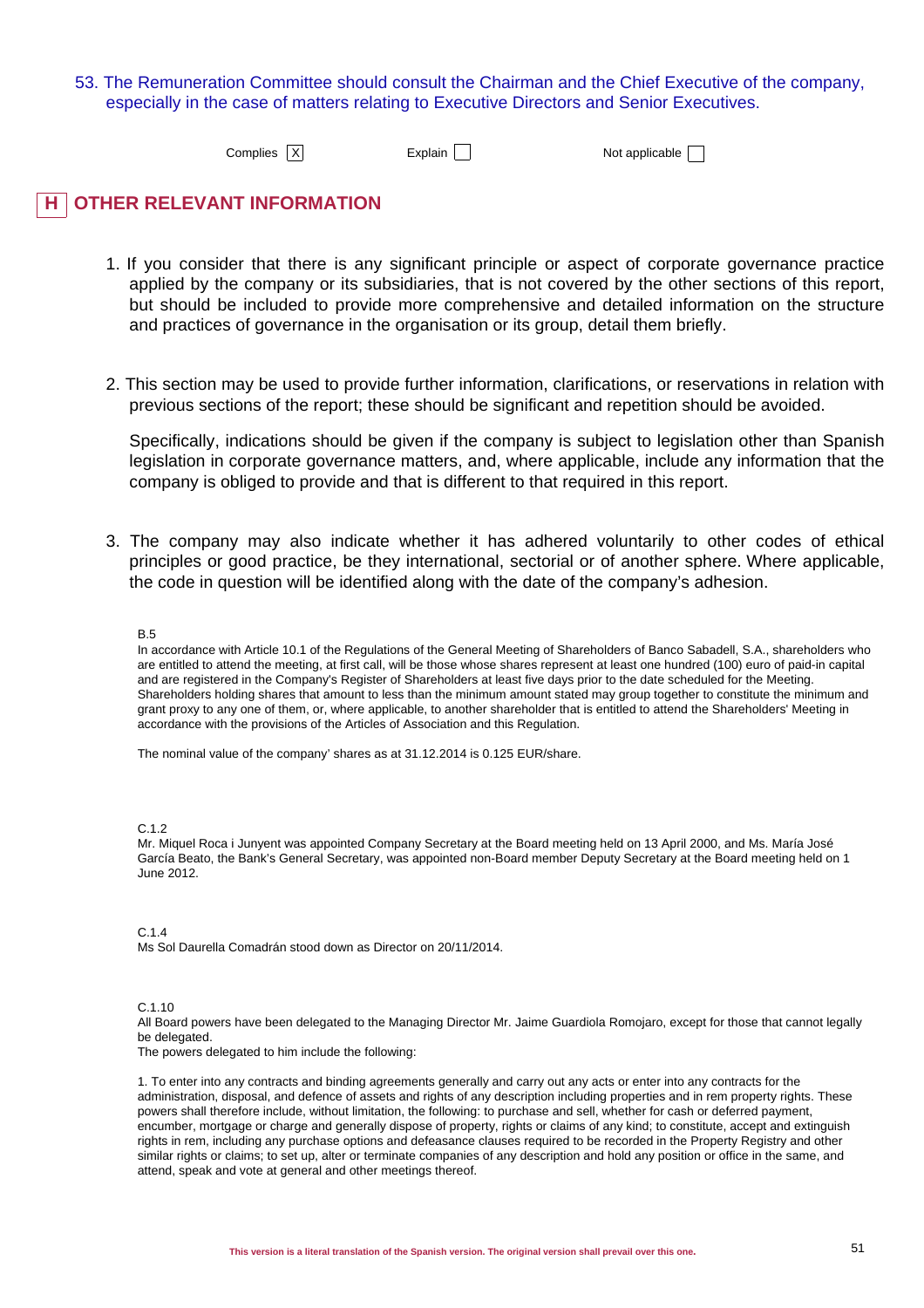2. To draw, accept, take or acquire, negotiate, discount, endorse, collect and guarantee bills of exchange, promissory notes, receipts, invoices, cheques and endorsable commercial paper of all kinds, whether made out to a named person or to bearer; to enter protests on non-acceptance or non-payment and sign any documents required for any of the aforesaid purposes.

3. To pay and receive money of any amount and for any title and cash payment orders by government at central, provincial, municipal, or autonomous community level.

4. To open ordinary cash or securities current accounts and current accounts guaranteed by securities and by personal credit, with any Bank, credit or savings institution, including in particular the Bank of Spain or any branch thereof; to stand surety for any account or accounts opened by third parties and extend, renew, clear, settle or close the same, and sign any policies, invoices or other documents required to carry out such operations; to make drafts on any of the aforesaid accounts whether such accounts have been opened under the authority of this Power or are currently held or opened in the future by the Grantor hereof or by any other person on its behalf, and sign cheques, notes, drafts or any other documents accepted for this purpose; to collect from any such banks or the Bank of Spain or any branch thereof books of cheques, notes or drafts in order to draw drafts on any or all the aforesaid accounts; and to confirm acceptance of any balance thereof.

To make contracts assigning maximum limits for future loans secured by personal guarantee and conclude rediscounting agreements with the Bank of Spain.

5. To give and receive money on loan and credit facilities of any description with or without collateral or other security. To accept, vary, postpone and extinguish any mortgage, lien, pledge with transfer of possession or otherwise, antichresis, aval, bond or any other personal third party guarantee as security for loans, credit facilities and any other transactions with or by the Bank, and for this purpose to sign certificates of delivery or other public or private documents as necessary.

6. To withdraw deposits of cash, securities or jewellery and sign receipts or other documents in respect thereof, withdraw any assets pledged as security for loans or credit or on loans for goods and to sign any documents required; to withdraw any assets transferred to the Grantor in any lending transaction it may carry out and sign receipts in respect thereof; to request the transfer, at the risk and expense of the Grantor, of any assets deposited and any loans and credit and associated collateral, from any premises of the Bank of Spain to any other premises of the Bank of Spain or from any Bank to any other.

7. To buy, sell or transfer any transferrable securities including shares in the Bank of Spain or any other Bank.

8. To receive, open and respond to postal, telegraphic, or telephonic communications addressed to the Bank, including registered letters, and take possession of and give receipts for any assets declared to be for the Bank.

9. To receive interest or dividends on securities deposited with any banks as previously mentioned and the value of any securities that are redeemed, and sign payment orders or drafts as necessary; to collect any amounts to be paid into current accounts demanded by the Grantor for the benefit of any other person, when such payments are cancelled.

10. To apply to the Bank of Spain and other banks for the hire of safe deposit boxes with the same authority as the Grantor to open the same as and when he sees fit, and for this purpose to sign such documents as the representation of the Bank may require of him.

11. To approve the opening of current accounts, savings accounts, deposit and term accounts, certificates of deposit and deposits of securities and accounts of any other nature; to hire and open safe deposit boxes and sign any documents necessary for the same to be fully operational.

12. To act on behalf of the Bank when any debtor of the Bank is compounded with creditors or engaged in insolvency or bankruptcy proceedings and to attend meetings and appoint trustees and administrators, accept or reject proposals by the debtor and continue until the conclusion of proceedings, accept mortgages, pledges, antichresis or any other security, reach settlements on the exercise of claims and remedies, accept the decisions of arbitrators in legal or equitable arbitration.

13. To represent the Bank and to appear, whether in person or through court agents or such other authorised representatives as he shall appoint by power of attorney or otherwise, before any authority, court, hearing, jury, tribunal, office, commission, committee, union, ministry, employment tribunal, national fund or institution, department or authority of central, regional, provincial or municipal government and any other official body; to institute, commence, pursue, abandon or reach settlements in any proceedings, litigation, suit, judicial process, application or appeal of any kind and approve pleadings drafted on behalf of Banco de Sabadell, S.A. when required and reply to interrogatories on the Bank's behalf, and represent the Bank in all matters and generally carry out all acts of administration, management and commerce.

14. To represent the Bank at meetings of shareholders, members or associates, in the companies or associations in which the Bank is a shareholder, member or associate, with the full right to speak, vote and object, without any limitation whatsoever.

15. To give or furnish bonds, pledges and guarantees of any kind and assume liability either jointly or jointly and severally with the principal debtor, surrendering the benefits of order, discussion and division or other benefits and without limit as to type or amount to any natural or legal person or any Bank or savings institution including, in particular, the Bank of Spain and any other official credit institution or any company, firm, organisation, office, entity or official body whether of central, institutional, regional, provincial or local government; and in particular the aforementioned public bodies and authorities and local tax offices so as to be answerable to the Treasury for the monies in respect of which the guarantee was given and to issue avals, including avals by pledge without the deposit of any security, to the General Deposit Fund of the Ministry of Finance, and revoke any such bonds or guarantees and discharge the same in any manner deemed expedient.

16. Direct and respond to claims and receive notifications and to warn and require Notaries to notarise all types of Minutes.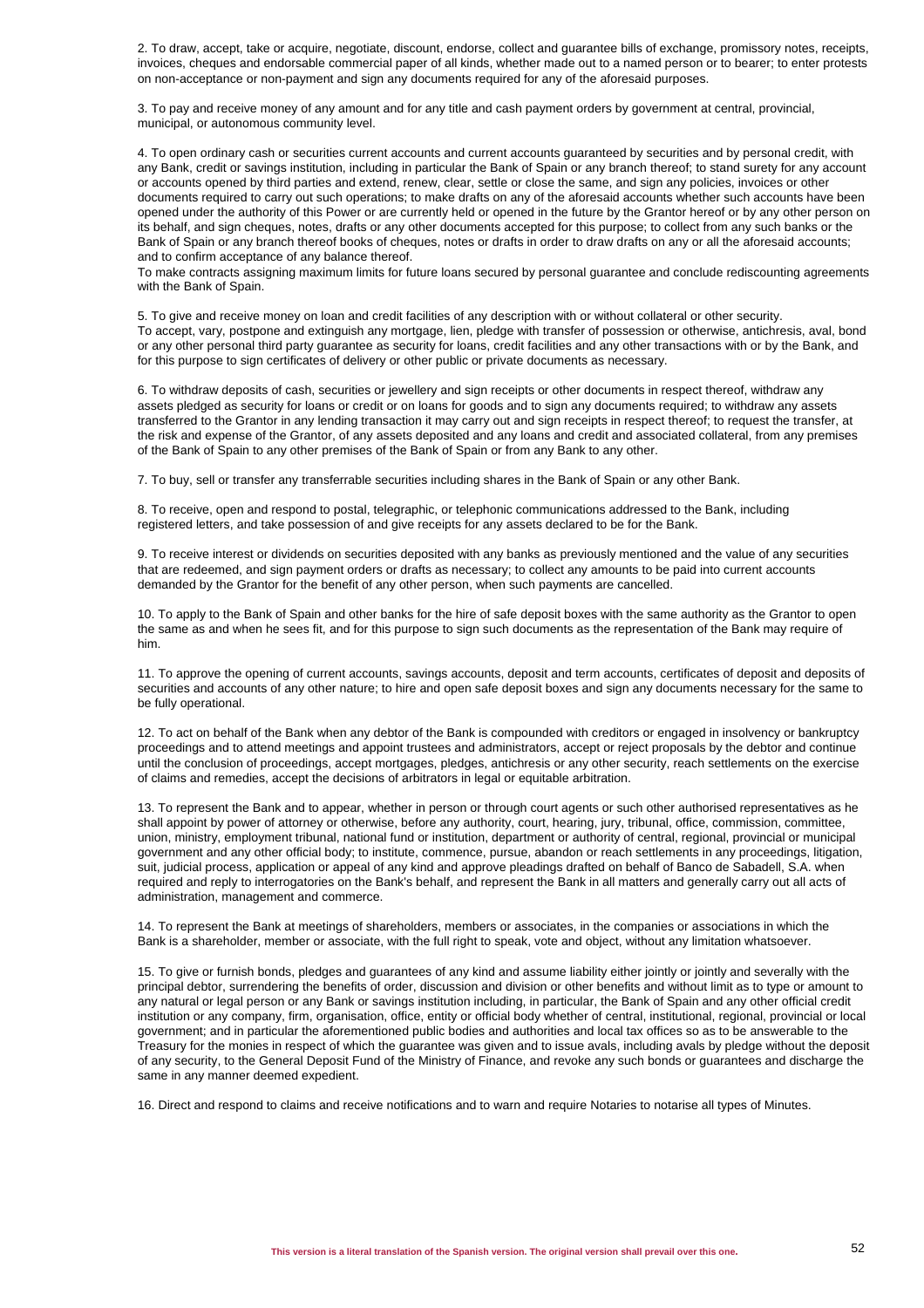17. To engage and dismiss employees and make any determinations as to promotion, responsibilities, emoluments, bonuses and compensation; to initiate, pursue and conduct employment-related proceedings until decided and brought to a conclusion.

18. To substitute such person or persons as he shall see fit without any limitation whatsoever to exercise all or any of the powers granted hereunder and specify powers and methods of operation, and revoke any such substitutions.

#### C.1.16

In application of the standard, this section includes the 5 members of Senior Management, plus the Internal Auditor.

The total remuneration of Senior Management includes the joint contributions to pension plans, structured through insurance policies, made in the year 2014, and is calculated on an accrual basis and not on the basis of amounts effectively received.

### $C.1.45$

The collective identified, comprising 34 persons, includes:

- Executive Directors
- Senior Executives
- Senior executives in charge of daily management, such as: members of the management committee not included in the previous category, all people who depend directly on the institution's management bodies, and all those people responsible for important lines of business.
- Staff responsible for independent control functions (compliance, risk management, human resources, internal auditing, etc.).

#### C.2.1

In addition to the information detailed in this point, the following people attended the committees stated:

- Executive or Delegated Committee: Ms. María José García Beato, as non-member secretary.
- Audit and Control Committee: Mr. Miquel Roca i Junyent, as non-member secretary.
- Appointments and Remuneration Committee Mr. Miquel Roca i Junyent, as non-member secretary.
- Risk Control Committee: Ms. María José García Beato, as non-member secretary.
- Strategy Committee: Mr. Miquel Roca i Junyent, as non-member secretary.

C.2.2 Ms Sol Daurella Comadrán stood down as Director on 20/11/2014.

#### E.2

#### (continuation of text shown in section E.2)

In addition, there exist the following committees that have risk control and management duties as part of the Strategic Risk Framework:

- Technical Risk Committee, meeting on a monthly basis and whose duties are: (i) support the Risk Committee during the performance of its duties (determine, propose, review and monitor the Strategic Risk Framework; global monitoring of major risks for the Bank; monitoring of tolerance thresholds in basic metrics and suitability plans; (ii) analysis and approval of second tier limits (including liquidity metrics, interest rate, treasury); (iii) analysis and approval of minor modifications to models, criteria and procedures together with the monitoring of the use of models and autonomies in approving operations; (iv) strategic debate on asset allocation (public sector, sectoral…); (v) monitoring of arrears mg; (vi) specific ad-hoc subjects by portfolio for transfer and integration in the management ; and (vii) development and proposal of the policies and criteria for appropriate risk management.

- Credit Operations Committee, meeting on a weekly basis which is responsible for: (i) approval of credit operations, including operations/limits of countries and banks and specific criteria aligned with the policies in accordance with the delegations; (ii) establishment of autonomies in accordance with the delegations and monitoring of their use and scaling to the Executive Committee of proposals for amendment deemed appropriate; and (iii) report to the Executive Committee monthly on operations approved and carried out the previous month.

- Asset Operations Committee, meeting on a weekly basis which is responsible for: (i) approval of asset management operations in accordance with the delegations; (ii) report monthly to the Executive Committee on operations approved and carried out the previous month.

- Real Estate Development Committee: (i) fixes the strategy and criteria for the Group's real estate portfolio (analysis of the evolution of the real estate exposure and real estate action policies); (ii) decision-making necessary for real estate subsidiaries to be adopted (holders and servicer): proposal of investment operations in real estate developments and land development; and (iii) monitors the evolution of Solvia Real Estate.

- Assets and Liabilities Committee: This committee draws up policies to ensure effective management both of the Group's structural balance sheet risk acquired in the course of business, and of market risk. Supervises the interest rate risk, exchange rate or equities risk and liquidity risk and proposes alternative business, market and hedging strategies to ensure that business objectives will be achieved having regard to market conditions and balance sheet considerations.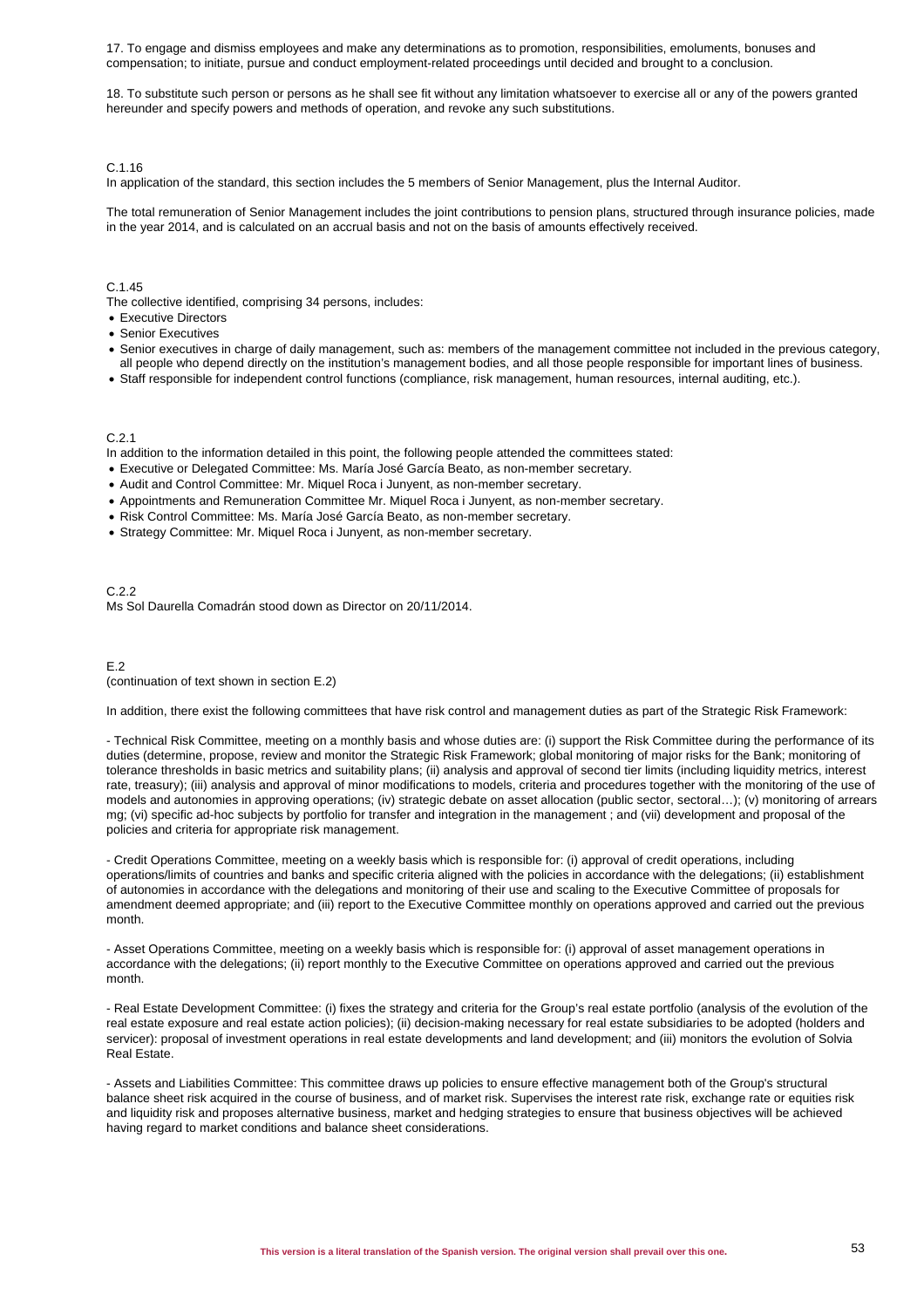- Operational Risk Committee: The committee provides strategic guidelines and establishes a framework for the management of operational risk. It sets operational priorities based on its assessment of the risk exposure of the different business units and central service departments. The Operational Risk Committee includes Reputational Risk management.

Lastly, the following bodies also have certain risk control functions:

- Compliance, CSR and Corporate Governance Dept. It oversees and ensures the highest levels of compliance with the legal requirements and professional ethics that govern the group's activities, reducing the risk of non-compliance. It directly controls the prevention of money laundering and financing of terrorist groups, market abuse as well as internal regulations of conduct and investor protection (MiFID).

- Internal Control Committee: Control and Monitoring Unit: oversees compliance with laws on the prevention of money laundering and on combating and blocking the financing of terrorism, within the group.

- Corporate Ethics Committee: The Committee is responsible for the monitoring and oversight of the Group's compliance with its code of conduct on trading on the stock market and with its general Code of Conduct.

This annual report on corporate governance was approved by the company's Board of Directors at its meeting on 29/01/2015.

Name any Directors who voted against this Report or abstained on a motion to approve it.

 $Yes \tN$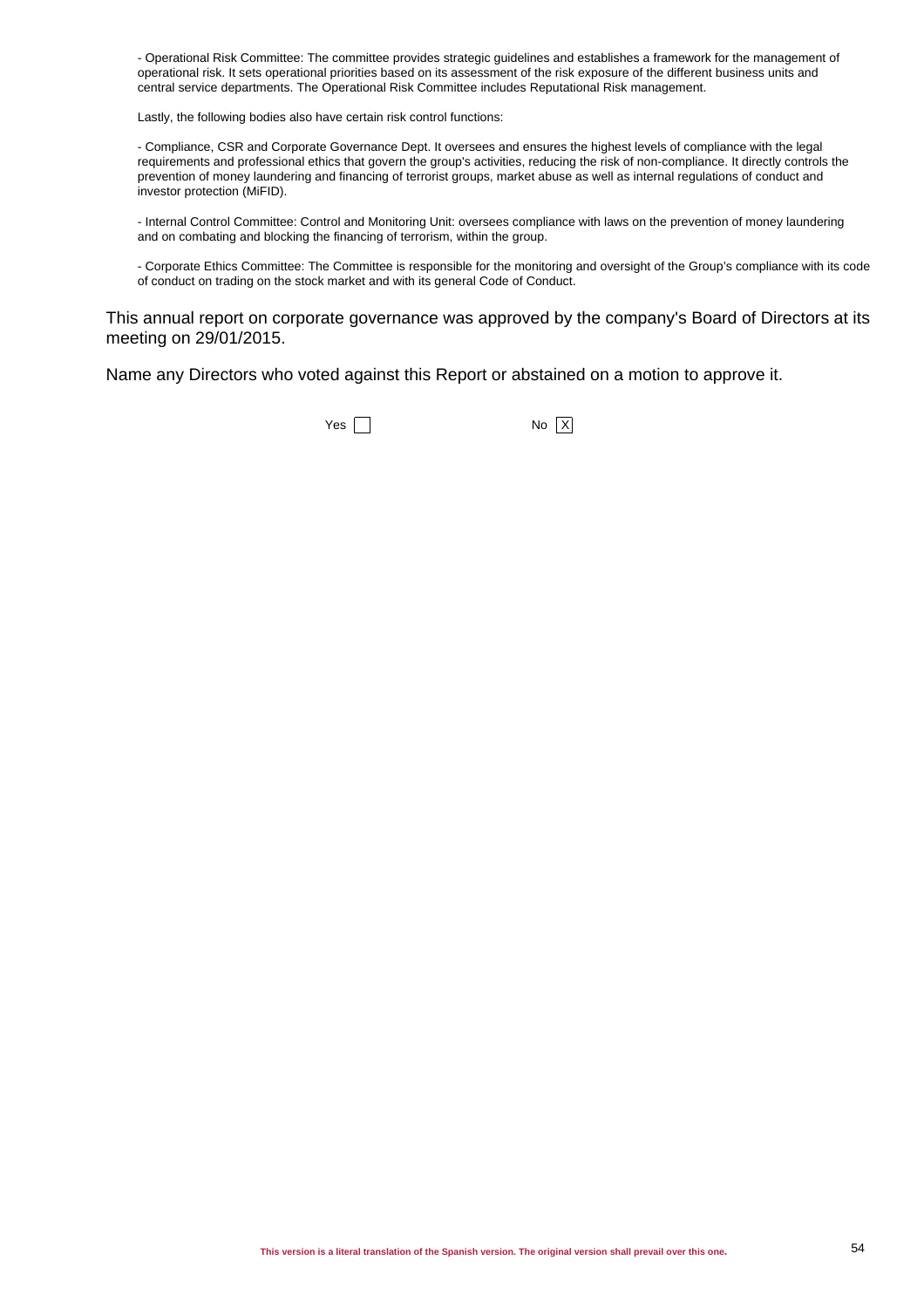# **BANCO DE SABADELL, S.A.**

 $\mathcal{P}_\ell$ 

 $\langle \tau \rangle = \epsilon_1$  , and  $\tau_1$ 

 $\mathcal{M}$ 

 $\sim$   $\sim$   $\sim$   $\sim$ 

Auditor's report on the "Internal Control over<br>Financial Reporting (ICFR)" of Banco de Sabadell, S.A. for 2014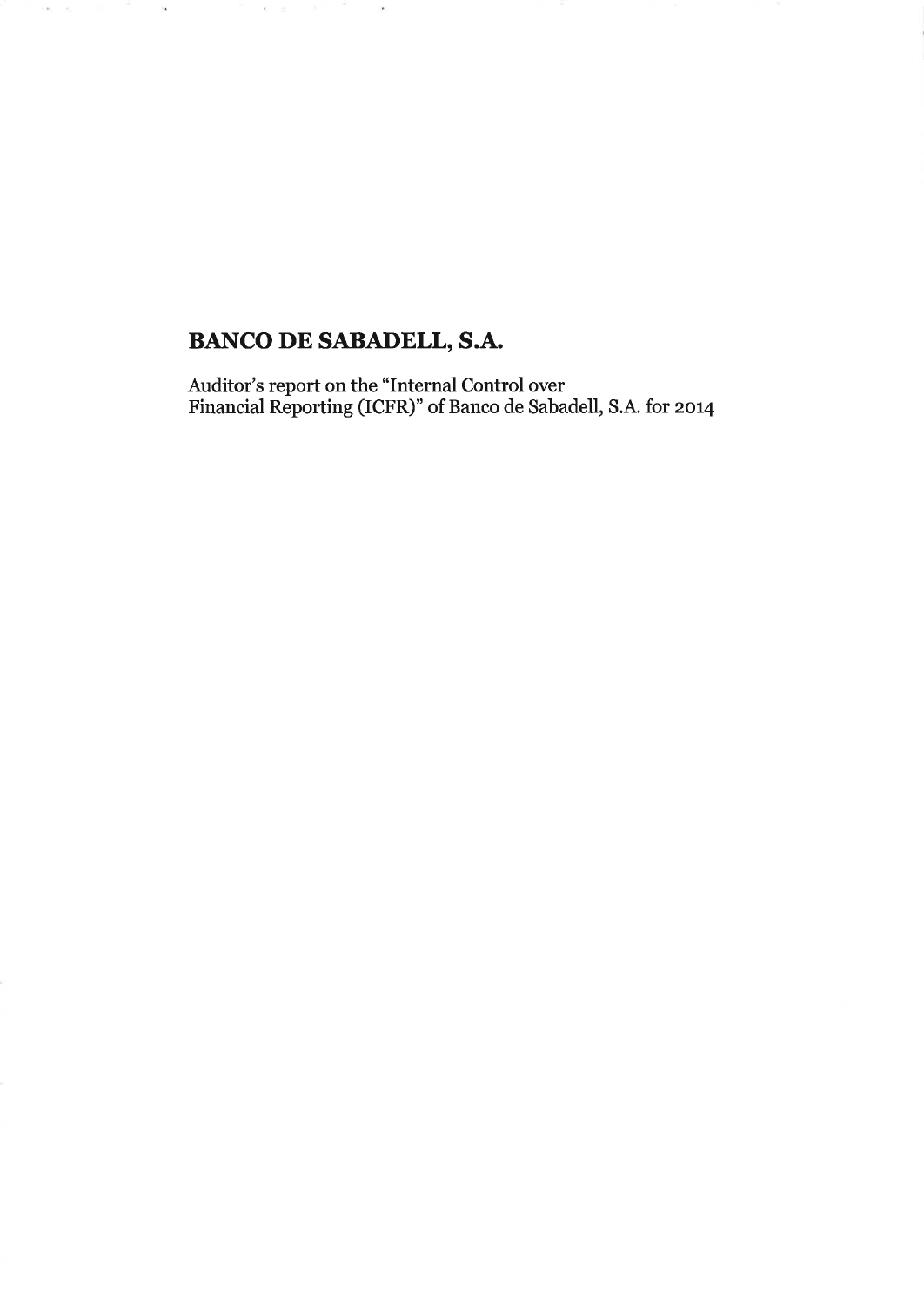

This version of our report is a free translation of the original, which was prepared in Spanish. All possible care has been taken to ensure that the translation is an accurate representation of the original. However, in all matters of interpretation of information, views or opinions, the original language version of our report takes precedence over this translation.

### Auditor's report on the "Internal Control over Financial Reporting (ICFR)" of Banco de Sabadell, S.A. for 2014

To the Directors,

In accordance with the request from the management of Banco de Sabadell, S.A. (herein after the Entity) and our proposal dated 20 September 2014, we have applied certain procedures to the "ICFR" information" attached and included in the document entitled F. Internal Risk Control and Management Systems in relation to the process of issuing financial information (ICFR) of the 2014 Annual Corporate Governance Report for listed companies of Banco de Sabadell, S.A., wherein the Entity's internal control procedures in relation to annual financial reporting are summarised.

The Board of Directors is responsible for adopting the suitable measures to reasonably ensure the implementation, maintenance and supervision of an adequate internal control system and to develop improvements in this system and prepare and establish the content of the accompanying ICFR information.

In this regard, it must be taken into account that, regardless of the quality of the design and operating capacity of the internal control system adopted by the Entity in relation to the annual financial information, the Entity can provide reasonable, but not absolute, assurance in relation to the objectives pursued, due to the limitations inherent in all internal control systems.

During the course of our audit work on the annual accounts and in accordance with technical audit standards, the sole purpose of our assessment of the Entity's internal control has been to establish the scope, nature and date of execution of the audit procedures on the Entity's annual accounts. Therefore, our internal control assessment, carried out for the purposes of this audit, has not had sufficient scope to enable us to issue a specific opinion on the effectiveness of the said internal control over the annual regulated financial reporting.

For the purposes of issuing this report, we have exclusively applied the specific procedures described hereinafter and set forth and indicated in the Auditor Report Standard Guide referred to the ICFR information of listed entities, published in CNMV's web, which establishes the work to be performed, the minimum scope thereof and the contents of this report. Since the work resulting from these procedures is, in any event, limited in scope and substantially less than that of an audit or internal control review, we do not express an opinion on the effectiveness thereof, or on its design and operating effectiveness, related to the Entity's financial information for 2014 described in the accompanying ICFR. Consequently, if we had applied additional procedures to those stated hereinafter or performed an audit or review of the internal control system in relation to the regulated financial reporting, other issues or aspects could have arisen which we would have duly reported.

PricewaterhouseCoopers Auditores, S.L., Avda. Diagonal, 640, 08017 Barcelona, España Tel.: +34 932 532 700 / +34 902 021 111, Fax: +34 934 059 032, www.pwc.com/es